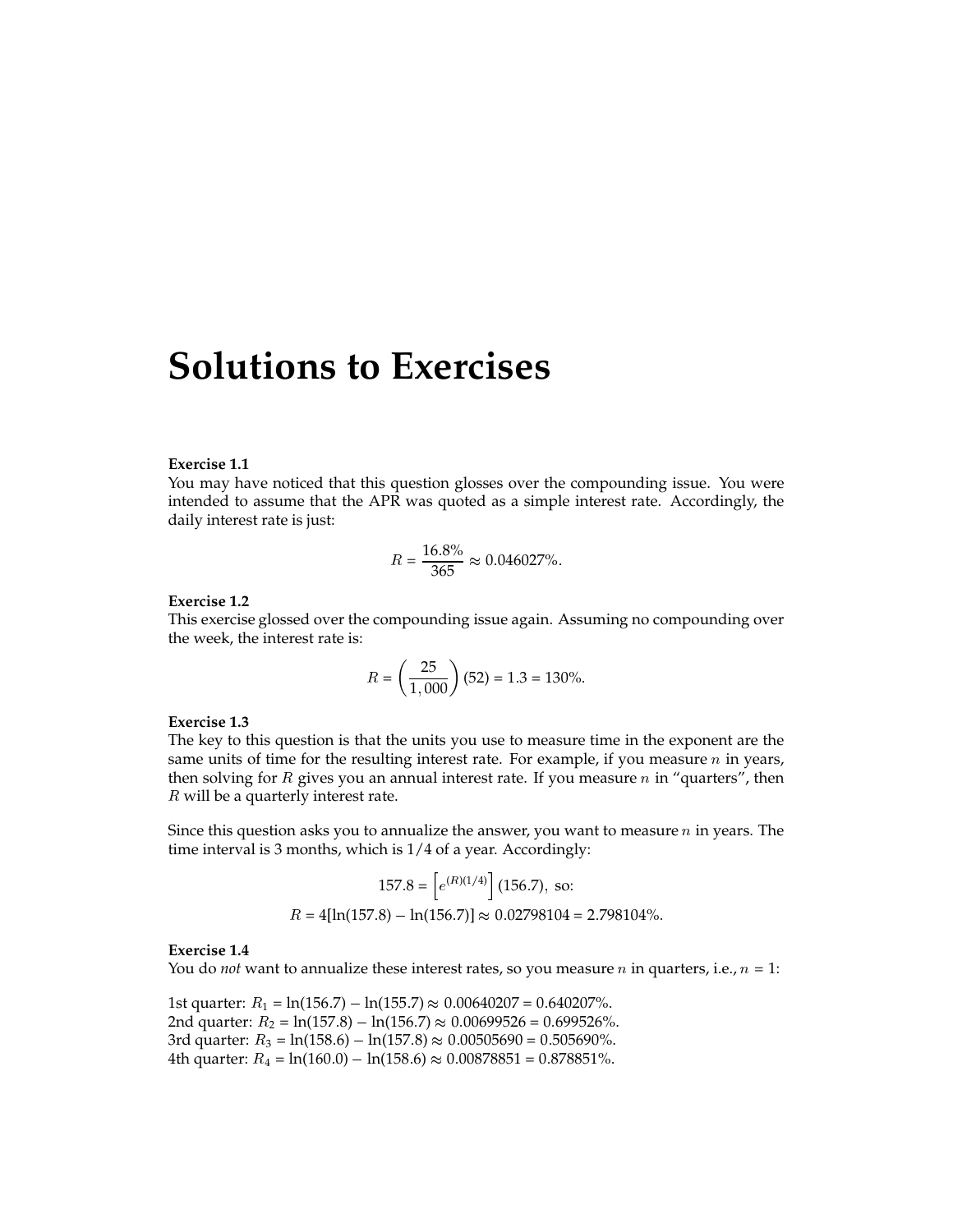You can see that by adding these four lines together, all but two terms cancel, leaving:  $R = \ln(160.0) - \ln(155.7) \approx 0.02724274 = 2.724274\%$ . And of course, this is precisely the formula for the annual growth using a continuous interest rate.

# **Exercise 1.5**

$$
(2)(GDP) = [e^{(0.02)(n)}] (GDP), \text{ so:}
$$

$$
n = \frac{\ln(2)}{0.02} = 34.66 \text{ years.}
$$

The Rule of 72 says that it should take about  $72/2 = 36$  years, which is pretty close (it is off by about 3.9%). Of course, you are smart enough to look at:

$$
n = \frac{\ln(2)}{0.02}
$$

and notice that a better rule would be the "Rule of 69", but nobody is very good at dividing into 69 in their head.

### **Exercise 1.6**

The first thing you need to do is calculate the number of whole (i.e., undivided) years this investment will require. There is some number  $n$  of years such that:

$$
(1 + 0.065)^n (\$10,000) < \$15,000, \quad \text{but where:} \\ (1 + 0.065)^{n+1} (\$10,000) > \$15,000.
$$

This implies that  $n = 6$ . After the 6th year, the investment has grown to:

$$
(1+0.065)^6(\$10,000) = \$14,591.42.
$$

That becomes the principal of the investment in the 7th year, since interest was able to compound at the end of the 6th year. Now you need to figure out the number of days of simple interest the investment will need in the 7th year. It is short of \$15; 000 by \$408:58, and each day the investment earns:

$$
\left(\frac{0.065}{365}\right) \text{ ($}14,591.42\text{)} = \$2.60.
$$

You use these facts to calculate the required number of days:

$$
\frac{$408.58}{$2.60} = 157.23.
$$

Since interest only accrues after a full day, the investment would not earn the interest from the last 0:23 days until 158days had passed. All in all then, the investment would require 6 years and 158days.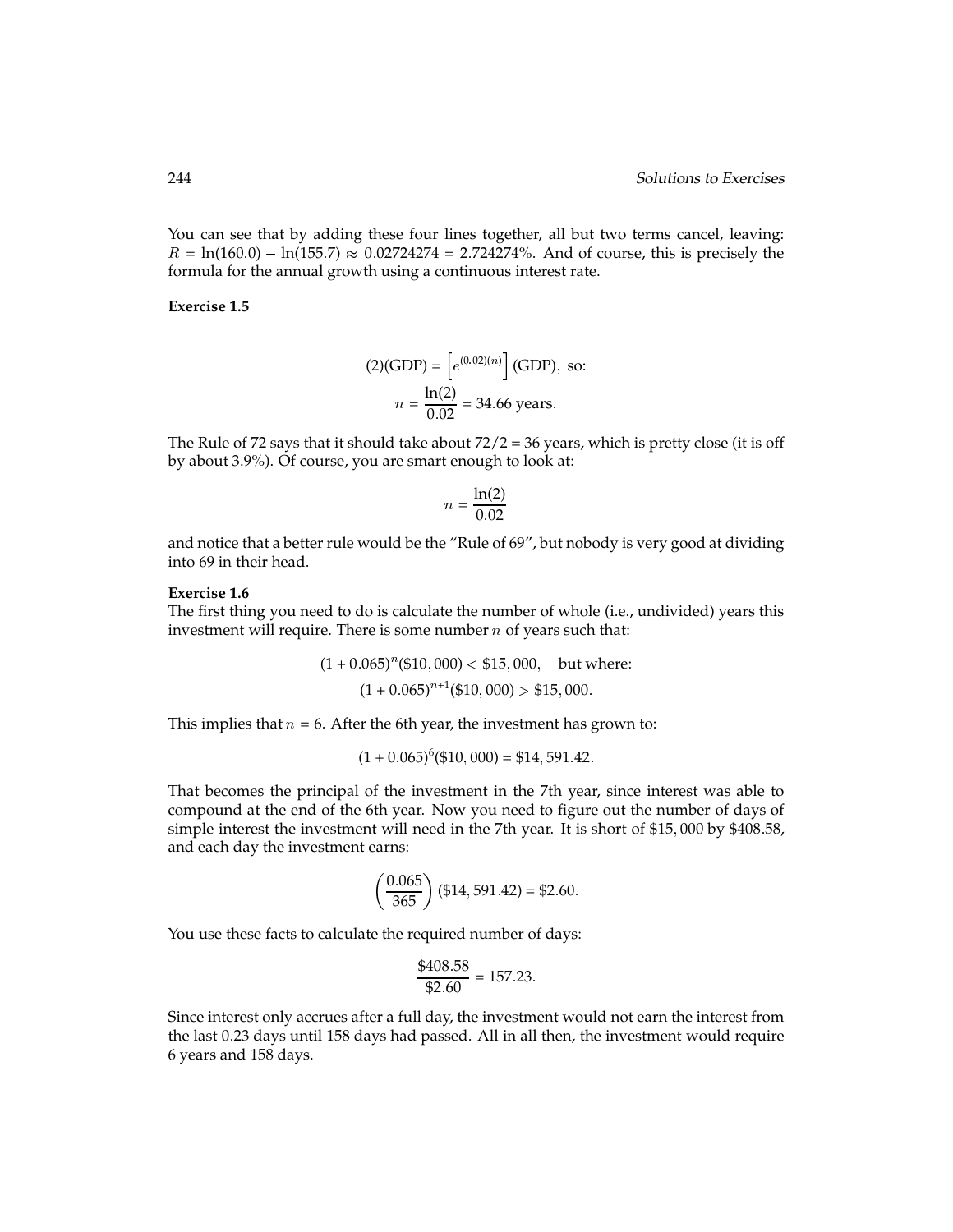Exercises from Chapter <sup>2</sup> 245

# **Exercise 1.7**

Let  $F_t$  be the acreage of forest in year  $t$ . Then:

$$
F_n = F_0 (1 - 0.046)^n.
$$

You are looking for the *n* such that  $F_n = (0.5)F_0$ . Plugging this into the equation and taking logs of both sides yields:  $n \approx 14.72$ , so half will be cleared in 15 years.

# **Exercise 1.8**

1. The relevant formula is:

$$
679e^{100R} = 954
$$

so  $R \approx 3.4 \times 10^{-3}$ .

2. Letting  $x$  be the number of years, the relevant formula is:

$$
2e^{xR} = 679,000,000.
$$

You use R from the previous part. Solving yields  $x \approx 5777$ , so they would have left the Garden of Eden in about 4075 BCE. (Population growth was probably slower in the past, so this is likely not early enough.)

# **Exercise 1.9**

1. You are solving for  $n$  in the following equation:

$$
$10,600(1.047)^n = $15,400(1.017)^n
$$

This implies that  $n \approx 12.85$  years, so the incomes would be the same sometime in 1996. (Nb: They were not. Japan's income was still less at that date.)

2. Just plug in the value of  $n$ :

$$
$15,400(1.017)^{12.85} \approx $19,124.
$$

**Exercise 2.1**

$$
\max_{c,l,n_s} \{ \ln(c) + \ln(l) \}, \text{ such that:}
$$

$$
c = 4n_s^{0.5} + (24 - l - n_s)w.
$$

### **Exercise 2.2**

First, write out the maximization problem:

$$
\max_{c,l} \left\{ c^{\gamma} (1-l)^{1-\gamma} \right\}, \text{ such that:}
$$

$$
c = y = A l^{\alpha}.
$$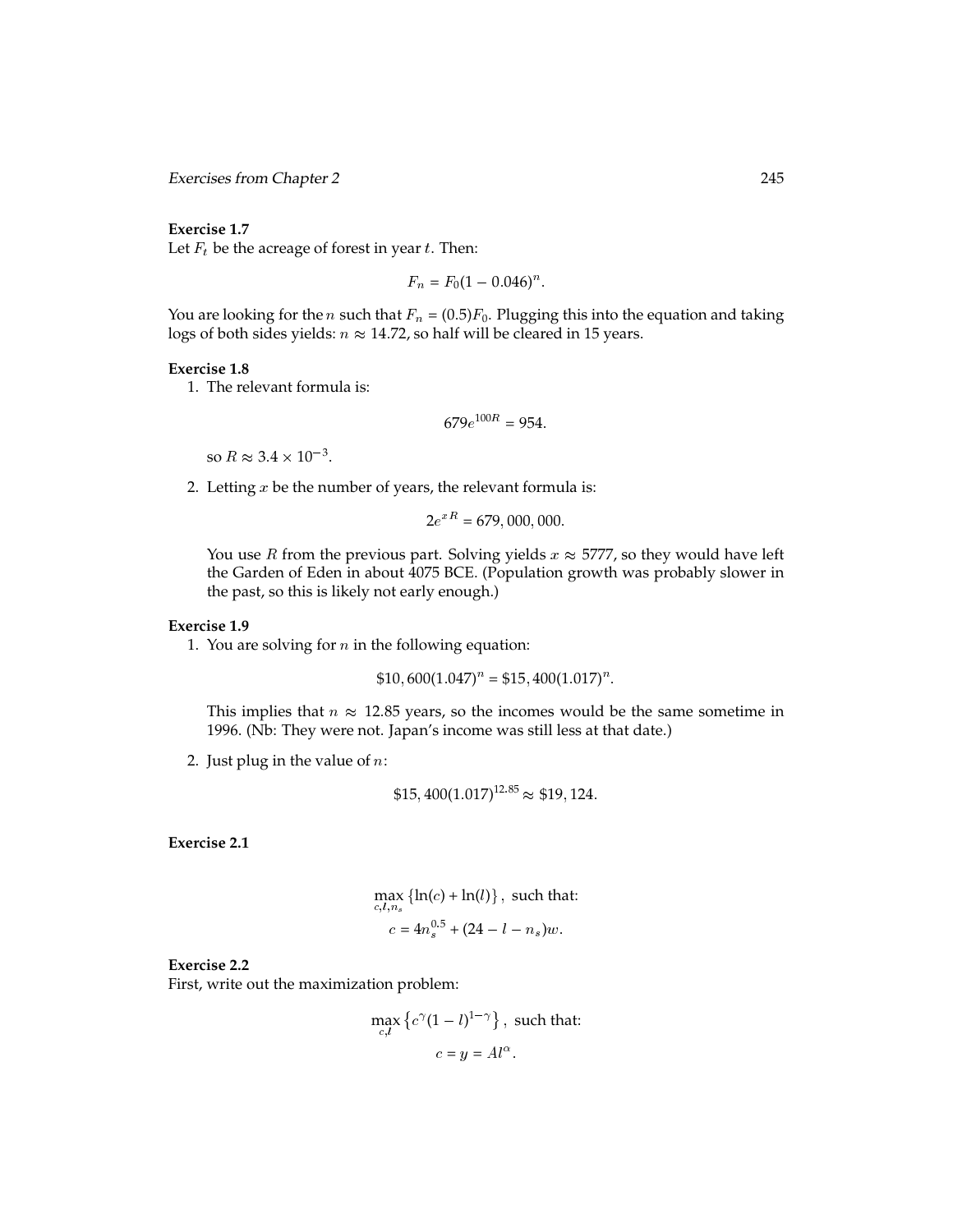Plug the constraint into the objective to get an unconstrained maximization problem:

$$
\max_{l} \left\{ (Al^{\alpha})^{\gamma} (1-l)^{1-\gamma} \right\}.
$$

There is only one first-order condition:

(FOC l) 
$$
\gamma[A(l^*)^{\alpha}]^{\gamma-1}[A\alpha(l^*)^{\alpha-1}](1-l)^{1-\gamma} = [A(l^*)^{\alpha}]^{\gamma}(1-\gamma)(1-l^*)^{-\gamma}.
$$

After a bunch of canceling and rearranging, this reduces to:

$$
l^* = \frac{\gamma \alpha}{1 - \gamma + \gamma \alpha}.
$$

Plugging this back into the  $c = y = f(l)$  constraint yields:

$$
c^* = A \left( \frac{\alpha \gamma}{1 - \gamma + \gamma \alpha} \right)^{\alpha}.
$$

**Exercise 3.1**

1. The marginal period utility is:

$$
u'(c_t) = \frac{1}{2}c_t^{-\frac{1}{2}}.
$$

Plugging this into equation (3.7) yields:

$$
\frac{\frac{1}{2}(c_1^*)^{-\frac{1}{2}}}{\frac{1}{2}(c_2^*)^{-\frac{1}{2}}} = \beta(1+R), \text{ or:}
$$

$$
\left(\frac{c_2^*}{c_1^*}\right)^{\frac{1}{2}} = \beta(1+R).
$$

2. We have three unknowns:  $c_1^{\star}$ ,  $c_2^{\star}$ , and  $b_1^{\star}$ . The three equations relating them are: the Euler equation above and the two budget equations. Solving these is an unpleasant exercise in algebra. Solve the Euler equation for  $c_2^\star$ :

$$
c_2^* = \beta^2 (1+R)^2 c_1^*
$$

Use this to remove  $c_2^*$  from the second-period budget:

$$
Py_2 + b_1^*(1+R) = P\left[\beta^2(1+R)^2c_1^*\right].
$$

Solve this for  $c_1^{\star}$ , and plug the result into the first-period budget:

$$
Py_1 = P\left[\frac{Py_2 + b_1^*(1+R)}{P\beta^2(1+R)^2}\right] + b_1^*.
$$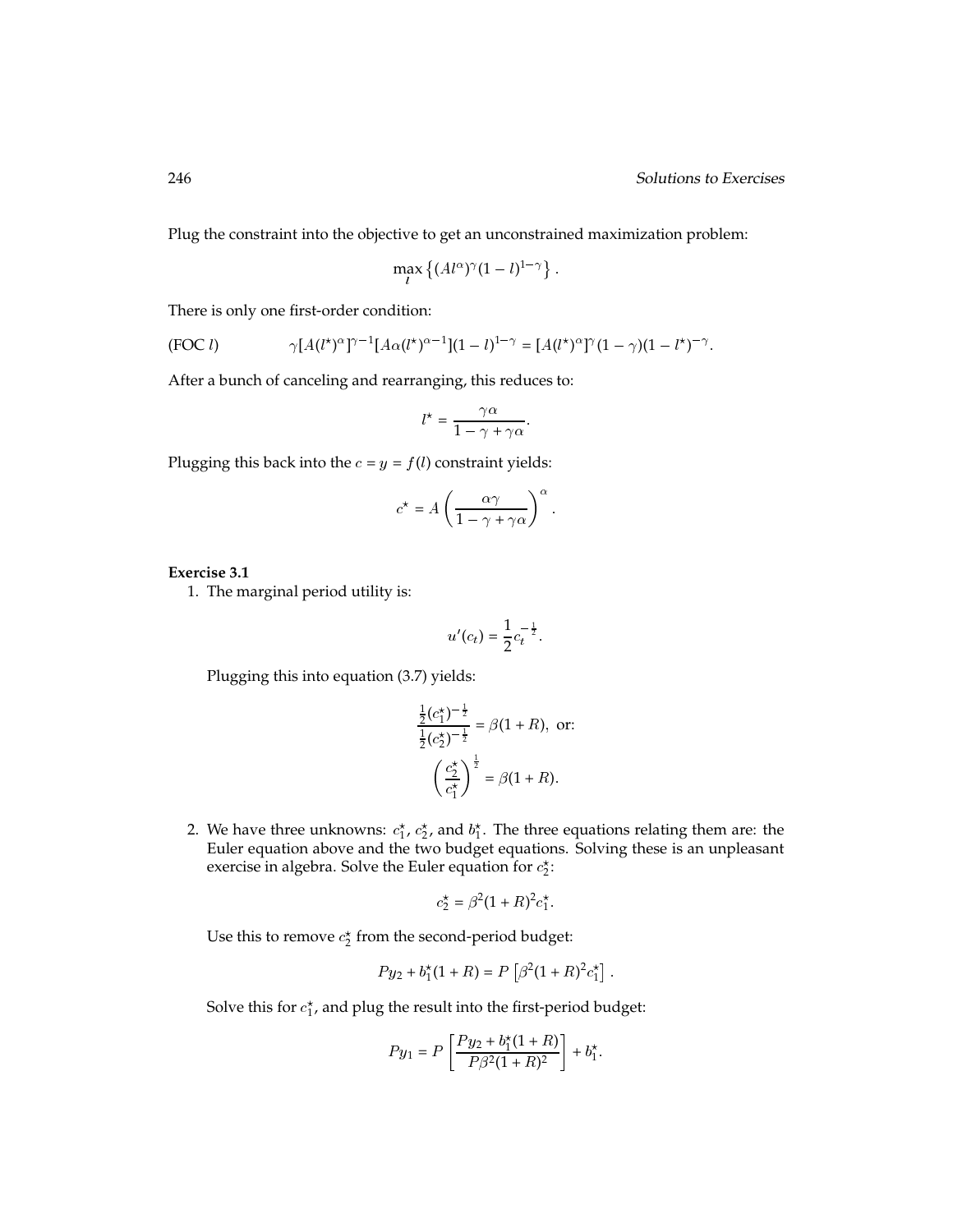This looks awful, but it reduces to:

$$
b_1^* = Py_1 - \frac{P[y_2 + y_1(1+R)]}{[1 + \beta^2(1+R)](1+R)},
$$

which is the answer for the household's choice of  $b_1$ . Plugging this back into the first-period budget gives the optimal  $c_1$ :

$$
c_1^* = \frac{y_2 + y_1(1+R)}{[1 + \beta^2(1+R)](1+R)}.
$$

Finally, we plug the answer for  $c_1^\star$  into the second-period budget equation to get:

$$
c_2^* = \frac{\beta^2 (1+R)[y_2+y_1(1+R)]}{1+\beta^2(1+R)}.
$$

3. In equilibrium,  $b_1^* = 0$ , so:

$$
Py_1 = \frac{P[y_2 + y_1(1 + R^*)]}{[1 + \beta^2(1 + R^*)](1 + R^*)},
$$

Solving for  $R^{\star}$  yields:

$$
R^* = \left(\frac{y_2}{\beta^2 y_1}\right)^{\frac{1}{2}} - 1.
$$

4. From the above equation, we see that an equal percentage increase in  $y_1$  and  $y_2$  will have no effect on the equilibrium interest rate  $R^{\star}$ , just like under logarithmic preferences.

**Exercise 3.2**

1.

$$
\frac{\partial R^{\star}}{\partial \beta} = -\frac{y_2}{\beta^2 y_1} < 0.
$$

Greater impatience means  $\beta$  decreases (say, from 0.95 to 0.9), and  $R^\star$  moves in the opposite direction, so the equilibrium interest rate increases.

2.

$$
\frac{\partial R^{\star}}{\partial y_1} = -\frac{y_2}{\beta y_1^2} < 0,
$$

so smaller first-period income causes the equilibrium interest rate to increase.

**Exercise 3.3**

1.

$$
\max_{c_1, c_2, s} \{ \ln(c_1) + \beta \ln(c_2) \}, \quad \text{subject to:}
$$
\n
$$
c_1 + s = e_1, \quad \text{and:}
$$
\n
$$
c_2 = e_2 + (1 - \delta)s.
$$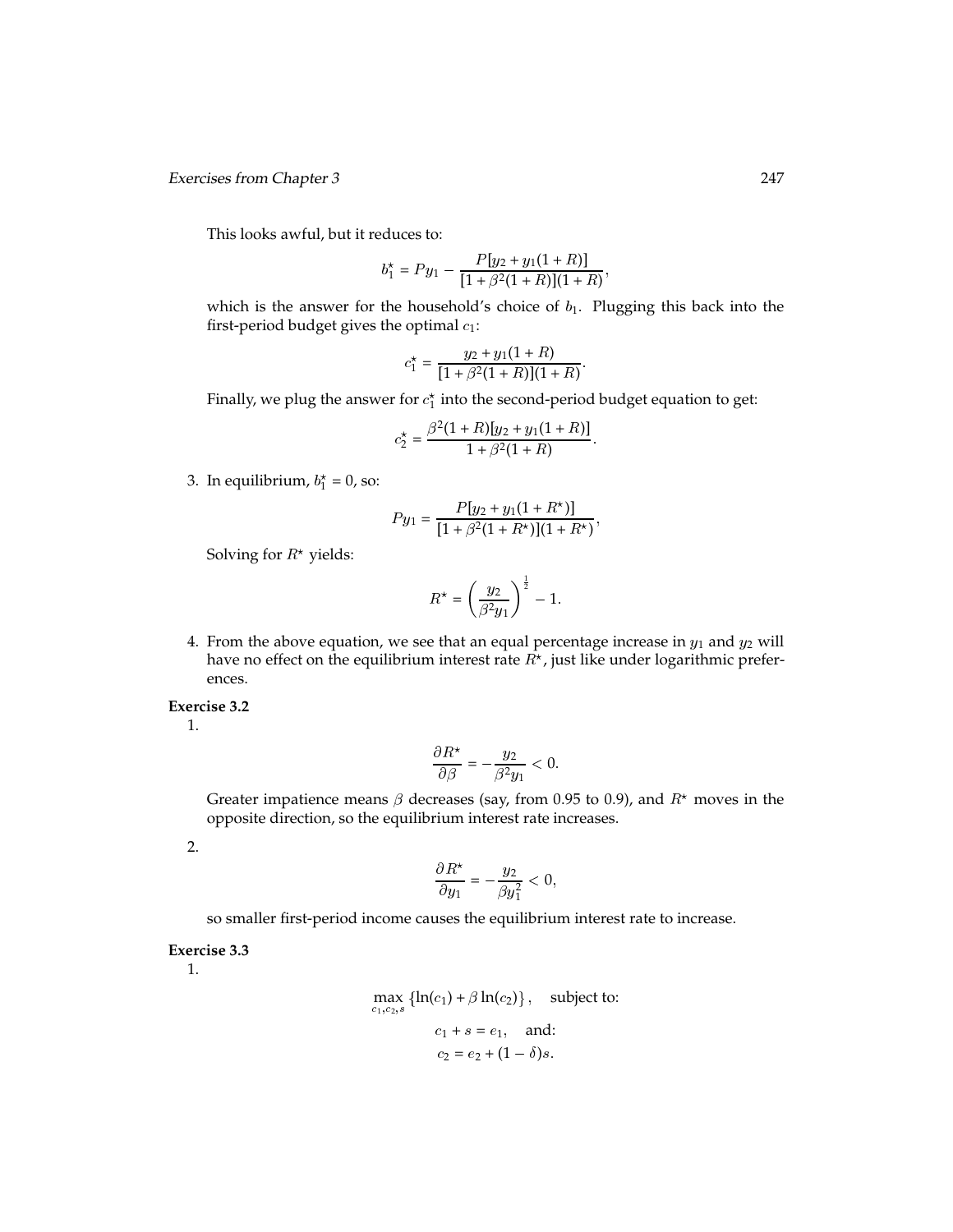2. The Lagrangean for this problem is:

$$
\mathcal{L} = \ln(c_1) + \beta \ln(c_2) + \lambda_1 [e_1 - c_1 - s] + \lambda_2 [e_2 + (1 - \delta)s - c_2].
$$

The first-order conditions are:

(FOC 
$$
c_1
$$
) 
$$
\frac{1}{c_1} - \lambda_1 = 0,
$$

(FOC 
$$
c_2
$$
)  $\frac{\beta}{c_2} - \lambda_2 = 0$ , and:

$$
-\lambda_1 + \lambda_2 (1 - \delta) = 0.
$$
 (FOC s)

We also have two first-order conditions for the Lagrange multipliers, but we leave those off, since they just reproduce the constraints. We can quickly solve the above equations to remove the Lagrange multipliers, giving us:

$$
\frac{c_2}{c_1} = \beta(1-\delta).
$$

We combine this with our two constraints to get:

$$
s = \frac{\beta(1 - \delta)e_1 - e_2}{(1 - \delta)(1 + \beta)},
$$
  
\n
$$
c_1 = e_1 - \frac{\beta(1 - \delta)e_1 - e_2}{(1 - \delta)(1 + \beta)},
$$
 and:  
\n
$$
c_2 = e_2 + \frac{\beta(1 - \delta)e_1 - e_2}{1 + \beta}.
$$

3. We just take the derivatives of the above answers with respect to  $\delta$ :

$$
\frac{\partial c_1}{\partial \delta} = -\frac{e_2(1+\beta)}{(1-\delta)^2(1+\beta)^2} < 0,
$$
\n
$$
\frac{\partial c_1}{\partial \delta} = -\frac{\beta e_1}{1+\beta} < 0, \text{ and:}
$$
\n
$$
\frac{\partial s}{\partial \delta} = -\frac{e_2(1+\beta)}{(1-\delta)^2(1+\beta)^2} < 0.
$$

Here, Maxine has learned how to defend against rats, so we are interested in  $\delta$  going down. The negative derivatives above imply that all the choices change in the opposite direction, so consumption in both periods and first-period saving all increase.

# **Exercise 3.4**

$$
\max_{s_0, \ldots, s_4} \left\{ \sum_{t=0}^4 \beta^t \ln(c_t) \right\}, \text{ such that:}
$$
\n
$$
c_t = (1 - s_t)x_t, \text{ for } t = 0, \ldots, 4,
$$
\n
$$
x_{t+1} = (1 + \alpha)sx_t, \text{ for } t = 0, \ldots, 4, \text{ and:}
$$
\n
$$
x_0 \text{ is some given constant.}
$$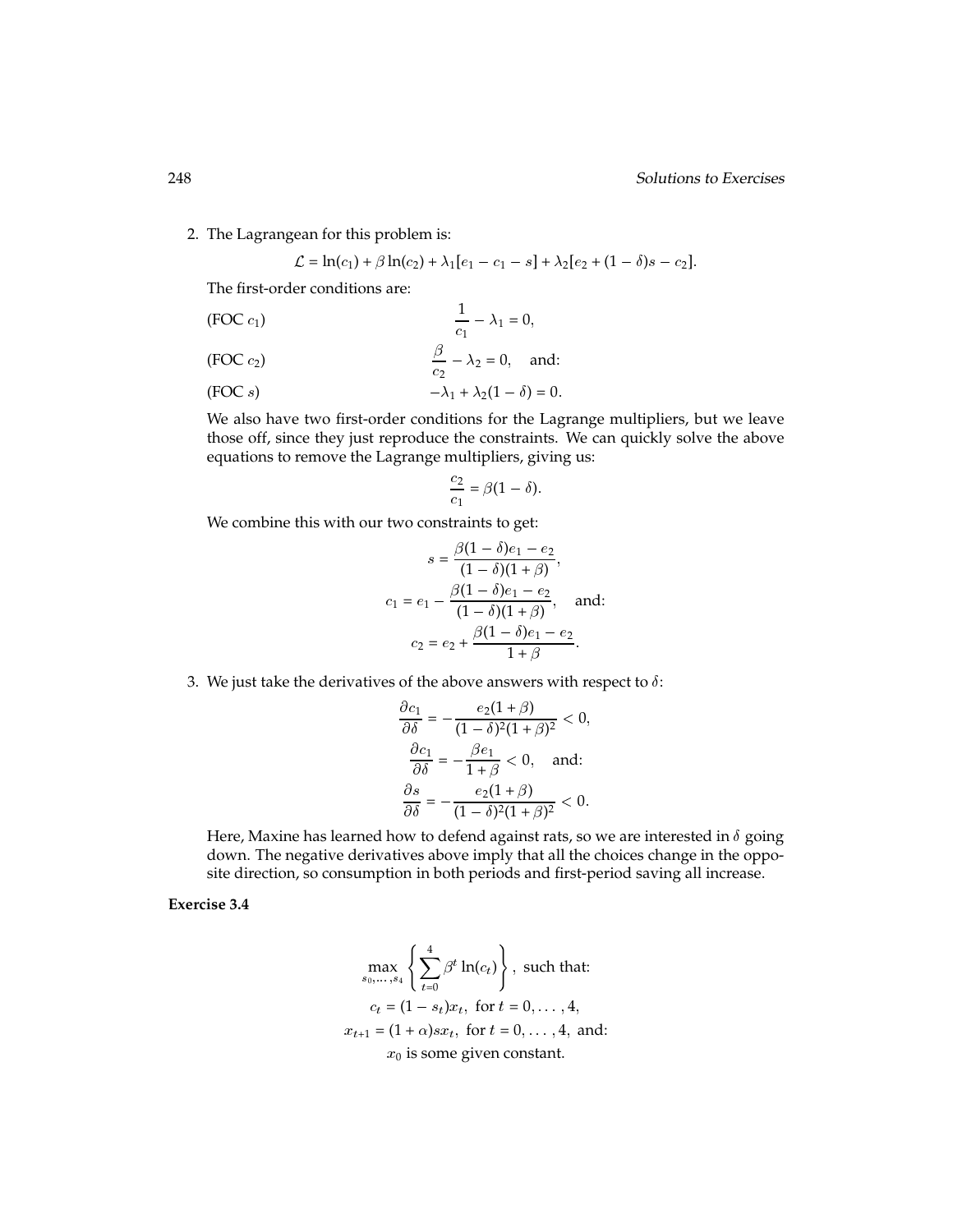Exercises from Chapter <sup>4</sup> 249

# **Exercise 4.1**

1. Take the derivative of real money demand with respect to the interest rate  $R$ :

$$
\frac{\partial \phi(R, c, \gamma/P)}{\partial R} = \left(\frac{1}{2}\right)c\left(\frac{2\gamma}{PRc}\right)^{-\frac{1}{2}}\left(-\frac{2\gamma}{PR^2c}\right) < 0,
$$

so the interest rate and real money holdings move in opposite directions. An increase in the interest rate causes the consumer to hold less real money.

2. Differentiate with respect to  $c$ :

$$
\frac{\partial \phi(R, c, \gamma/P)}{\partial c} = \left(\frac{1}{2}\right) c \left(\frac{1}{2}\right) \left(\frac{2\gamma}{PRc}\right)^{-\frac{1}{2}} \left(-\frac{2\gamma}{PRc^2}\right) + \left(\frac{2\gamma}{PRc}\right)^{\frac{1}{2}} \left(\frac{1}{2}\right)
$$

$$
= \left(\frac{1}{2}\right) \left(\frac{2\gamma}{PRc}\right)^{\frac{1}{2}} - \left(\frac{1}{4}\right) c \left(\frac{2\gamma}{PRc}\right)^{\frac{1}{2}} \left(\frac{1}{c}\right)
$$

$$
= \left(\frac{1}{4}\right) \left(\frac{2\gamma}{PRc}\right)^{\frac{1}{2}} > 0,
$$

so consumption and real money holdings move in the same direction. If the consumer consumes more, then the consumer will hold more real money.

3. First, we replace  $\gamma/P$  with  $\alpha$ , giving us:

$$
\phi(R, c, \alpha) = \left(\frac{1}{2}\right) c \left(\frac{2\alpha}{Rc}\right)^{\frac{1}{2}}.
$$

Taking the derivative with respect to  $\alpha$  gives us:

$$
\frac{\partial \phi(R, c, \gamma/P)}{\partial \alpha} = \left(\frac{1}{2}\right) c \left(\frac{1}{2}\right) \left(\frac{2\alpha}{Rc}\right)^{-\frac{1}{2}} \left(\frac{2}{Rc}\right) > 0,
$$

so real money holdings and real transactions costs move in the same direction. If the consumer faces higher real transactions costs, the consumer will hold more real money.

# **Exercise 5.1**

The budget constraint for the first period was given by:

$$
(3.2) \t\t\t P y_1 = P c_1 + b_1.
$$

The condition for clearing the goods market in the first period was:

$$
(3.10) \t\t\t Ny_1 = Nc_2.
$$

This implies  $y_1 = c_1$ . Plugging this into (3.2) gives:

$$
P c_1 = P c_1 + b_1, \text{ or:} \\ b_1 = 0,
$$

which is the market-clearing constraint for bonds.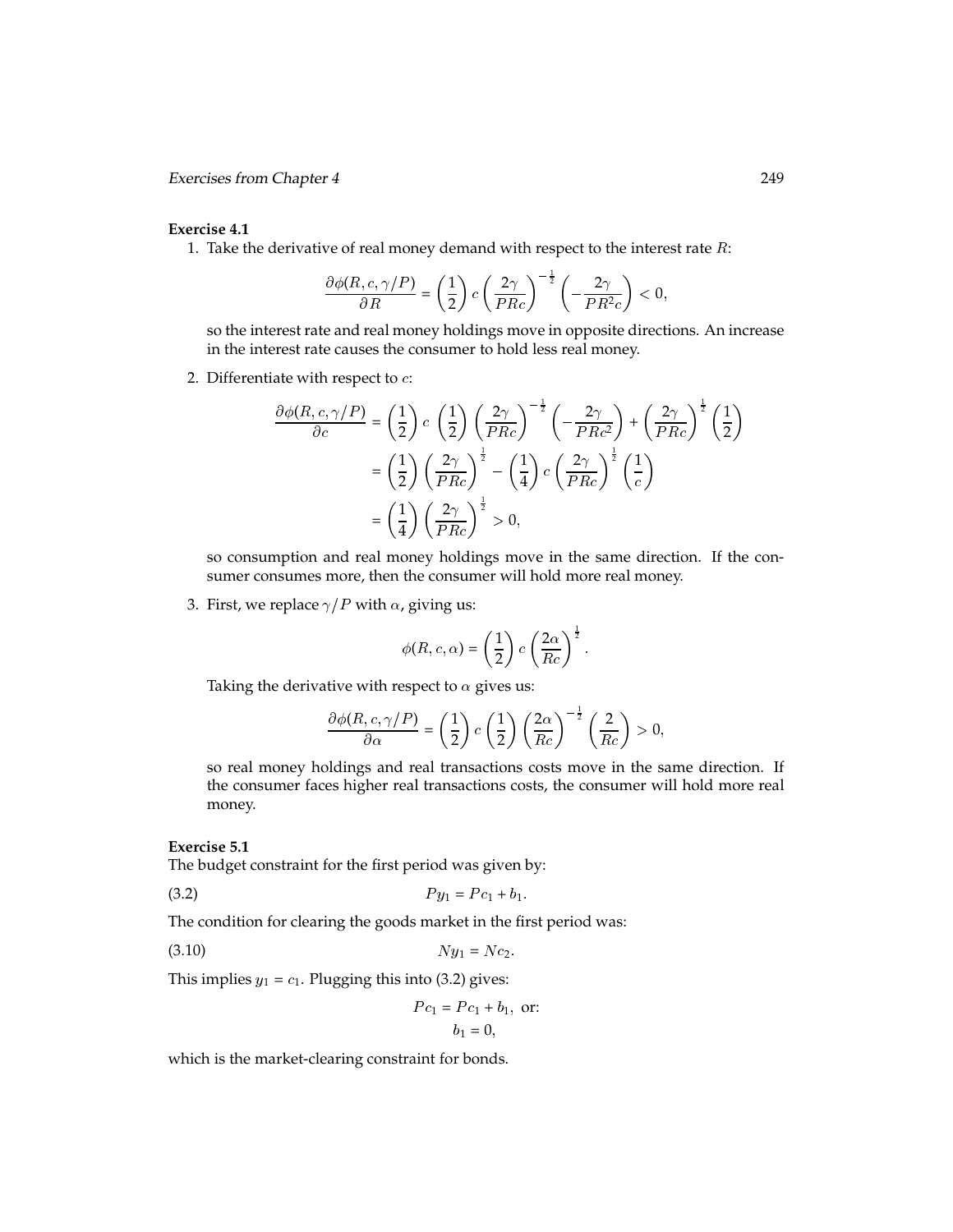# **Exercise 5.2**

The price for a good can only be zero if all consumers are satiated with that good, that is, if they cannot increase their utility by consuming more of it. In our model this is ruled out because all utility functions are strictly increasing in all arguments. This implies that the consumers always prefer to consume more of each good. If the price for a good were zero, they would demand infinite amounts, which would violate market-clearing. Therefore, with strictly increasing utility functions, all prices are positive. If utility is not strictly increasing, zero prices are possible. In that case, Walras' Law might not hold, because total demand by consumers can be less than the total endowment. The proof of Walras' Law fails once we use the fact that the price of each good is positive. On the other hand, the First Welfare Theorem still goes through, since it does not rest on the assumption of positive prices.

# **Exercise 6.1**

 $\overline{\phantom{a}}$ 

1. The first-order condition with respect to  $l_d^a$  is:  $\overline{\phantom{a}}$ 

(FOC 
$$
l_d^a
$$
) 
$$
(0.5)(l_d^{a*})^{-0.5} - w = 0.
$$

Solving for  $l_d^a$ <sup>\*</sup> yields:  $l_d^a$ <sup>\*</sup> =  $\frac{1}{4w^2}$ . The farm's profit is:

$$
(l_d^{a*})^{0.5} - w l_d^{a*} = \left(\frac{1}{4w^2}\right)^{0.5} - \frac{w}{4w^2} = \frac{1}{4w} = \pi^{a*}.
$$

2. The first-order condition with respect to  $l_d^b$  is:

(FOC 
$$
l_d^b
$$
) 
$$
(0.5)(2)(l_d^{b*})^{-0.5} - w = 0.
$$

Solving for  $l_d^{b*}$  yields:  $l_b^{d*} = \frac{1}{w^2}$ . The farm's profit is:

$$
2(l_b^{d*})^{0.5} - w l_b^{d*} = 2\left(\frac{1}{w^2}\right)^{0.5} - \frac{w}{w^2} = \frac{1}{w} = \pi^{b*}.
$$

3. For economy, we will work this out for an unspecified  $\pi^{j*}$ , where j is either a or b. We'll plug those in later. Substitute the constraint into to objective in order to eliminate  $c^{\jmath}.$  This gives us:

$$
\max_{l_s^j}\left\{\ln(wl_s^j+\pi^{j\star})+\ln(24-l_s^j)\right\}.
$$

We carry out the maximization:

(FOC 
$$
l_s^j
$$
)  
\n
$$
\frac{w}{wl_s^j + \pi^{j*}} + \frac{-1}{24 - l^{j*}} = 0, \text{ so:}
$$
\n
$$
(24 - l_s^{j*})w = w l_s^{j*} + \pi^{j*}.
$$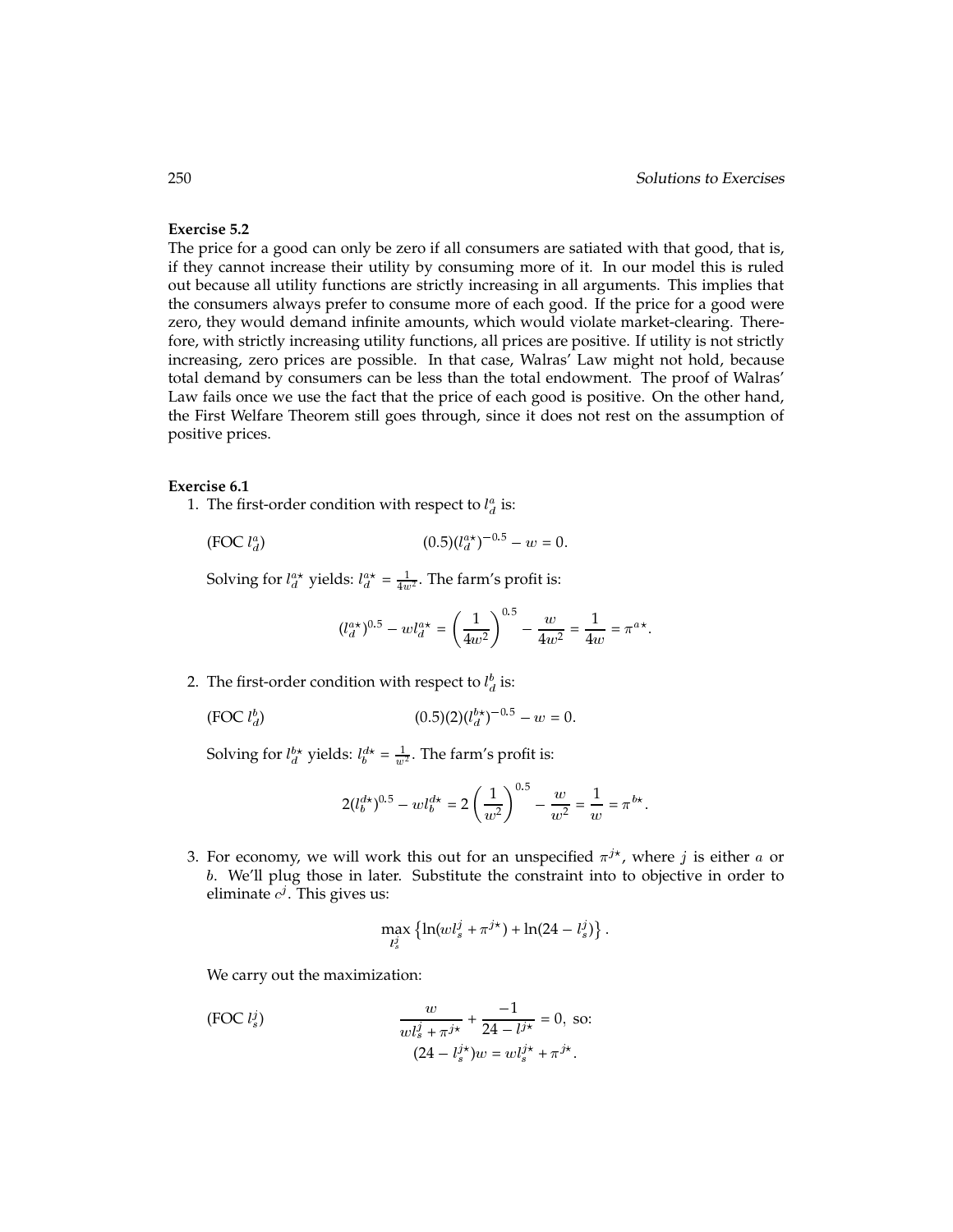Solving for  $l_s^{\jmath\star}$  yields:

(S.8) 
$$
l_s^{j*} = \frac{24w - \pi^{j*}}{2w}.
$$

For this exercise, we are using  $\pi^{a*}$ , so we plug that in to get:

$$
l_s^{a*} = \frac{24w - \frac{1}{4w}}{2w} = 12 - \frac{1}{8w^2}.
$$

4. We can just re-use equation (S.8), but this time we plug in  $\pi^{b*}$ , yielding:

$$
l_s^{b*} = \frac{24w - \frac{1}{w}}{2w} = 12 - \frac{1}{2w^2}.
$$

5.

$$
l_d^* = 400l_d^{a*} + 700l_d^{b*} = \frac{400}{4w^2} + \frac{700}{w^2} = \frac{800}{w^2}.
$$

6.

$$
l_s^* = 400l_s^{a*} + 700l_s^{b*}
$$
  
=  $(400) \left(12 - \frac{1}{8w^2}\right) + (700) \left(12 - \frac{1}{2w^2}\right)$   
=  $(1, 100)(12) - \frac{400}{w^2}$ .

7. We want to set  $l_d^{\star} = l_s^{\star}$ , or:

$$
\frac{800}{w^2} = (1, 100)(12) - \frac{400}{w^2},
$$

which reduces to  $w^2 = 1/11$ , or  $w \approx 0.3015$ .

# **Exercise 6.2**

1. We take the first-order condition of equation (6.9) with respect to  $l_d$ :

(FOC 
$$
l_d
$$
) 
$$
\frac{\partial \pi}{\partial l_d} = \left(\frac{7}{10}\right) Ak^{\frac{3}{10}}(l_d^*)^{-\frac{3}{10}} - w = 0
$$

When we solve that for  $l_d^*$ , we get:

$$
l_d^{\star} = \left(\frac{7A}{10w}\right)^{\frac{10}{3}}k
$$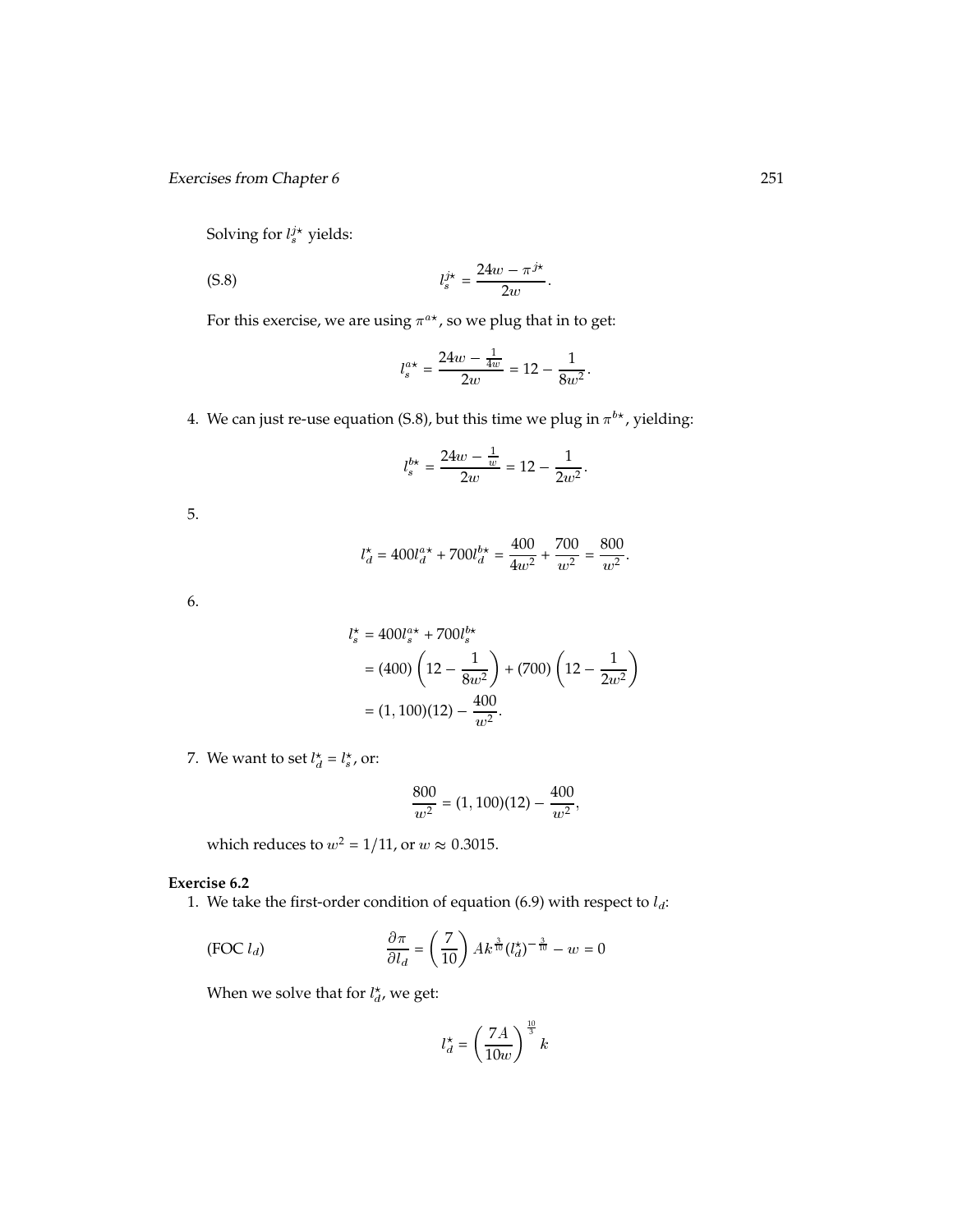2. The result is as follows:

$$
\pi^* = Ak^{\frac{3}{10}}(l_d^*)^{\frac{7}{10}} - w l_d^*
$$
\n
$$
= Ak^{\frac{3}{10}} \left[ \left( \frac{7A}{10w} \right)^{\frac{10}{3}} k \right]^{\frac{7}{10}} - w \left( \frac{7A}{10w} \right)^{\frac{10}{3}} k
$$
\n
$$
= Ak^{\frac{3}{10}} \left( \frac{7A}{10w} \right)^{\frac{7}{3}} k^{\frac{7}{10}} - w \left( \frac{7A}{10w} \right)^{\frac{10}{3}} k
$$
\n
$$
= k \left( \frac{7A}{10w} \right)^{\frac{7}{3}} \left[ A - w \left( \frac{7A}{10w} \right) \right]
$$
\n
$$
= \left( \frac{3A}{10} \right) \left( \frac{7A}{10w} \right)^{\frac{7}{3}} k.
$$

3.

$$
\max_{c,l_s} \{c^{\frac{1}{2}}(1-l_s)^{\frac{1}{2}}\}, \text{ subject to:}
$$

$$
c = \pi^* + w l_s.
$$

4. To begin, we can leave the  $\pi^\star$  term in the Lagrangean:

$$
\mathcal{L} = c^{\frac{1}{2}}(1 - l_s)^{\frac{1}{2}} + \lambda [\pi^* + w l_s - c].
$$

Our first-order conditions are:

(FOC c) 
$$
\left(\frac{1}{2}\right) (c^*)^{-\frac{1}{2}} (1 - l_s^*)^{\frac{1}{2}} + \lambda^* [-1] = 0
$$
, and:  
\n $(c^*)^{\frac{1}{2}} {1 \choose 1} (1 - l_s^*)^{-\frac{1}{2}} (-1) + \lambda^* [-1] = 0$ 

(FOC 
$$
l_s
$$
) 
$$
(c^*)^{\frac{1}{2}} \left(\frac{1}{2}\right) (1 - l_s^*)^{-\frac{1}{2}} (-1) + \lambda^* [w] = 0.
$$

We leave off the FOC for  $\lambda$ . Combining the above FOCs to get rid of  $\lambda^\star$  yields:

(S.9) 
$$
c^* = w(1 - l_s^*).
$$

We plug this result and our expression for  $\pi^*$  into the budget equation  $\pi + w l_s = c$ , yielding:

$$
\left(\frac{3A}{10}\right)\left(\frac{7A}{10w}\right)^{\frac{7}{3}}k = w(1 - l_s^*) - w l_s^*.
$$

Solving this for  $l_s^{\star}$  gives us:

$$
l_s^* = \frac{1}{2} \left[ 1 - \frac{3}{7} \left( \frac{7A}{10w} \right)^{\frac{10}{3}} k \right].
$$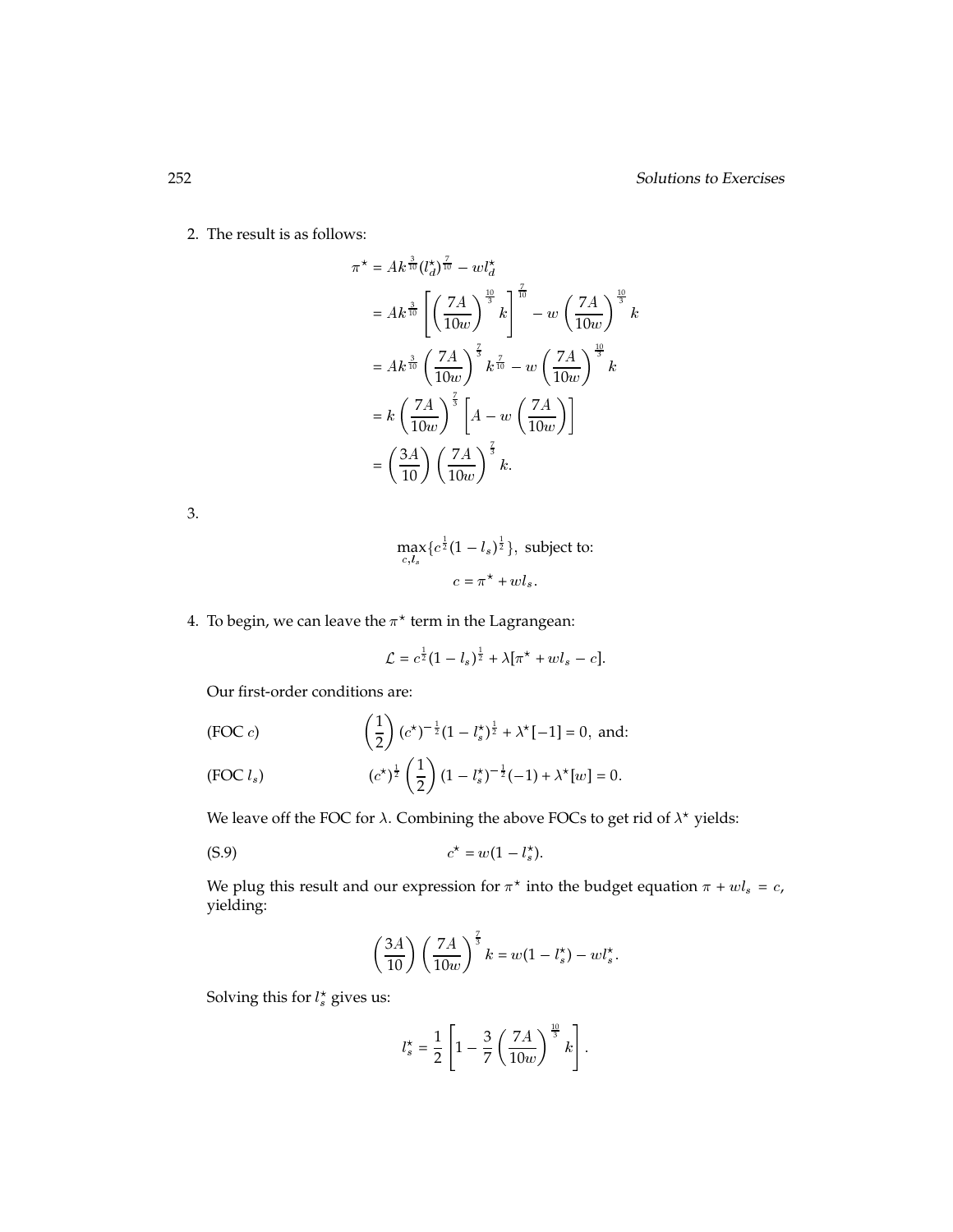When we plug this value of  $l_s^*$  back into equation (S.9), we get the optimal consumpstion  $c^*$ :

$$
c^* = \frac{w}{2} \left[ 1 + \frac{3}{7} \left( \frac{7A}{10w} \right)^{\frac{10}{3}} k \right].
$$

5. We just set  $l_s^* = l_d^*$ , solve for w, and call the result  $w^*$ :

$$
\left(\frac{7A}{10w^{\star}}\right)^{\frac{10}{3}}k = \frac{1}{2}\left[1 - \frac{3}{7}\left(\frac{7A}{10w^{\star}}\right)^{\frac{10}{3}}k\right].
$$

After a bunch of algebra, we get:

s

$$
w^* = \left(\frac{7A}{10}\right) \left(\frac{17k^{\frac{3}{10}}}{7}\right).
$$

6. We are interested in the derivative if  $w^\star$  with respect to  $k$ :

$$
\frac{\partial w^*}{\partial k} = \left(\frac{7A}{10}\right) \left(\frac{3}{10}\right) \left(\frac{17k}{7}\right)^{-\frac{7}{10}} \left(\frac{17}{7}\right) = \left(\frac{51A}{100}\right) \left(\frac{17k}{7}\right)^{-\frac{7}{10}}.
$$

Since this derivative is positive,  $w^\star$  increases as  $k$  does.

7. The U.S. has a much larger stock of capital (per capita) than Mexico does. According to this model, that difference alone causes wages to be higher in the U.S. From the equation for the equilibrium wage  $w^*$ , we see that increasing the per-capita capital stock  $k$  by a factor of two causes the wage to increase, but by less than a factor of two. Hence, wages between the two countries differ by less (in percentage terms) than their per-capita capital stocks.

Of course, owners of capital try to export it to wherever labor is cheapest. In this case, the households in the U.S. try to send some of their capital to Mexico in order to take advantage of lower wages there. If this movement of capital is restricted, then the wage difference will persist, and there will be an incentive for workers to move to the country with more capital. In this case, Mexican workers will see higher wages across the border and will immigrate to the U.S. where they will earn more.

### **Exercise 8.1**

According to the quantity theory, the inflation rate is approximately equal to the difference between the growth rate of money supply and the growth rate of output. Since the question assumes that velocity is constant, the quantity theory applies. The annual rate of inflation is therefore two percent.

### **Exercise 8.2**

In Chapter 8we determined that velocity is inversely related to the time spent between two trips to the bank. In Chapter 4 we saw that the time between two trips to the bank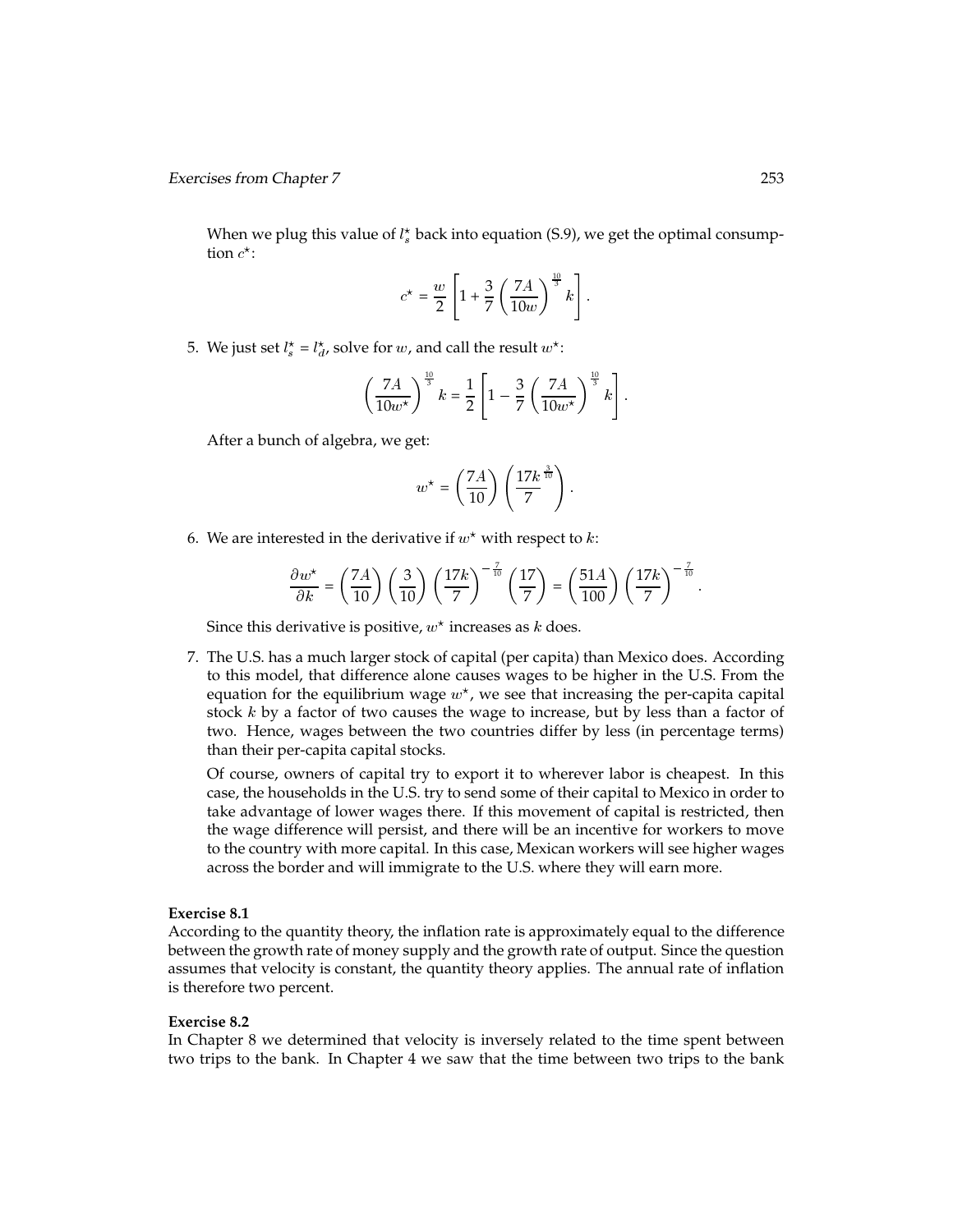decreases when the nominal interest rate increases. Therefore velocity and the nominal interest rate are positively related. In Section 8.3 we found out that inflation and nominal interest rates are positively related. Therefore, a high inflation rate results in high nominal interest rates and high velocity. This is also true in the real world: velocity is much higher in countries with high inflation than in countries with moderate inflation. Intuitively, high inflation means that money quickly loses value. It is therefore not attractive to hold a lot of money, so money circulates quickly. In countries with hyperinflation, wages are often paid daily, and workers usually spend wages the same day they receive them.

# **Exercise 9.1**

Of course, the solution depends on the country you pick. As an example, Figure S.3 displays GDP and its trend for Germany. You can see that the trend does not look that much smoother than the actual series. This shows that our method of computing the trend is not especially good.



Figure S.3: GDP and Trend

# **Exercise 9.2**

Figure S.4 shows the cyclical component for Germany. Your business cycle should look similar, unless your country is a former member of the communist block. Those countries either had radically different business cycles, or, more likely, they adjusted their statistics in order to get nice, smooth figures.

### **Exercise 9.3**

For Germany, there are ten peaks in the cyclical component. The duration of a full cycle is between three and six years, with the average slightly above four years. The overall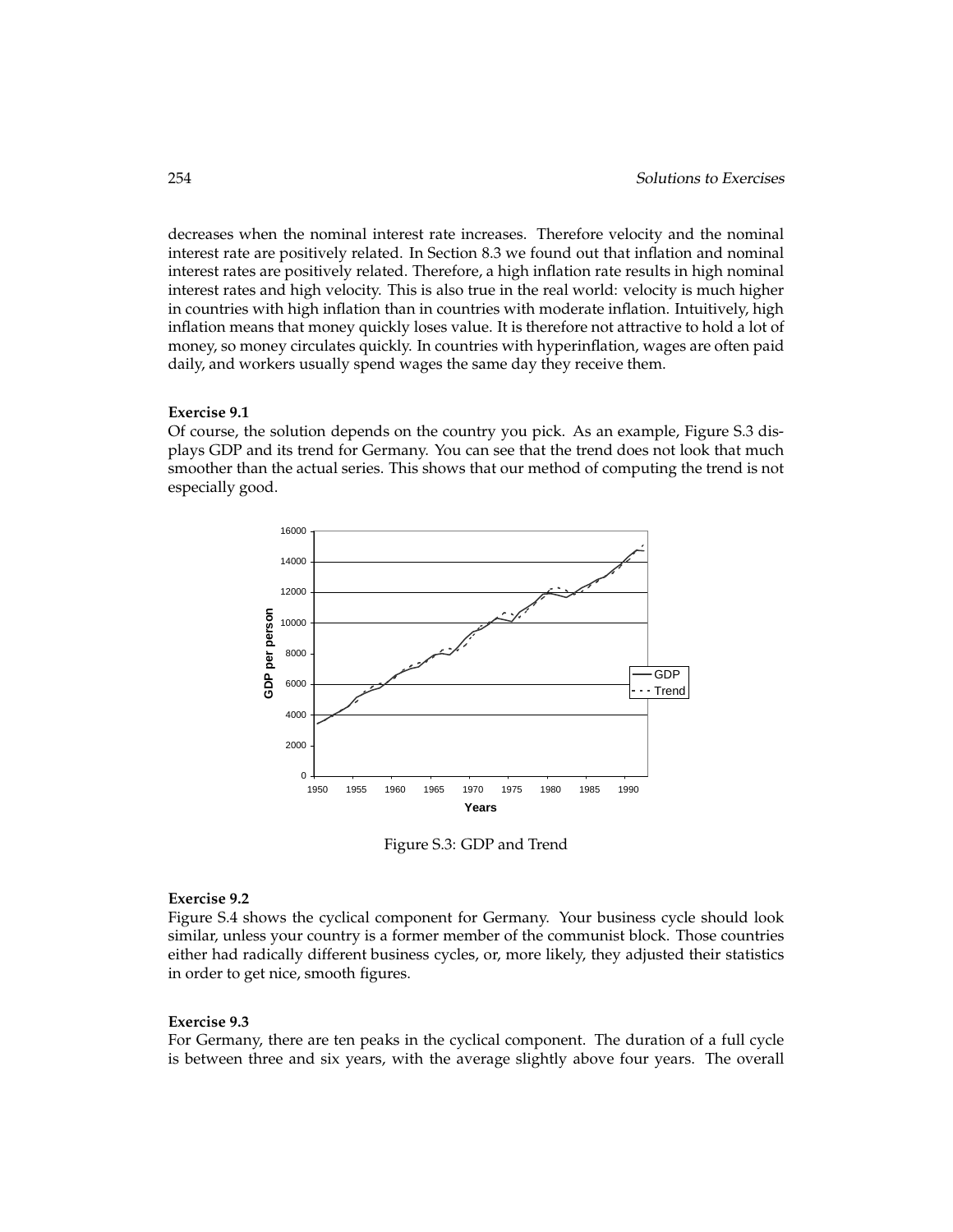

Figure S.4: The Cyclical Component

amplitude of the cycles is relatively stable. Although there are some general similarities, the cycles are of quite different shape. The process generating the cycles seems not to have changed much, however. The cycles in the fifties and sixties are not much different from those in the eighties and nineties.

# **Exercise 9.4**

By using the resource constraints, we can write the problem as:

$$
\max \ln(\sqrt{Bk_t} + \epsilon_t - i_t) + A \ln((1 - \delta)k_t + i_t).
$$

The first-order condition is:

$$
0 = -\frac{1}{\sqrt{Bk_t} + \epsilon_t - i_t} + \frac{A}{(1 - \delta)k_t + i_t}.
$$

Solving for  $i_t$ , we get:

$$
i_t = \frac{A[\sqrt{Bk_t} + \epsilon_t] - (1 - \delta)k_t}{1 + A}.
$$

Using the resource constraint for the first period, we can solve for  $c_t$ :

$$
c_t = \frac{\sqrt{Bk_t} + \epsilon_t + (1 - \delta)k_t}{1 + A}.
$$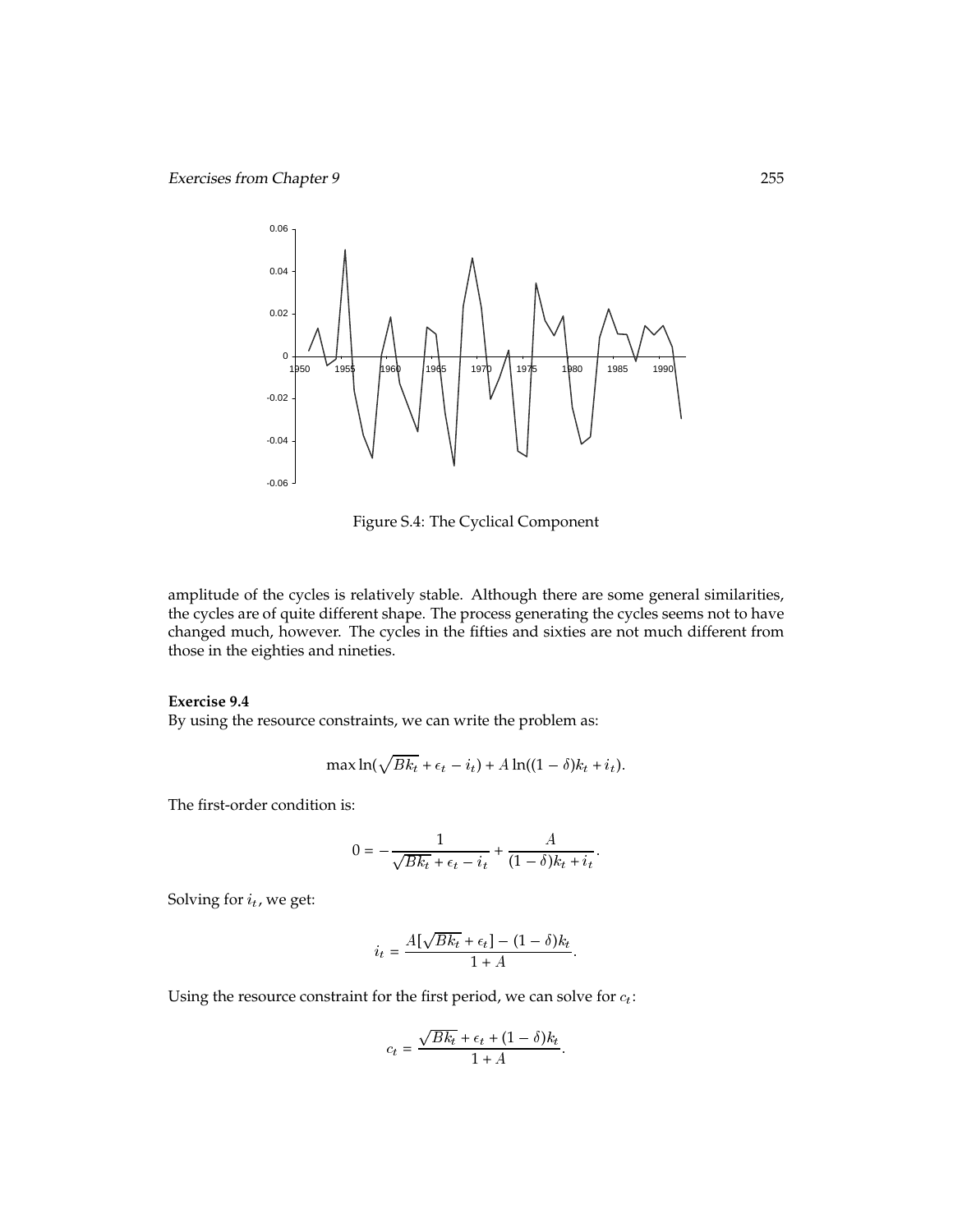# **Exercise 9.5**

The derivatives are:

$$
\frac{\partial i_t}{\partial \epsilon_t} = \frac{A}{1+A} = 0.8, \text{ and:}
$$

$$
\frac{\partial c_t}{\partial \epsilon_t} = \frac{1}{1+A} = 0.2.
$$

The numbers correspond to the value  $A = 4$  that is used for the simulations. Investment reacts much stronger to shocks than consumption does, just as we observe in real-world data.

# **Exercise 9.6**

Figure S.5 shows consumption and investment, and Figure S.6 is GDP. Investment is much more volatile than consumption. The relative volatility of consumption and investment is comparable to what we find in real data. We simulated the economy over 43 periods, because there were also 43 years of data for German GDP. In the simulation there are nine peaks, which is close to the ten peaks we found in the data. The length of the cycle varies from four to seven years. The average length is a little less than five periods, while the German cycles lasted a little more than four years on average.



Figure S.5: Simulated Consumption and Investment

# **Exercise 9.7**

The aim of real business cycle research is to gain a better understanding of business cycles. The theory differs from other approaches mainly by the methods that are applied. Real business cycle models are fully specified stochastic equilibrium models. That means that the microfoundations are laid out in detail. There are consumers with preferences, firms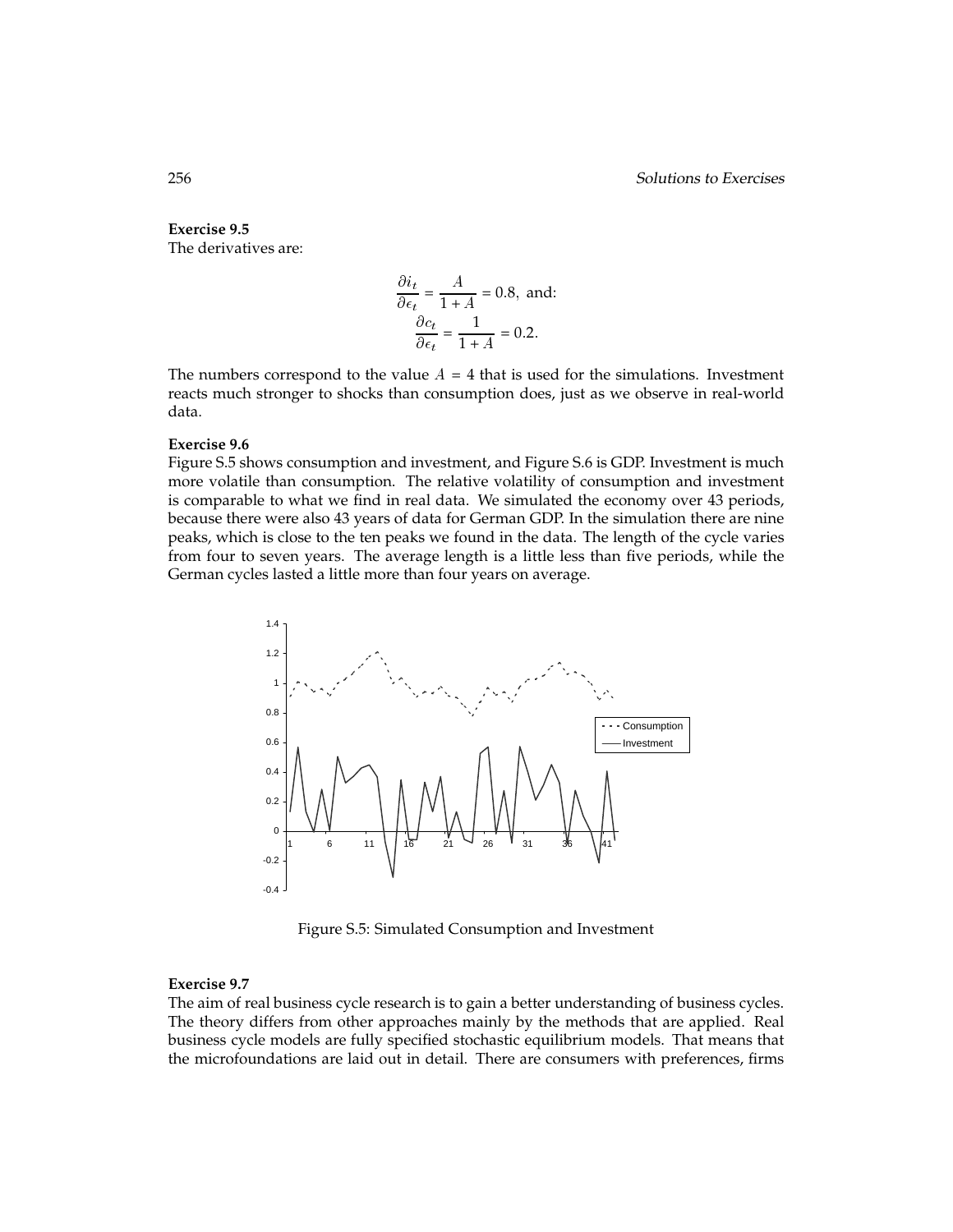

Figure S.6: Simulated GDP

with technologies, and a market system that holds everything together. Real business cycle theory takes the simplest models of this sort as a point of departure to explain business cycles. Model testing is most often done with the "calibration" method. This means that first the model parameters are determined by making them consistent with empirical facts other than the business cycle facts that are supposed to be explained. The parameterized model is then simulated, and the outcomes are compared with real world data.

# **Exercise 9.8**

Plosser's model does not contain a government, and even if there were one, there would be no need to stabilize the economy. There are no market frictions in the model; the outcomes are competitive equilibria. By the First Welfare Theorem we know that equilibria are efficient, so there is nothing a government could do to improve economic outcomes. It is possible to extend the model to allow for a government, and we could add frictions to the model to make intervention beneficial, without changing the general framework very much. Also, any government is certainly able to produce additional shocks in the economy. Still, real business cycle theory works fine without a government, both as a source of disturbance and as a possible stabilizer.

### **Exercise 10.1**

- 1. This is the myth of small business job creation again. The SBA has every reason to tout the influence of small small businesses, but, as DHS point out, the dominant job market role if played by large, old firms and plants.
- 2. This rather entertaining quote has several immediate and glaring errors, but it does contain an argument quite in vogue at the moment. There is a common idea that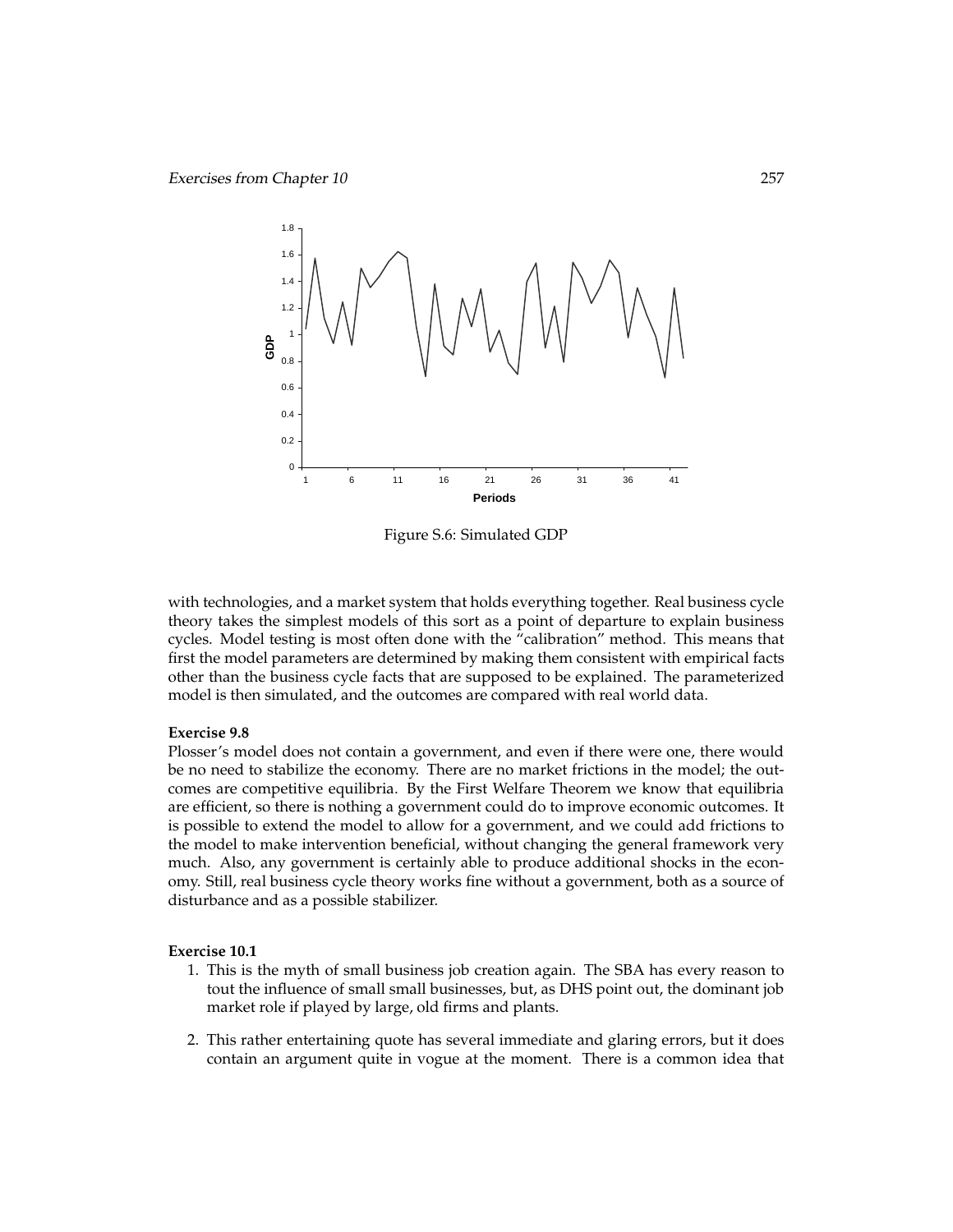jobs are a scarce resource, and that the pool of jobs is shrinking under pressure from greedy company owners, slave labor factories abroad and so on. In reality, as we've seen in this chapter, the pool of jobs is churning all the time. Ten percent of all jobs are typically destroyed in a year, and ten percent are created. In the face of this turmoil, one or two high profile plant closings is simply not important.

# **Exercise 10.2**

The term  $g_{est}$  is defined as:

$$
g_{est} = \frac{X_{es,t} - X_{es,t-1}}{0.5(X_{es,t} + X_{es,t-1})}.
$$

For a new plant  $X_{es,t-1} = 0$  and for a dying plant  $X_{es,t} = 0$ . Thus for a new plant:

$$
g_{est} = \frac{X_{es,t} - 0}{0.5(X_{es,t} + 0)} = 2.
$$

And for a dying plant:

$$
g_{est} = \frac{0 - X_{es,t-1}}{0.5(0 + X_{es,t-1})} = -2.
$$

### **Exercise 10.3**

The only thing tricky about this problem is remembering how to deal with absolute values. If  $a = b$ , then  $|a| = b$  if a is positive and  $|a| = -b$  if a is negative. For shrinking plants,  $\Delta X_{es,t}$ is negative, so for shrinking plants:

$$
g_{est} = \frac{\Delta X_{es,t}}{Z_{est}} = -\frac{|\Delta X_{es,t}|}{Z_{est}}.
$$

Now we work through the algebra required to get the answer to the first identity. We begin with the definition of  $c_{st}$ :

$$
c_{st} = \frac{C_{st}}{Z_{st}} = \frac{1}{Z_{st}} \sum_{e \in S^+} \Delta X_{es,t} = \frac{1}{Z_{st}} \sum_{e \in S^+} \frac{Z_{est} \Delta X_{es,t}}{Z_{est}} = \frac{1}{Z_{st}} \sum_{e \in S^+} Z_{est} g_{est}.
$$

Turning to the next identity, we begin with the definition of  $net_{st}$ :

$$
\begin{aligned}\n\text{net}_{st} &= \frac{C_{st} - D_{st}}{Z_{st}}, \\
&= \frac{1}{Z_{st}} \sum_{e \in S^{+}} \Delta X_{es,t} - \frac{1}{Z_{st}} \sum_{e \in S^{-}} |\Delta X_{es,t}|, \\
&= \frac{1}{Z_{st}} \sum_{e \in S^{+}} Z_{est} g_{est} - \frac{1}{Z_{st}} \sum_{e \in S^{+}} Z_{est}(-g_{est}), \\
&= \frac{1}{Z_{st}} \sum_{e \in S} Z_{est} g_{est}.\n\end{aligned}
$$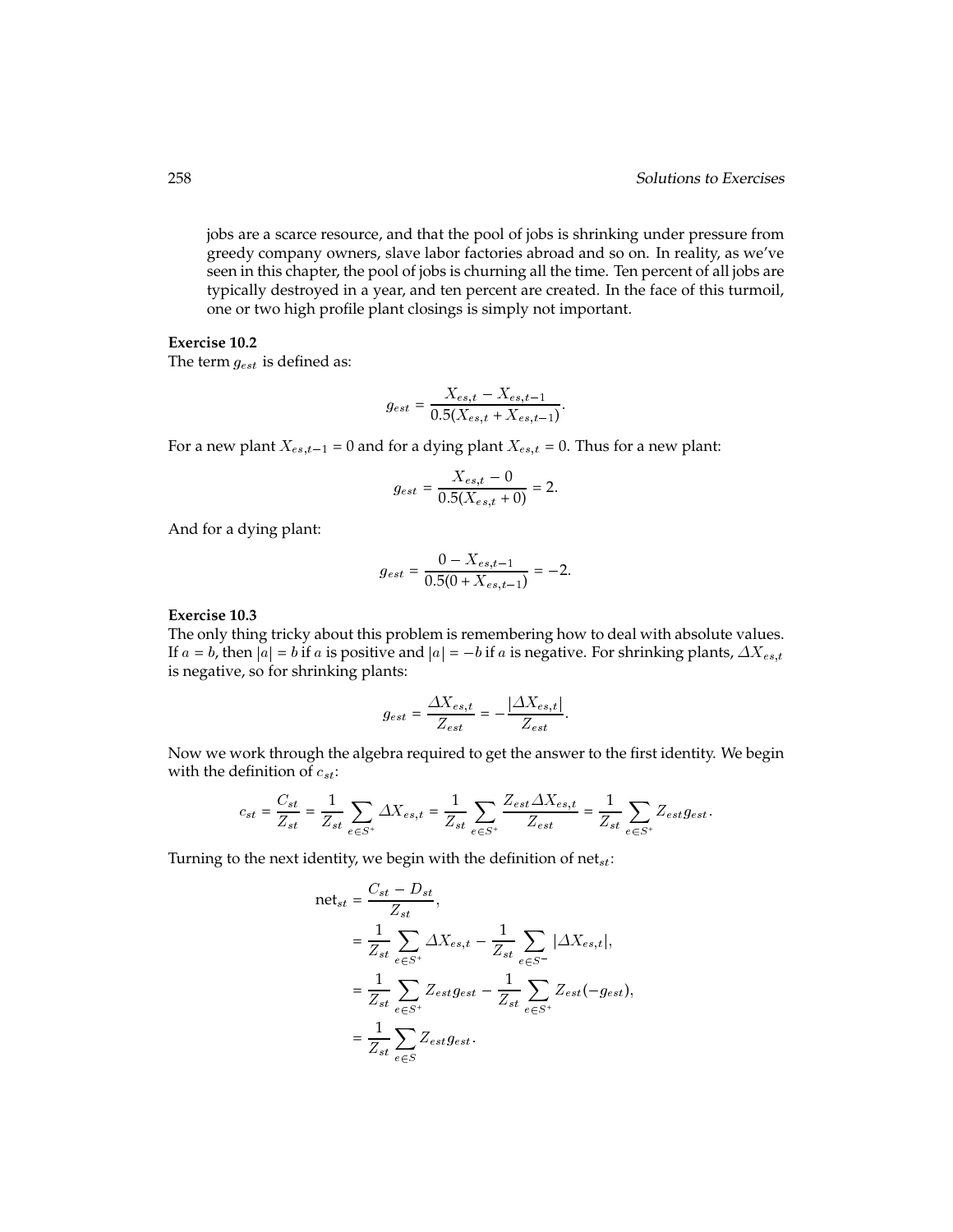# Exercises from Chapter 10 259

# **Exercise 10.4**

This question really just boils down to plugging the definitions of  $R_t$  and NET<sub>st</sub> into the definition of covariance. However, the algebra shouldn't detract from an interesting statistical regularity. Begin with the definition of covariance (supplied in the question):

$$
\text{cov}(R_t, NET_t) < 0.
$$
\n
$$
\frac{1}{N} \sum_{i=1}^{N} (R_i - \overline{R})(NET_i - \overline{NET}) < 0.
$$
\n
$$
\frac{1}{N} \sum_{i=1}^{N} (C_i + D_i - \overline{C} - \overline{D})(C_i - D_i - \overline{C} + \overline{D}) < 0.
$$
\n
$$
\frac{1}{N} \sum_{i=1}^{N} \left[ (C_i - \overline{C}) + (D_i - \overline{D}) \right] \left[ (C_i - \overline{C}) - (D_i - \overline{D}) \right] < 0.
$$
\n
$$
\frac{1}{N} \sum_{i=1}^{N} (C_i - \overline{C})^2 - \frac{1}{N} \sum_{i=1}^{N} (D_i - \overline{D})^2 < 0.
$$

Using the definition definition of variance supplied in the question, this last inequality can be written  $var(C) - var(D) < 0$ , so  $var(C) < var(D)$ . That was a lot of algebra, but it was all straightforward. Thus if periods of large net job loss coincide with periods of larger than normal job reallocation, it must be the case that job destruction has a higher variance than job creation.

# **Exercise 10.5**

Here is the original chart, now augmented with the answers.

| Year | $X_{1,t}$ | $X_{2,t}$ | $X_{3,t}$ | $c_t$ | $d_t$ | $net_{st}$ | UB  | LB             |
|------|-----------|-----------|-----------|-------|-------|------------|-----|----------------|
| 1990 | 1000      | $\theta$  | 500       |       |       |            |     |                |
| 1991 | 800       | 100       | 800       | 0.250 | 0.125 | 0.125      | 600 | 200            |
| 1992 | 1200      | 200       | 700       | 0.263 | 0.053 | 0.210      | 600 | 400            |
| 1993 | 1000      | 400       | 600       | 0.098 | 0.146 | $-0.048$   | 500 | 100            |
| 1994 | 800       | 800       | 500       | 0.195 | 0.146 | 0.049      | 700 | 100            |
| 1995 | 400       | 1200      | 600       | 0.233 | 0.186 | 0.047      | 900 | 100            |
| 1996 | 200       | 1400      | 600       | 0.091 | 0.091 | $\theta$   | 400 | $\overline{0}$ |
| 1997 | 0         | 2000      | 500       | 0.255 | 0.128 | 0.127      | 900 | 300            |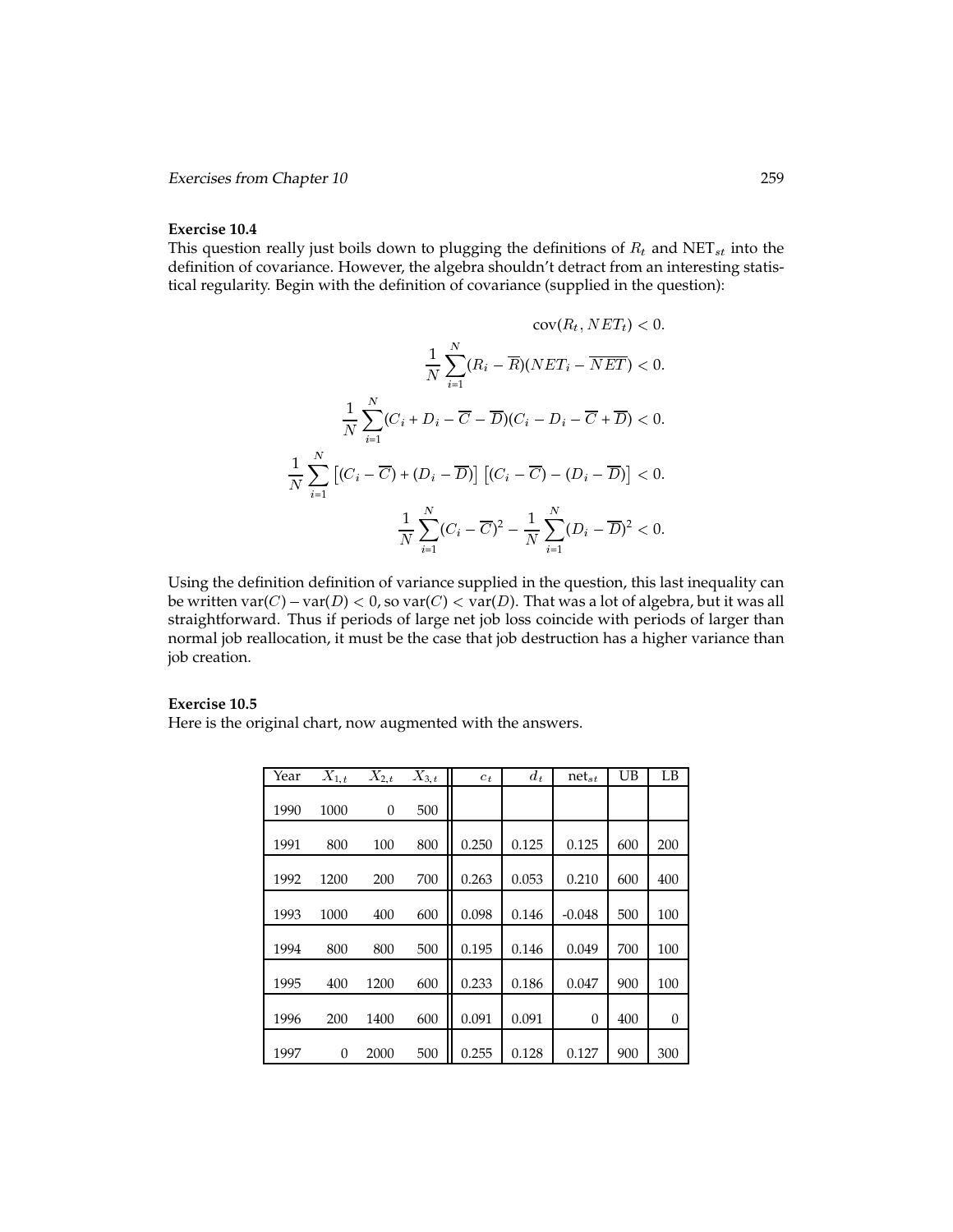# **Exercise 10.6**

All of these statements referred to specific charts or graphs in DHS. This question was on the Spring 1997 midterm exam in Econ 203.

- 1. Most students were at least able to say that this hypothesis wasn't exactly true, even if they couldn't identify specifically why. Any two of the following facts were acceptable:
	- (a) Even the industries in the highest important ratio quintile had an import penetration rate of about 13.1%, which is pretty low.
	- (b) The relationship between import penetration quintile and net job growth and job destruction is not monotone.
	- (c) For the highest import penetration quintile, net job growth averaged  $-2.8\%$  annually.
- 2. Robots replacing workers is another favorite canard (thankfully less common recently) of the chattering classes. The reality is reflected in DHS Table 3.6 showing gross job flows by capital intensity decile. The most fascinating part of this table is the final entry, showing an average annual *net* employment growth rate of 0.7% for plants in the highest capital intensity decile. Plants in the lowest capital intensity decile shed about 10% of their jobs, net, each year. That is, over the 15-year sample period, they must have become nearly extinct. Thus high capital plants (plants with lots and lots of robots, one presumes) have been steadily adding excellent jobs of the past 20 years.
- 3. What we were looking for here was some version of Figure 2.2 in DHS, giving the distributions of plant-level job creation and destruction by employment growth  $g$ . They have a distinctive "double hump" shape with the first peak at about  $g = 0.10$ . However, we accepted more general statements about how most destruction occurs at plants which are shutting down and so on.
- 4. This question is drawn directly from Table 3.6, showing that highly specialized plants have high job creation and destruction rates, and a net growth rate of -2%. Because of their high job destruction rate, and the tendency of plants to close in recessions (the cyclical behavior of job destruction), highly specialized plants are indeed at risk of closing in recessions.
- 5. For this question we wanted students to tell us about job creation and destruction rates by wage quintile (Table 3.4 in DHS). Any two of the following facts were acceptable:
	- (a) Job creation and destruction are falling by plant wage quintile.
	- (b) Of all jobs destroyed each year, only about 18% are accounted for by the highest wage quintile, while about 26% are accounted for by the lowest wage quintile.
	- (c) High wage jobs tend to be more durable (longer creation persistence).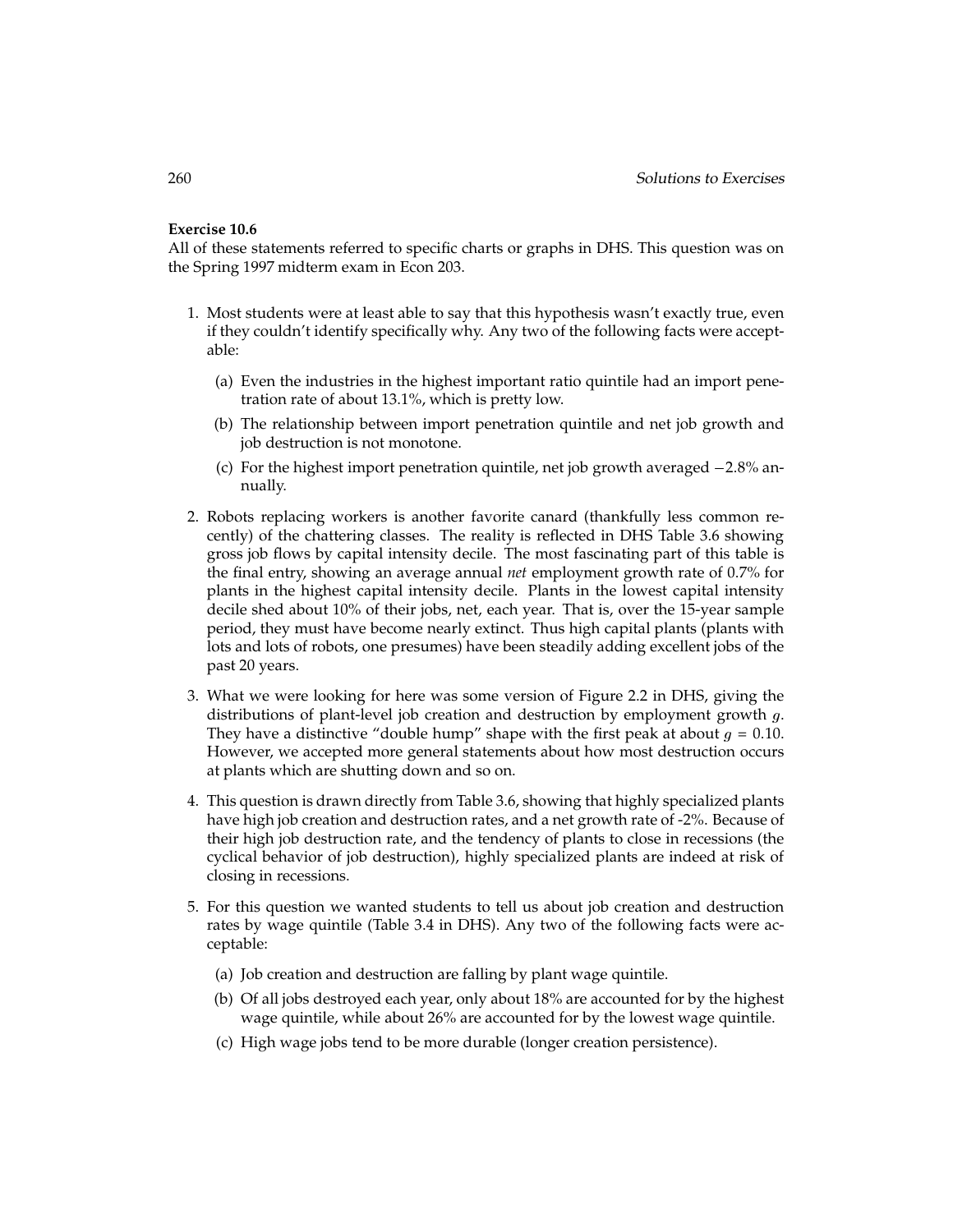Exercises from Chapter 12 261

# **Exercise 11.1**

The aggregate production technology is  $Y = 3L^{7}K^{3}$ , and we have  $L = 150$ ,  $\delta = 0.1$ , and  $s = 0.2$ . The law of motion for capital is given by:

$$
K_t = (1 - \delta)K_{t-1} + sY_t.
$$

Therefore the steady state level of capital  $\bar{K}$  has to satisfy:

$$
\bar{K} = (1 - \delta)\bar{K} + s(3L^{0.7} \bar{K}^{0.3}).
$$

Plugging in the values for labor, depreciation, and the saving rate yields:

$$
\bar{K} = 0.9\bar{K} + (0.6)(150)^{0.7} \bar{K}^{0.3}, \text{ or:}
$$
  
0.1
$$
\bar{K} = (0.6)(150)^{0.7} \bar{K}^{0.3}, \text{ or:}
$$
  

$$
\bar{K} = [(10)(0.6)(150)^{0.7}]^{1/0.7}.
$$

Evaluating this expression results in  $\bar{K} \approx 1940$ . Steady state output  $\bar{Y}$  is given by:

$$
\bar{Y} = 3L^{0.7} \,\bar{K}^{0.3},
$$

which gives us the solution  $\bar{Y} \approx 970$ .

### **Exercise 11.2**

In terms of the Solow model, the war temporarily reduced the capital stock in Kuwait. Given the lower capital stock, per capita incomes will be lower in the next years. In the long run, the economy reaches the steady state again, so the war does not affect per capita income any more. Similarly, the effect on the growth rate of per capita income is also temporary. In the short run, the growth rate will be higher, because the growth rate of per capita income is inversely related to the capital stock. In the long run, the growth rate of per capita income is determined by the rate of technological progress, so the war does not have an effect on the long-run growth rate. Recovery will be faster if foreigners are allowed to invest, because more investment implies that the economy returns faster to the steady state level of capital. The gains and losses of workers and capitalists depend on the reaction of wages and the return on capital to a higher capital stock due to foreign investment. Our formulas for wage and interest, equations (11.3) and (11.4), indicate that the wage is positively related to the capital stock, while the return to capital is negatively related to the capital stock. Since a prohibition of foreign investment lowers the capital stock, workers would lose, and capitalists would gain by a prohibition.

### **Exercise 12.1**

- 1. True. Under an unfunded pension system payments to the old are made by taxing the young, *not* by investing in the bond market. Hence the volume of physical savings between periods of life is higher under a funded than an unfunded pension system.
- 2. Check the *Economic Report of the President* to get a good sense of <sup>n</sup>, and the back of the *Economist* magazine to get the latest value for <sup>r</sup>. Unless something very odd is happening,  $n$  is probably considerably lower than  $r$ .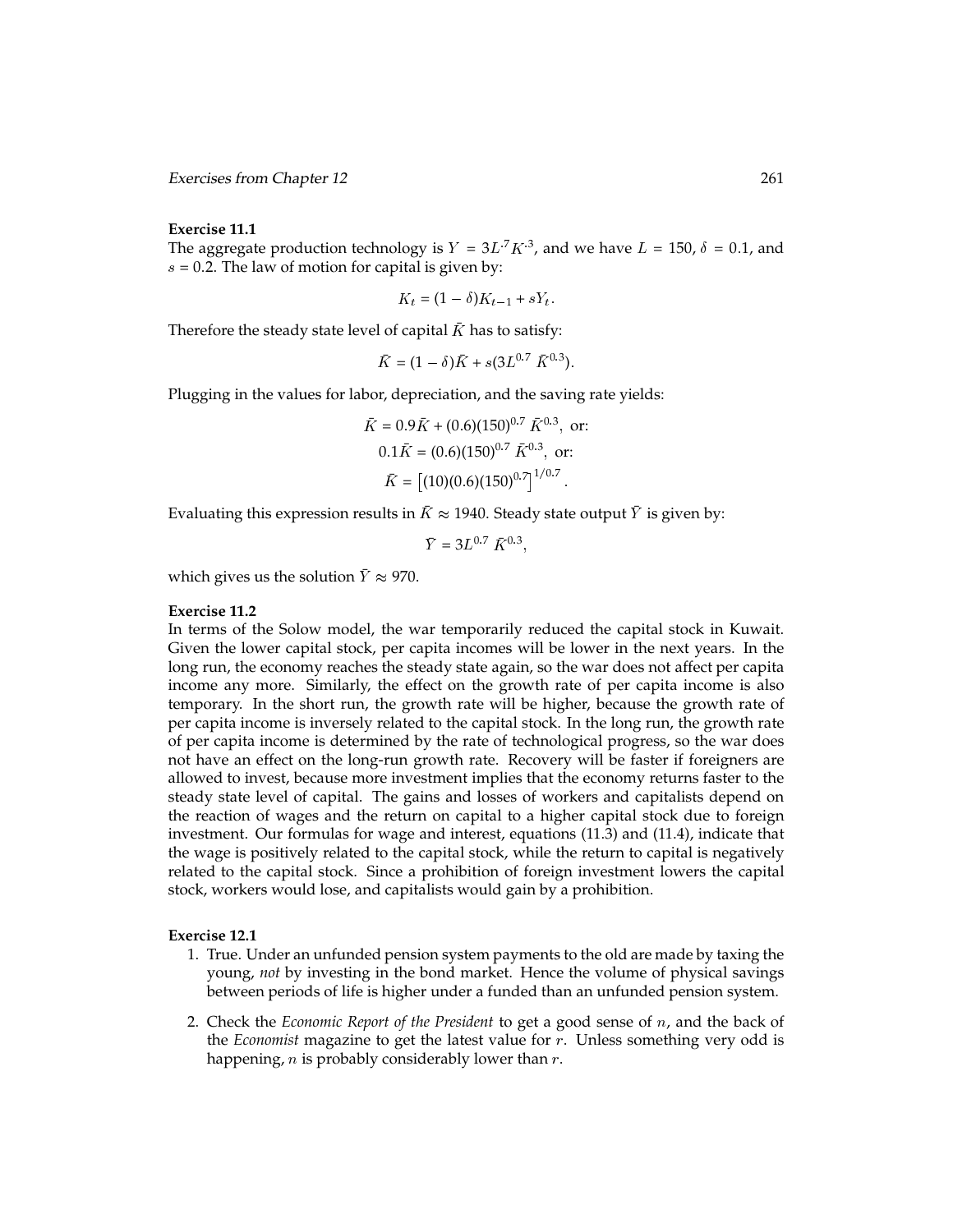3. From the *Economic Report of the President* we see that (among others) the U.S government spends more than 20% of its total outlays on interest payments on the Federal debt, social security and defense. We shall have quite a bit more to say about the Federal debt in Chapter 14 and Chapter 18.

# **Exercise 12.2**

The household's budget constraint is:

$$
C + I + G = Y^P + Y^G.
$$

We are given that private output  $Y^P$  is fixed at  $Y$  and that government output  $Y^G$  is  $\phi G$ . Thus government spending  $G$  must satisfy:

$$
G = Y + \phi G - C - I, \text{ or:}
$$

$$
(1 - \phi)G = Y - C - I.
$$

Obviously, as  $G$  grows,  $C$  and  $I$  are going to have to shrink (although not one-for-one with G). The maximum allowed level for government spending occurs when consumption and investment are each zero, so  $C = I = 0$ . In that case:

$$
G=\frac{Y}{1-\phi}.
$$

The government can spend more than total private output since its spending is productive. As  $\phi$  is closer to zero, the closer G must be to Y. As  $\phi$  is closer to unity, the larger G may be relative to  $Y$ .

### **Exercise 12.3**

To calculate the market-clearing interest rate, we have to find the interest rate that makes the household want to consume precisely its endowment stream *net of government taxes*. Since in this question consumption in each period t must just be  $C_t = Y_t - G_t$ , we find that:

$$
1 + r_0 = \frac{1}{\beta} \frac{U'(Y - G)}{U'(Y - G)}, \text{ so:}
$$
  
\n
$$
r_0 = \rho, \text{ and:}
$$
  
\n
$$
1 + r_0^* = \frac{1}{\beta} \frac{U'(Y - G_0)}{U'(Y - G_1)}.
$$

We cannot characterize  $r_0^*$  further without more information about  $Y,G$  and  $U$ , but we can say that, since  $G_0 > G_1$ , the marginal utility in the first period must be greater than the marginal utility in the second period, that is,  $U'(Y - G_0) > U'(Y - G_1)$ . Thus:

$$
\frac{U'(Y - G_0)}{U'(Y - G_1)} > 1.
$$

As a result,  $r_0^* > r_0.$  This fits well with the results of this chapter, which hold that temporary increases in government spending increase the real interest rate.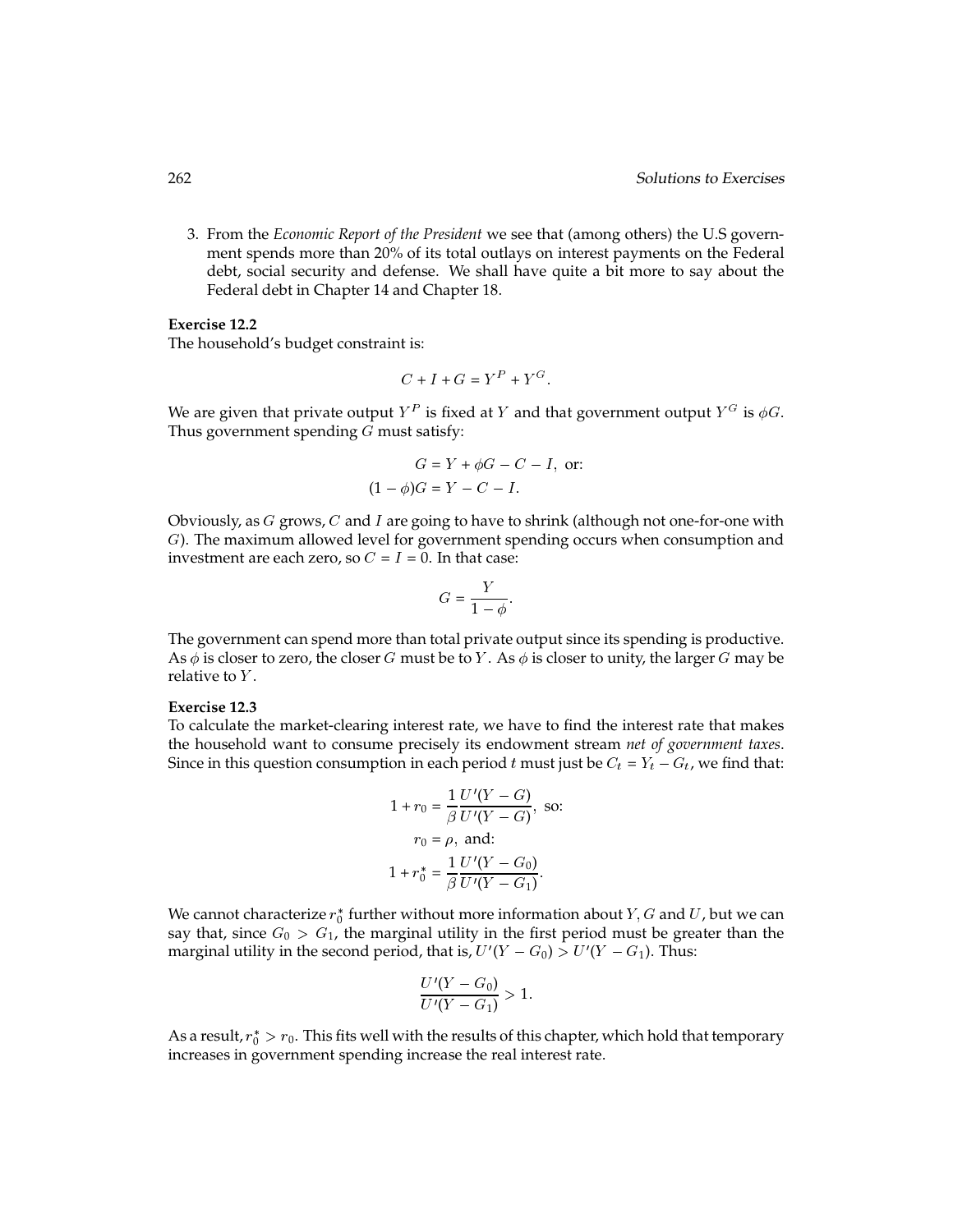Exercises from Chapter 12 263

# **Exercise 12.4**

The household's maximization problem becomes:

$$
\max_{S_t} \left\{ 2\sqrt{(1-\tau)y-S_t} + 2\beta\sqrt{(1+r)S_t + (1+n)\tau y} \right\}.
$$

The first-order condition with respect to  $S_t$  is:

$$
-\frac{1}{\sqrt{(1-\tau)y-S_t}}+\frac{\beta\sqrt{1+r}}{\sqrt{(1+r)S_t+(1+n)\tau y}}=0.
$$

Solving for  $S_t$  produces:

$$
S_t = \frac{\beta^2 (1+r)}{1+\beta^2 (1+r)} y - \frac{\beta^2 (1+r) + \frac{1+n}{1+r}}{1+\beta^2 (1+r)} \tau y.
$$

Notice that private savings is (as usual) decreasing in  $\tau$ . Also notice that the larger n is relative to  $r$ , the greater this effect. When  $n>r$ , contributions to the social security system supplant private savings at a greater rate than in a funded system. The reason is because, when  $n>r$ , the social security system is more attractive than private savings.

# **Exercise 12.5**

1. Grace trades consumption today for consumption tomorrow via schooling  $S$  (since there is no bond market). Her maximization problem is:

$$
\max_{S} \left\{ \ln(1-S) + \beta \ln(AS) \right\}.
$$

Recall that  $ln(ab) = ln(a) + ln(b)$ . Hence the first-order condition is:

$$
-\frac{1}{1-S}+\frac{\beta}{S}=0.
$$

Solving for Grace's optimal schooling provides  $S = \frac{\beta}{1 + \beta}$ . In this setup,  $K_1 = S$ .

2. Now Grace's problem becomes:

$$
\max_{S} \left\{ \ln(1 - S - G) + \beta \ln[A(S + \phi G)] \right\}.
$$

The first-order condition for maximization is:

$$
-\frac{1}{1-S-G} + \frac{\beta}{S+\phi G} = 0.
$$

Thus Grace's optimal schooling choice becomes:

$$
S = \frac{\beta}{1+\beta} - \frac{\beta+\phi}{1+\beta}G.
$$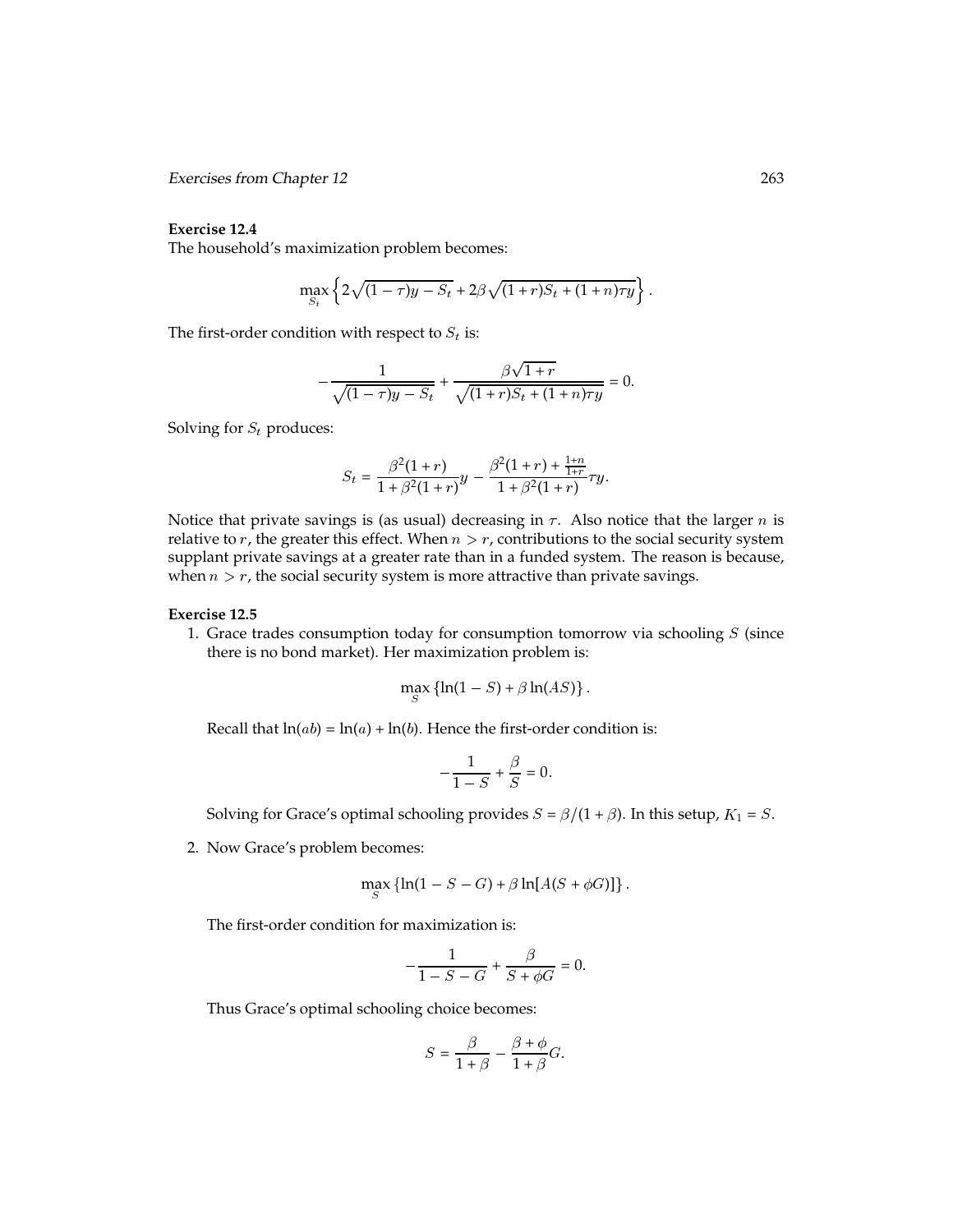Grace's schooling is certainly decreasing in  $G$  (thus investment is, to a certain extent, being crowded out). Grace's human capital is  $K_1 = S + \phi G$ , so substituting in provides:

$$
K_1 = \frac{\beta}{1+\beta} + (\phi - 1)G\frac{\beta}{1+\beta}.
$$

Notice that if  $\phi < 1$ , the government is less efficient at providing schooling than the private sector, and Grace's human capital decreases in  $G$ .

3. Now Grace's maximization problem becomes:

$$
\max_{S} \left\{ \ln(1-S) + \beta \ln[A(S + \phi G)] \right\},\
$$

since Grace does not have to pay a lump-sum tax in the first period. The first order condition is now:

$$
-\frac{1}{1-S}+\frac{\beta}{S+\phi G}=0.
$$

Grace's optimal schooling choice is:

$$
S=\frac{\beta}{1+\beta}-\phi G\frac{1}{1+\beta},
$$

and her human capital becomes:

$$
K_1 = \frac{\beta}{1+\beta}(1+\phi G).
$$

Notice that Grace's schooling is still being crowded out, but that her human capital is increasing in *G* no matter what the value of  $\phi$ , as long as  $\phi > 0$ .

### **Exercise 13.1**

- 1. If the agent works,  $c^i(\ell^i = 1) = 1 \tau$ , while if the agent does not work,  $c^i(\ell^i = 0) = 0$ .
- 2. If the agent works,  $u^i(\ell^i = 1) = 1 \tau \gamma^i$  while if the agent does not work,  $u^i(\ell^i =$  $0$ ) = 0. An agent will work if the utility of working is greater than the utility of not working, or if  $1 - \tau - \gamma^i \geq 0$ .
- 3. From our previous answer, it is easy to see that  $\gamma^*(\tau)$  = 1  $\tau.$
- 4. We know that the fraction of agents with  $\gamma$  less than or equal to some number, say  $\gamma^*$ , is just  $\gamma^*$  if  $0\leq \gamma^*\leq 1.$  Thus aggregate labor supply as a function of the tax rate is just  $\ell(\tau) = \gamma^*(\tau) = 1 - \tau$ . On each agent who works, the government collects revenue  $\tau$ . Thus  $\mathcal{T}(\tau) = \tau(1 - \tau)$ . This is sketched in Figure (13.1).
- 5. There is a Laffer curve in the tax system.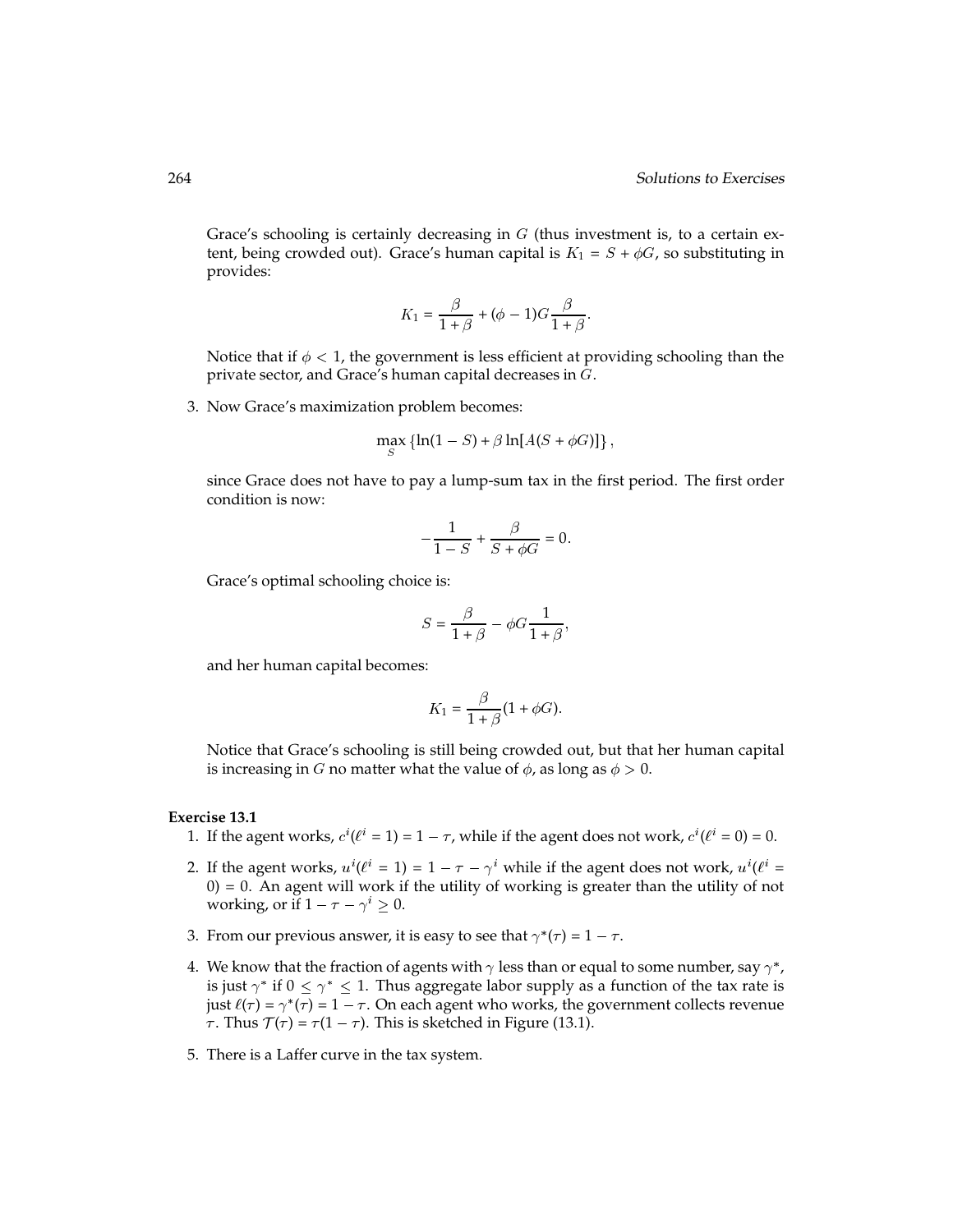# **Exercise 13.2**

Briefly, although such a result might be evidence for a Laffer curve, the regression does not control for changes in real income over time. There may not truly be a Laffer curve, but it would look like there was one if real incomes were high when taxes were low and low when taxes were high.

# **Exercise 13.3**

The point of this simple problem was to clear up the difference between the *tax system*  $\mathcal{H}(a, \psi)$  and the government's *revenue function*  $\mathcal{T}(\psi)$ . This problem should also give you some practice in thinking about exemptions.

- 1. The parameters of the tax system are the choices of the flat tax rate  $\tau$  and the lumpsum tax S. The household chooses an effort level L in response. Thus  $\psi = [\tau, S]$  and  $a = L$  here.
- 2. The tax system  $\mathcal{H}(a; \psi)$  maps household actions a and tax system parameters  $\psi$  into an amount of tax:

$$
\mathcal{H}(L; [\tau, S]) = S + \tau(L - S).
$$

Recall that income directed towards the lump-sum tax  $S$  is exempt from the flat tax. We do not consider (yet) that L is itself a function of S and  $\tau$ .

- 3. A household's tax bill is always the same as the tax system. In this case, if the household works an amount L it owes  $S + \tau(L - S)$ .
- 4. The household's income as a function of  $L$  is just  $L$ . Hence the household consumes  $L - \mathcal{H}(L; [\tau, S])$  or:

$$
C = L - [S + \tau(L - S)] = (1 - \tau)(L - S).
$$

5. Substituting in to the household's utility function gives:

$$
U(C, L) = 2\sqrt{(1 - \tau)(L - S)} - L.
$$

The first-order condition for maximization with respect to  $L$  is:

$$
\frac{1-\tau}{L-S}=1.
$$

(Where did the 2 go?) Solving for  $L$  produces:

$$
L(\tau, S) = S + 1 - \tau.
$$

This gives the household's optimal response to the tax system  $H$ . In the chapter we called this  $a_{\text{max}}(\psi)$ .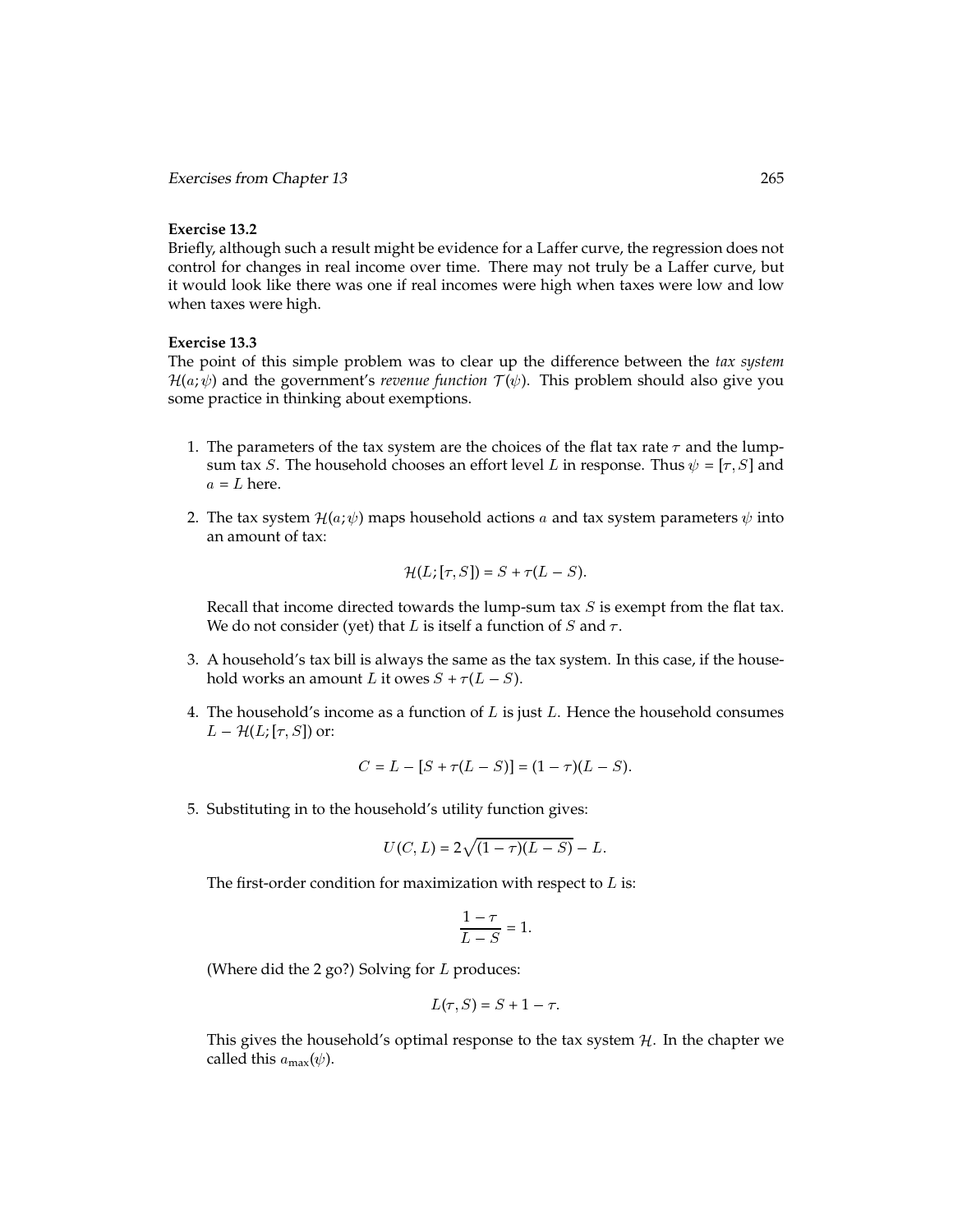6. The government revenue function is the tax system with the household's action  $a$ optimized out. That is:

$$
\mathcal{T}(psi) = \mathcal{H}\left[a_{\max}(\psi); \psi\right].
$$

In this case, this produces:

$$
\mathcal{T}([\tau, S]) = \tau(1 - \tau) + S.
$$

Notice that there is a Laffer curve (as expected) in the tax parameter  $\tau$ .

**For further practice:** Assume that income spent on the lump-sum tax is no longer exempt from the flat tax. How do your answers change? You should be able to show that the Laffer curve in  $\tau$  vanishes.

### **Exercise 13.4**

- 1. If the household works  $\ell$ , it raises gross income of  $\ell$  and must pay a tax bill of  $\tau \ell$ . It consumes the residual,  $(1 - \tau) \ell$ .
- 2. Substitute  $c(\ell, \tau)$  into the household's utility function to find utility purely as a function of labor effort. The household's maximization problem becomes:

$$
\max_{\ell} \left\{ 4\sqrt{(1-\tau)\ell} - \ell \right\}.
$$

Taking the derivative with respect to  $\ell$  gives the first order condition for maximization:

$$
2\sqrt{\frac{1-\tau}{\ell}}-1=0.
$$

We can solve this to find the household's optimal choice of labor effort given taxes,  $\ell(\tau)$ :

$$
\ell(\tau)=4(1-\tau).
$$

3. That government's tax revenue is:

$$
\mathcal{T}(\tau)=\tau\ell(\tau)=4\tau(1-\tau).
$$

4. The government wishes to raise revenue of 3/4. We are looking for the tax rate  $\tau$  that satisfies:

$$
\mathcal{T}(\tau) = 3/4
$$
, or:  
  $4\tau(1 - \tau) = 3/4$ .

Inspection reveals that there are two such tax rates:  $\{1/4, 3/4\}$ . Since the government is nice, it will choose the lower tax rate, at which the household consumes more.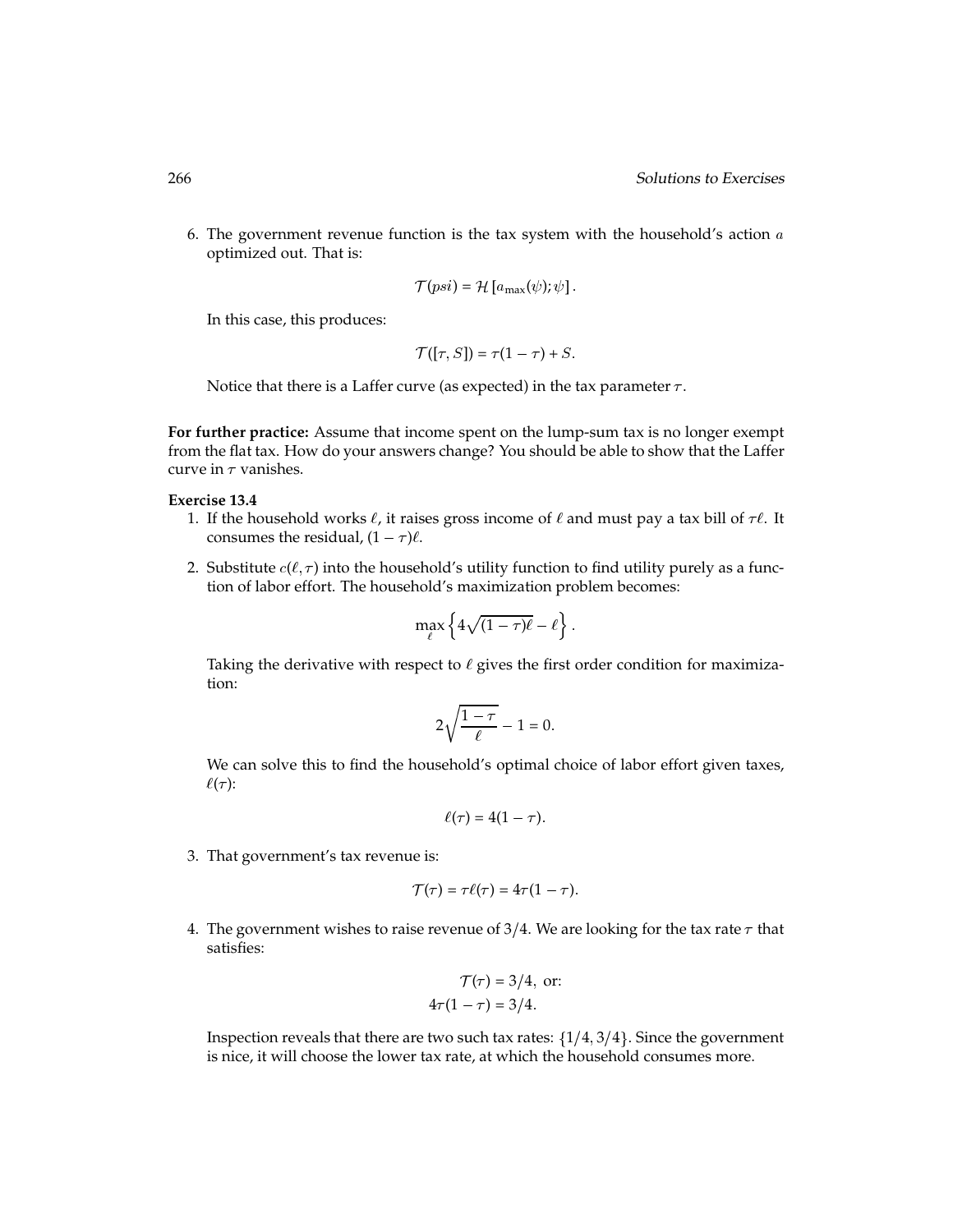# **Exercise 13.5**

In the question, you were allowed to assume that  $r = 0$  and that Tammy had an implicit discount factor of  $\beta = 1$ . These solutions are a little more general. To check your solutions, substitute  $\beta = 1$  and  $r = 0$ .

1. In the first period of life, Tammy earns an income of  $y = w\ell$  of which she must pay  $w\ell\tau_1$  in taxes. Thus her income net of taxes is  $w\ell(1 - \tau_1)$ . She splits this between consumption in the first period of life,  $c_1$  and savings,  $b$ . Thus:

$$
c_1 + b \le (1 - \tau_1) w\ell, \text{ and:}
$$
  

$$
c_2 \le (1 + r)b.
$$

Notice that  $b = c_2/(1 + r)$  so we can collapse the two one-period budget constraints into a single present-value budget constraint. Thus:

$$
c_1 + \frac{1}{1+r}c_2 \le (1-\tau_1)w\ell.
$$

2. Tammy's Lagrangian is:

$$
\mathcal{L}(c_1,c_2,\ell)=\sqrt{c_1}+\beta\sqrt{c_2}-\ell+\lambda\left((1-\tau_1)w\ell-c_1-\frac{1}{1+r}c_2\right).
$$

This has first-order conditions with respect to  $c_1, c_2$ , and  $\ell$  of:

$$
\frac{1}{2} \frac{1}{\sqrt{c_1}} - \lambda = 0,
$$
  

$$
\frac{\beta}{2} \frac{1}{\sqrt{c_2}} - \frac{1}{1+r} \lambda = 0, \text{ and:}
$$
  

$$
-1 + \lambda w (1 - \tau_1) = 0.
$$

Manipulating each of these equations produces the system:

$$
c_1 = \frac{1}{4} \left(\frac{1}{\lambda}\right)^2,
$$
  
\n
$$
c_2 = \frac{1}{4} \left(\frac{(1+r)\beta}{\lambda}\right)^2, \text{ and:}
$$
  
\n
$$
\frac{1}{\lambda} = (1 - \tau_1)w.
$$

We can further manipulate these three equations, by substituting out the multiplier  $\lambda$ to find the optimal choices of consumption:

$$
c_1 = \frac{1}{4}(1 - \tau_1)^2 w^2
$$
, and:  

$$
c_2 = \frac{1}{4}((1+r)\beta)^2(1 - \tau_1)^2 w^2
$$
.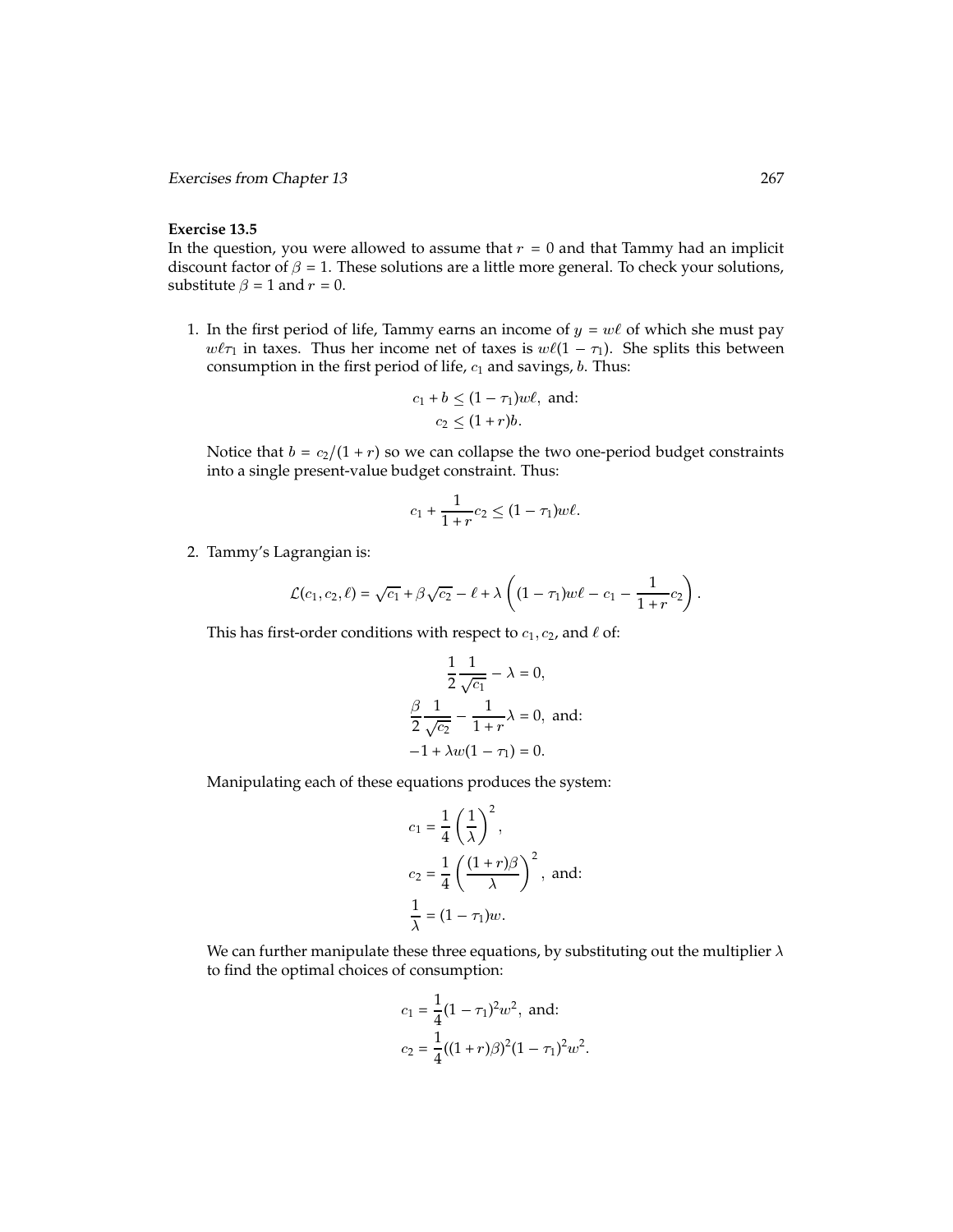We can find labor effort  $\ell$  by substituting the optimal consumption decisions (calculated above) into the budget constraint. This will tell us how many hours Tammy must work in order to earn enough (after taxes) to afford to consume  $c_1, c_2$ . The budget constraint is:

$$
w(1 - \tau_1)\ell = c_1 + \frac{1}{1+r}c_2
$$
  
= 
$$
\frac{w^2(1-\tau_1)^2}{4} \left(1 + \frac{(1+r)^2\beta^2}{(1+r)}\right)
$$
  
= 
$$
\frac{w^2(1-\tau_1)^2}{4}(1 + (1+r)\beta^2), \text{ so:}
$$
  

$$
\ell = \frac{w(1-\tau_1)}{4}(1 + (1+r)\beta^2).
$$

Notice that Tammy's effort is strictly decreasing in  $\tau_1$  and that at  $\tau_1 = 1$ ,  $\ell = 0$ . In other words, if the government taxes Tammy to the limit, we expect her not to work at all. This will induce a Laffer curve.

Once we've figured out how much Tammy works, it's an easy matter to deduce how much revenue the government raises by taxing her. The government revenue function here is:

$$
T_1(\tau_1) = \tau_1 w \ell = \frac{w^2 \tau_1 (1 - \tau_1)}{4} [1 + (1 + r) \beta^2].
$$

In terms of  $\tau_1$ , this is just the equation for a parabola:

$$
\mathcal{H}_1(\tau_1) = \tau_1(1 - \tau_1)(\text{constant term}).
$$

Hence  $\tau_1^* = 1/2$ , and:

$$
\mathcal{H}_1(\tau_1^*) = \left(\frac{1}{4}\right) \text{ (constant term)} = \left(\frac{w^2}{16}\right) \left[1 + (1+r)\beta^2\right].
$$

Thus there is a strict limit on the amount of revenue that the government can squeeze out of Tammy. As the tax rate  $\tau_1$  increases, Tammy works less, although if  $\tau_1 < 1/2$ , the government collects more revenue.

3. There is indeed a Laffer curve in this problem. We should have expected it the instant we saw how Tammy's hours worked,  $\ell$ , responded to the tax rate.

### **Exercise 13.6**

Now Tammy is allowed to deduct savings held over for retirement. This is also known as being able to save in "pre-tax dollars." Almost all employers feature some kind of taxsheltered savings plan.

1. Tammy's tax bill at the end of period 1 is  $\tau_2(wn - b)$ . Tammy faces a sequence of budget constraints:

$$
c_1 = (1 - \tau_2)(w\ell - b)
$$
, and:  
 $c_2 = (1 + r)b$ .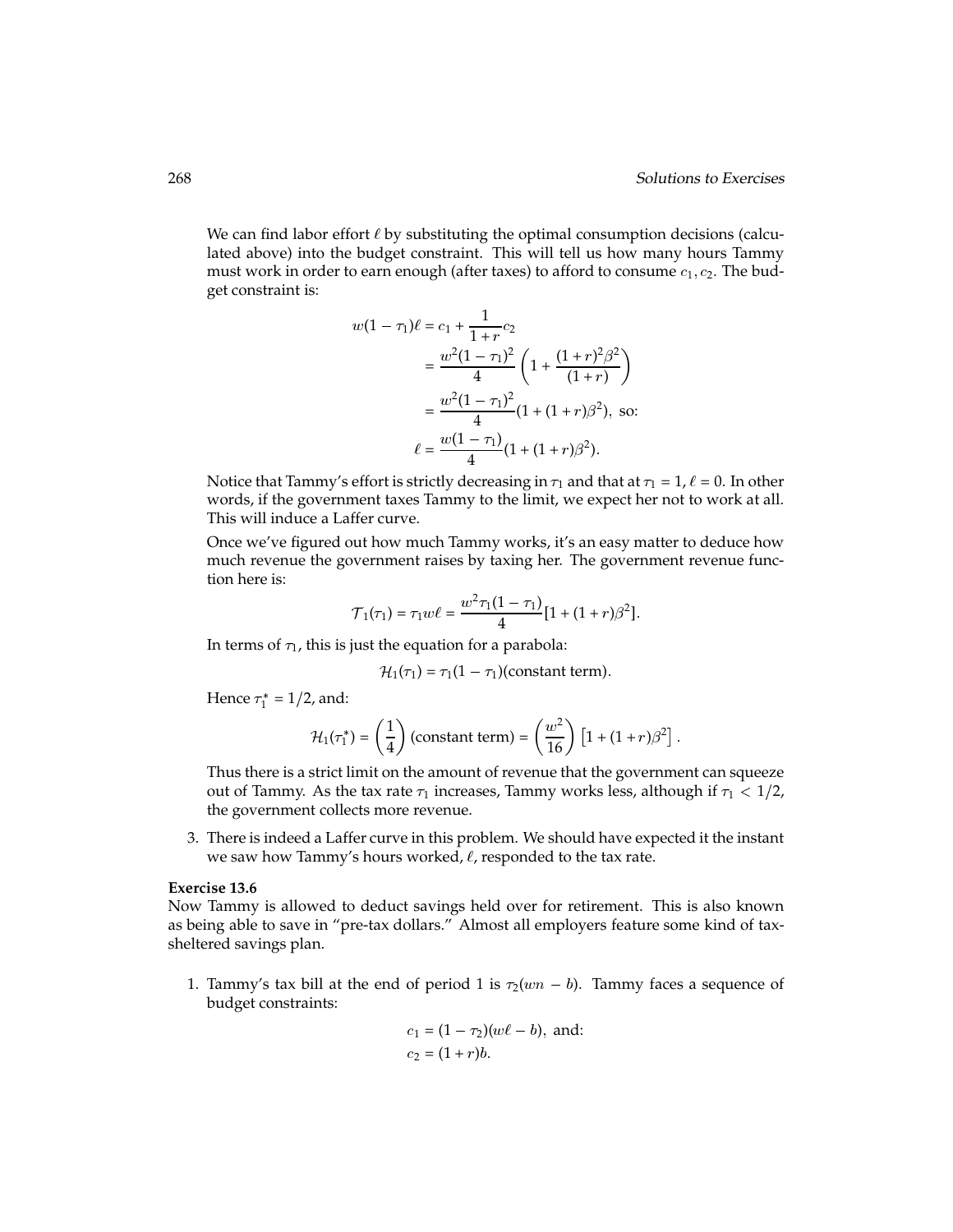Once again, we use the trick of  $b = c_2/(1 + r)$ , so that Tammy's present-value budget constraint becomes:

$$
c_1 = (1 - \tau_2) \left( w\ell - \frac{c_2}{R} \right), \text{ so:}
$$
  

$$
c_1 + (1 - \tau_2) \frac{1}{1 + r} c_2 = (1 - \tau_2) w\ell
$$

Note that as  $\tau_2 \to 1$ , Tammy's ability to consume in the first period of life goes to zero, but her ability to consume in the second period of life is unchanged.

2. Tammy's Lagrangian is:

$$
\mathcal{L}(c_1, c_2, \ell) = \sqrt{c_1} + \beta \sqrt{c_2} - \ell + \lambda \left( (1 - \tau_2) w \ell - c_1 - \frac{(1 - \tau_2)}{1 + r} c_2 \right).
$$

The first-order conditions with respect to  $c_1, c_2$  and  $\ell$  are:

$$
\frac{1}{2} \frac{1}{\sqrt{c_1}} - \lambda = 0,
$$
  

$$
\frac{\beta}{2} \frac{1}{\sqrt{c_2}} - \frac{1 - \tau_2}{1 + r} \lambda = 0, \text{ and:}
$$
  

$$
-1 + \lambda (1 - \tau_2) w = 0.
$$

We can write  $c_1$  and  $c_2$  easily as a function of  $\lambda$ :

$$
c_1 = \frac{1}{4\lambda^2}, \text{ and:}
$$
  

$$
c_2 = \frac{\beta^2}{4\lambda^2} \left(\frac{1+r}{1-\tau_2}\right)^2.
$$

So it's an easy matter to substitute out for  $\lambda$  and calculate optimal consumption  $c_1, c_2$ . Thus:

$$
c_1 = \frac{1}{4}w^2(1 - \tau_2)^2, \text{ and:}
$$
  

$$
c_2 = \frac{(\beta(1+r))^2}{4}w^2.
$$

Notice that  $c_2$  does not depend on  $\tau_2$ . We can substitute in the optimal consumptions above into the budget constraint to determine how many hours Tammy has to work to be able to afford her optimal consumption plan:

$$
(1 - \tau_2) w\ell = c_1 + (1 - \tau_2) \frac{1}{1 + r} c_2
$$
  
=  $\frac{w^2 (1 - \tau_2)^2}{4} + (1 - \tau_2) \frac{\beta^2 (1 + r) w^2}{4}$ , so:  

$$
\ell = \frac{w}{4} [(1 - \tau_2) + (1 + r) \beta^2].
$$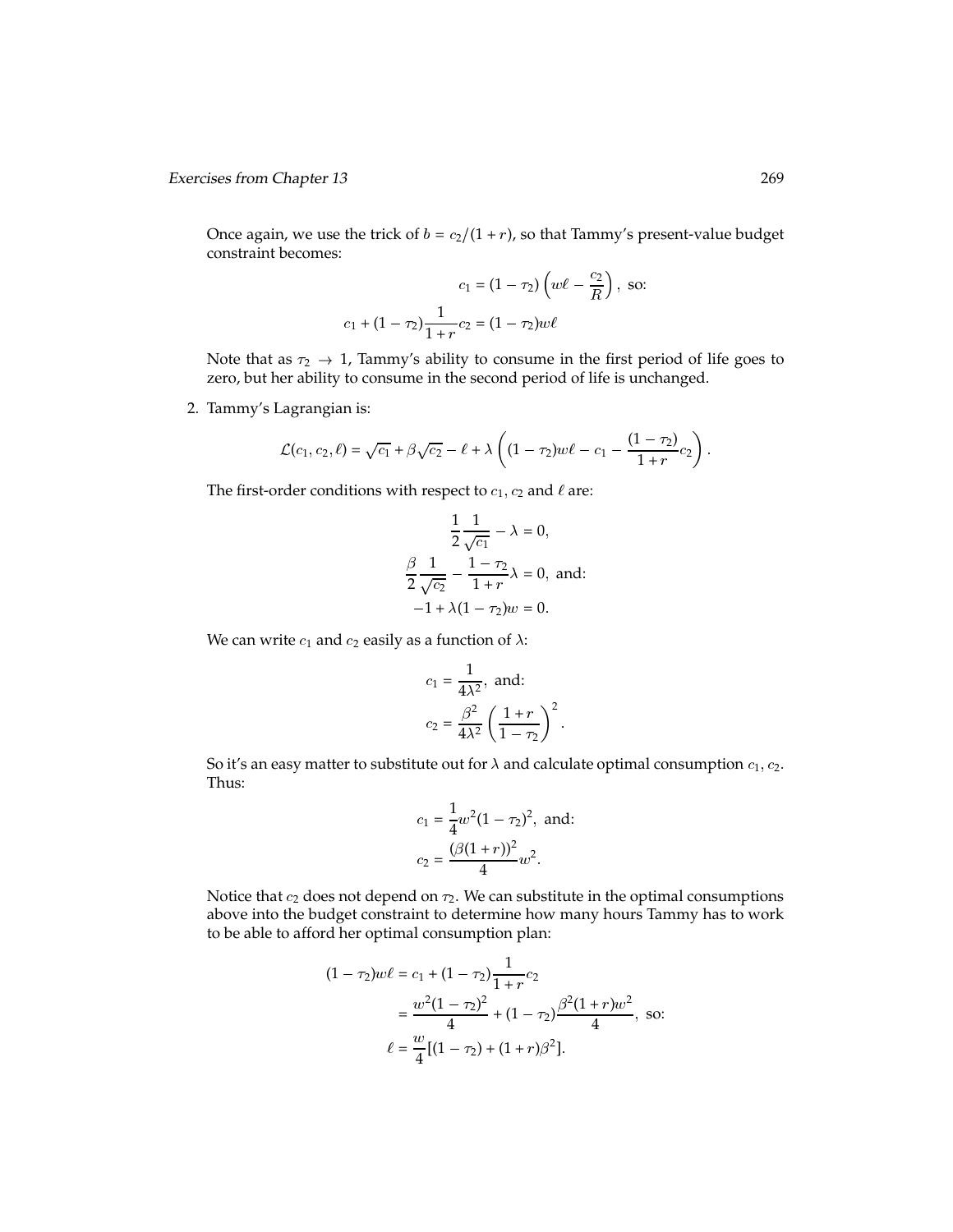Notice from the first line above that:

$$
w\ell = \frac{c_1}{1 - \tau_2} + b.
$$

The trick here is to substitute back into the right budget constraint. The first couple of times I did this I substituted back into the budget constraint from Exercise (13.5) and got all sorts of strange answers. Notice that Tammy always consumes a certain amount of  $c_2$ , no matter what  $\tau_2$  is, so she always works a certain amount. However this may not overturn the Laffer curve since she is paying for  $c_2$  with pre-tax dollars.

3. Once again, this is a bit tricky. Remember that Tammy's tax bill is  $\tau_2(w\ell - b)$  and that  $b = c_2/(1 + r)$ . Thus:

$$
\begin{aligned}\n\mathcal{T}_2(\tau_2) &= \tau_2 (w\ell - b) \\
&= \tau_2 \left( w\ell - \frac{c_2}{1+r} \right) \\
&= \tau_2 \left( w\ell - \frac{\beta^2 (1+r)}{4} w^2 \right) \\
&= \tau_2 \left[ w \left( \frac{w}{4} (1-\tau_2) + \frac{w}{4} \beta^2 (1+r) \right) - \beta^2 (1+r) \frac{w^2}{4} \right] \\
&= \tau_2 (1-\tau_2) \left( \frac{w^2}{4} \right).\n\end{aligned}
$$

This was a matter of remembering to substitute into the right revenue equation. Although Tammy always works at least enough to finance a certain amount of consumption while old, this amount of income is tax-deductible, so the government can't get at it.

As  $\tau_2 \rightarrow 1$ , government revenue goes to zero, as before. The maximizing tax rate,  $\tau_2^*$ , is  $\tau_2^* = 0.5$  and the maximum amount of revenue that government can raise is:

$$
\mathcal{T}_2(\tau_2^*)=\frac{w^2}{16}.
$$

Notice that  $\mathcal{T}_2(\tau_2) < \mathcal{T}_1(\tau_1)$ .

- 4. There is still a Laffer curve present. Unfortunately for the government, tax revenue is now lower.
- 5. Our answers are indeed different. Because Tammy is able to shelter some of her income from the government, total tax revenue will be lower.

### **Exercise 14.1**

- 1. About \$5.2 trillion/\$7 trillion.
- 2. About 1.07 in 1945 (Barro p.362).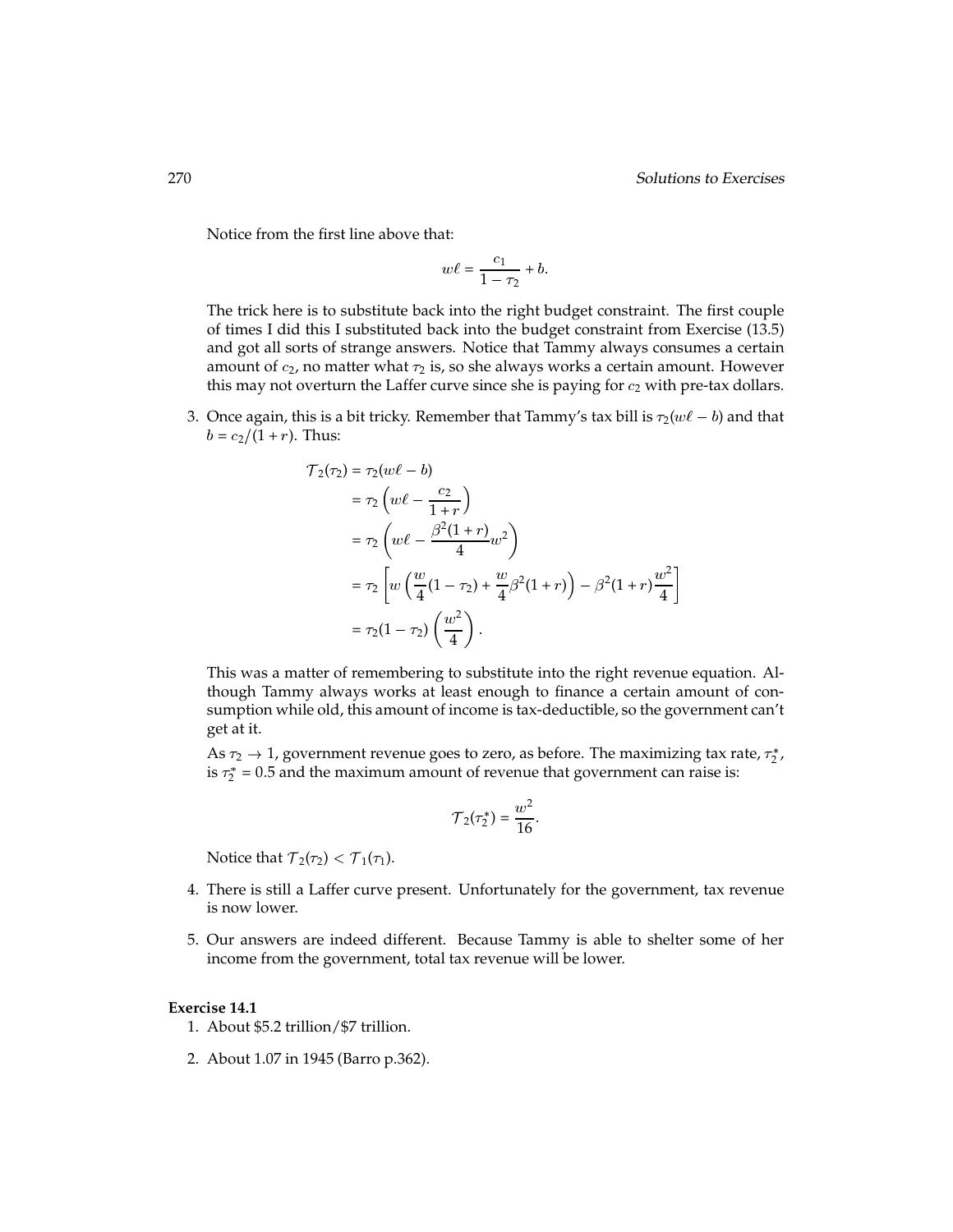3. About 0.38in 1981 (Barro p.341).

4. 3%.

**Exercise 14.2** The consumer's problem is thus:

$$
\max_{x_1, x_2} \{ \ln(x_1) + x_2 \}, \text{ subject to:}
$$

$$
(p_1 + t_1)x_1 + (p_2 + t_2)x_2 = M.
$$

The two first-order conditions for this problem are:

$$
\frac{1}{x_1} = \lambda(p_1 + t_1), \text{ and:}
$$

$$
1 = \lambda(p_2 + t_2).
$$

These first order conditions plus the budget constraint can be used to solve for the three unknowns  $\lambda$ ,  $x_1$ , and  $x_2$  in terms of the givens in the problem,  $p_1$ ,  $p_2$ ,  $t_1$ ,  $t_2$ , and M. Solving:

$$
x_1 = \frac{p_2 + t_2}{p_1 + t_1}.
$$
  

$$
x_2 = \frac{M}{p_2 + t_2} - 1.
$$

The government's revenue function can be calculated accordingly:

$$
\mathcal{T}(t_1, t_2, p_1, p_2, M) = t_1 x_1 + t_2 x_2 = \frac{t_1 (p_2 + t_2)}{p_1 + t_1} + \frac{t_2 M}{p_2 + t_2} - t_2.
$$

Substitute the above demand functions for  $x_1$  and  $x_2$  into the objective function to obtain the household's indirect utility:

$$
V(p_1 + t_1, p_2 + t_2, M) = \ln\left(\frac{p_2 + t_2}{p_1 + t_1}\right) - \frac{M}{p_2 + t_2} + 1.
$$

So at this point, we have found the government's revenue function which tells us how much the government can raise from taxes *given* that consumers respond optimally to the given tax rates. By deriving the consumer's indirect utility function, we know how consumers compare different tax rates and income levels in utility terms.

Potentially the government is faced with the need to raise a certain level of revenue, G. It can raise this revenue a number of different ways by taxing the two goods in different amounts with the constraint that in the end, it must have raised  $G$  in revenues.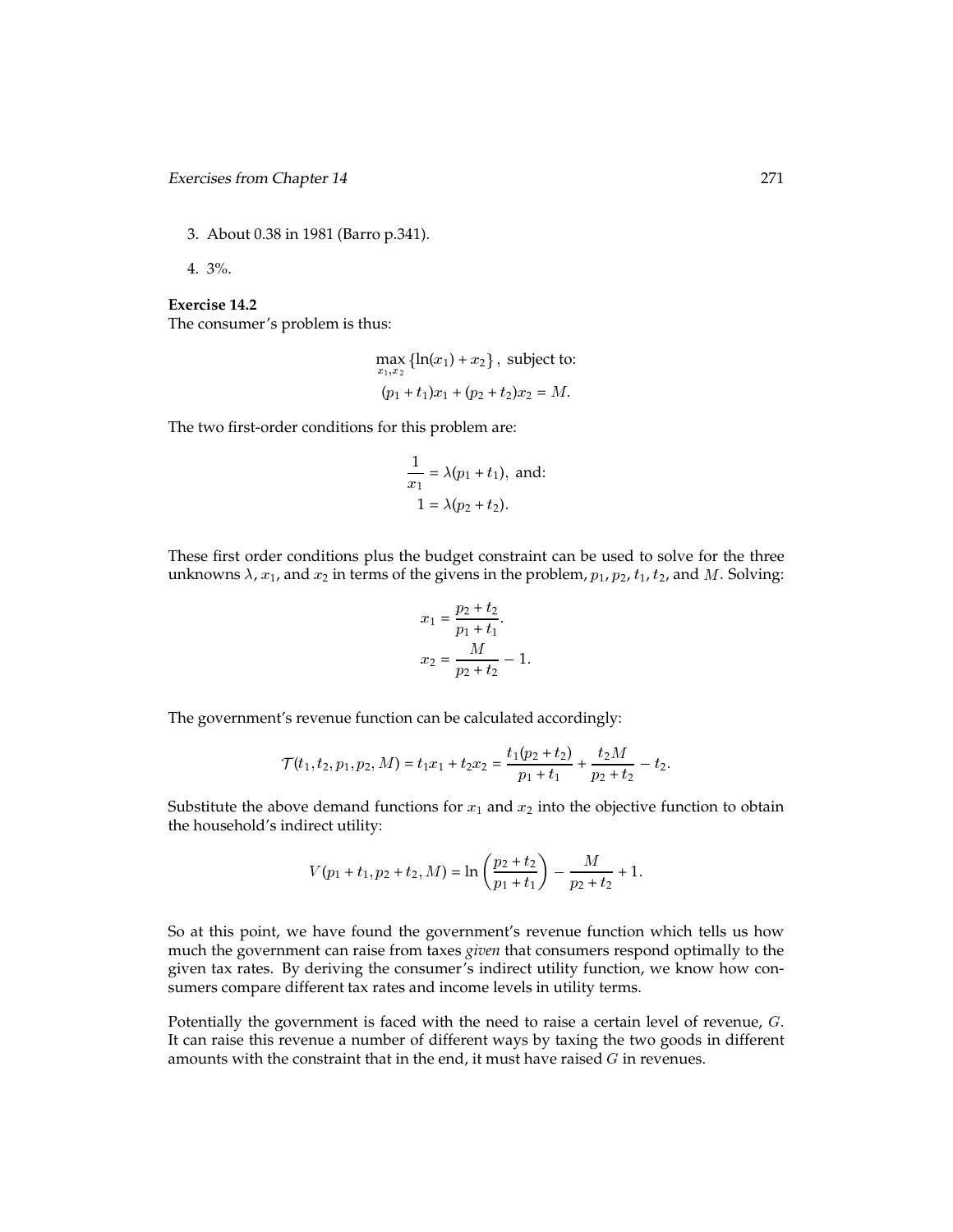A benevolent government could decide to choose the combination of taxes  $(t_1, t_2)$  such that consumer utility is maximized, subject to the constraint that it raises the necessary revenue G. The government's optimal-tax problem would then be:

> $\max_{t_1, t_2} V(p_1 + t_1, p_2 + t_2, M)$ , subject to:  $\mathcal{T}(t_1, t_2, p_1, p_2, M) = G,$

and some given  $M$ . Make sure you understand the intuition of this problem. Both the indirect utility function and the government revenue function account for the fact that households respond optimally to the given tax policy. Before you ever write down the optimal tax problem, you must know how consumers will respond to any possible tax policy given by  $(t_1, t_2)$ . Implicit in the indirect utility function and government revenue function is the fact that consumers are responding optimally to their environment.

### **Exercise 14.3**

The key to this problem is realizing that the household's budget set will be kinked at the point  $\{y_1 - \mathcal{T}_1, y_2 - \mathcal{T}_2\}$ . For points to the left of this kink, the household is saving, and the budget set is relatively flat. For points to the right of this kink, the household is borrowing, and the budget set is relatively steep. The government's optimal plan will be to levy very low taxes initially and then high taxes later, in essence borrowing on behalf of the household.

1. If the household neither borrows nor lends, it consumes:

$$
c_1 = y_1 - \mathcal{T}_1
$$
, and:  

$$
c_2 = y_2 - \mathcal{T}_2
$$
.

This is the location of the kink in the budget constraint: to consume more in period  $t$  = 1 than  $y_1 - {\cal T}_1$ , it will have to borrow at the relatively high rate  $r'$  and the budget set will have a slop of  $-(1+r^{\prime}).$  The government will be able to move the kink around, increasing or decreasing the number of points in the household's budget set.

- 2. For convenience, all of the answers to the next three questions are placed on the same set of axes (below). The solid line gives the answer to the first question.
- 3. The dotted line gives the answer to this question. Notice that the household has more points to choose from.
- 4. The dashed line gives the answer to this question. Notice that the household has fewer points to choose from.
- 5. The government chooses  $T_1 = 0$ , in essence borrowing at the low interest rate r on behalf of the household.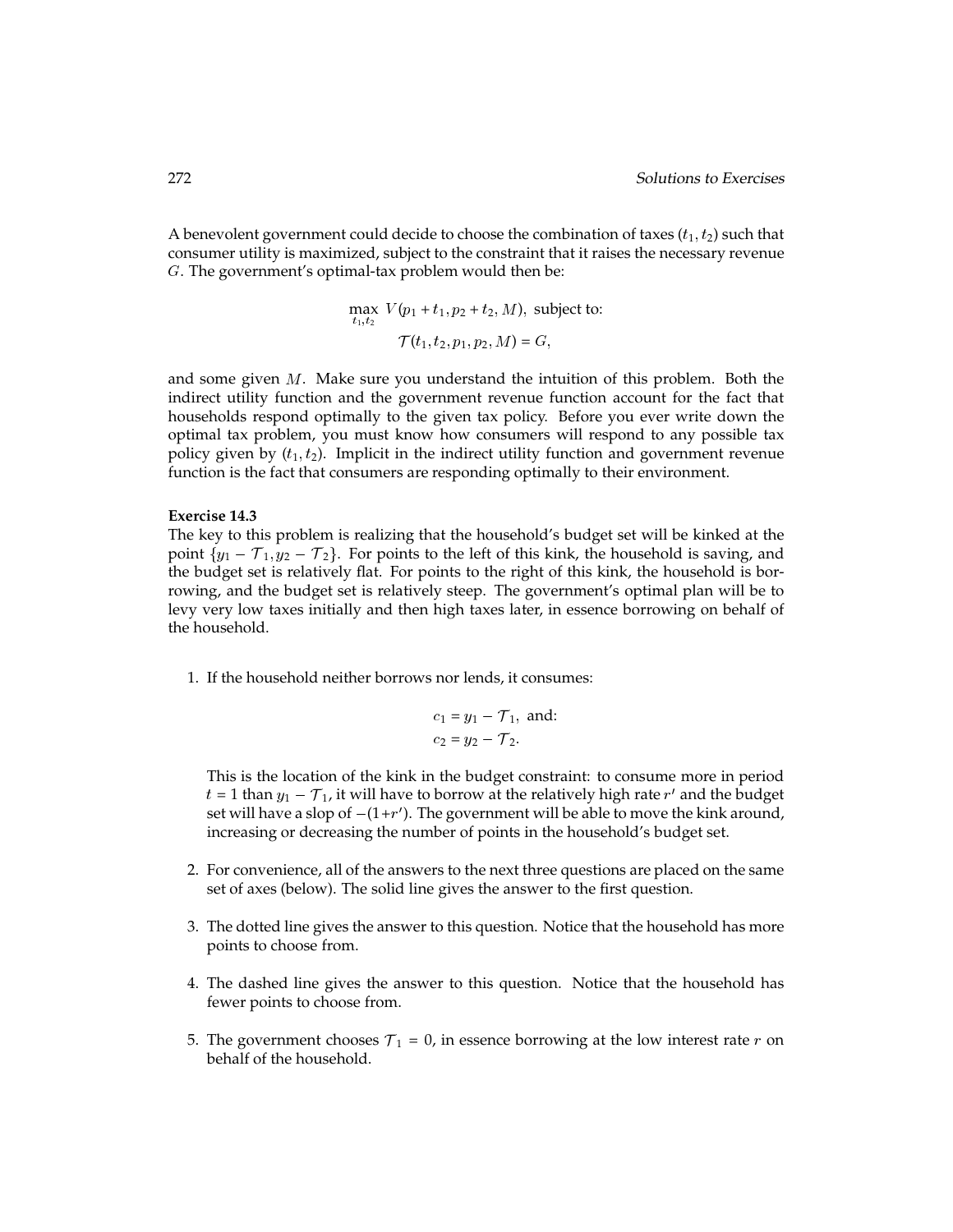

## **Exercise 14.4**

In this question the government runs a deficit of unity in the first period (period  $t = 0$ ), because expenditures exceed revenues by exactly unity. In all subsequent periods, government revenues just match direct expenditures in each period, but are not enough to repay the interest cost of the initial debt. As a result, the government will have to continually roll over its debt each period. Under the proposed plan, the government has not backed the initial borrowing with any future revenues, so it does not ever intend to repay its debt. From the government's flow budget constraint, assuming that  $B_{-1}^g = 0$ :

$$
B_0^g = G_0 - T_0 = 1.
$$
  
\n
$$
B_1^g = 1 + r.
$$
  
\n
$$
B_2^g = (1 + r)^2.
$$
  
\n
$$
\vdots
$$
  
\n
$$
B_t^g = (1 + r)^t.
$$

So the government debt level is exploding. Substituting in to the transversality condition, we get:

$$
\lim_{t \to \infty} (1+r)^{-t} B_t^g = \lim_{t \to \infty} (1+r)^{-t} (1+r)^t = 1.
$$

Since the limit does not equal zero, we see that the government's debt plan does not meet the transversality condition.

**Exercise 15.1** The Lagrangean is:

$$
\mathcal{L} = (c_w^P)^\gamma (c_b^P)^{1-\gamma} + \lambda [m^P - c_w^P p_w + c_b^P p_b].
$$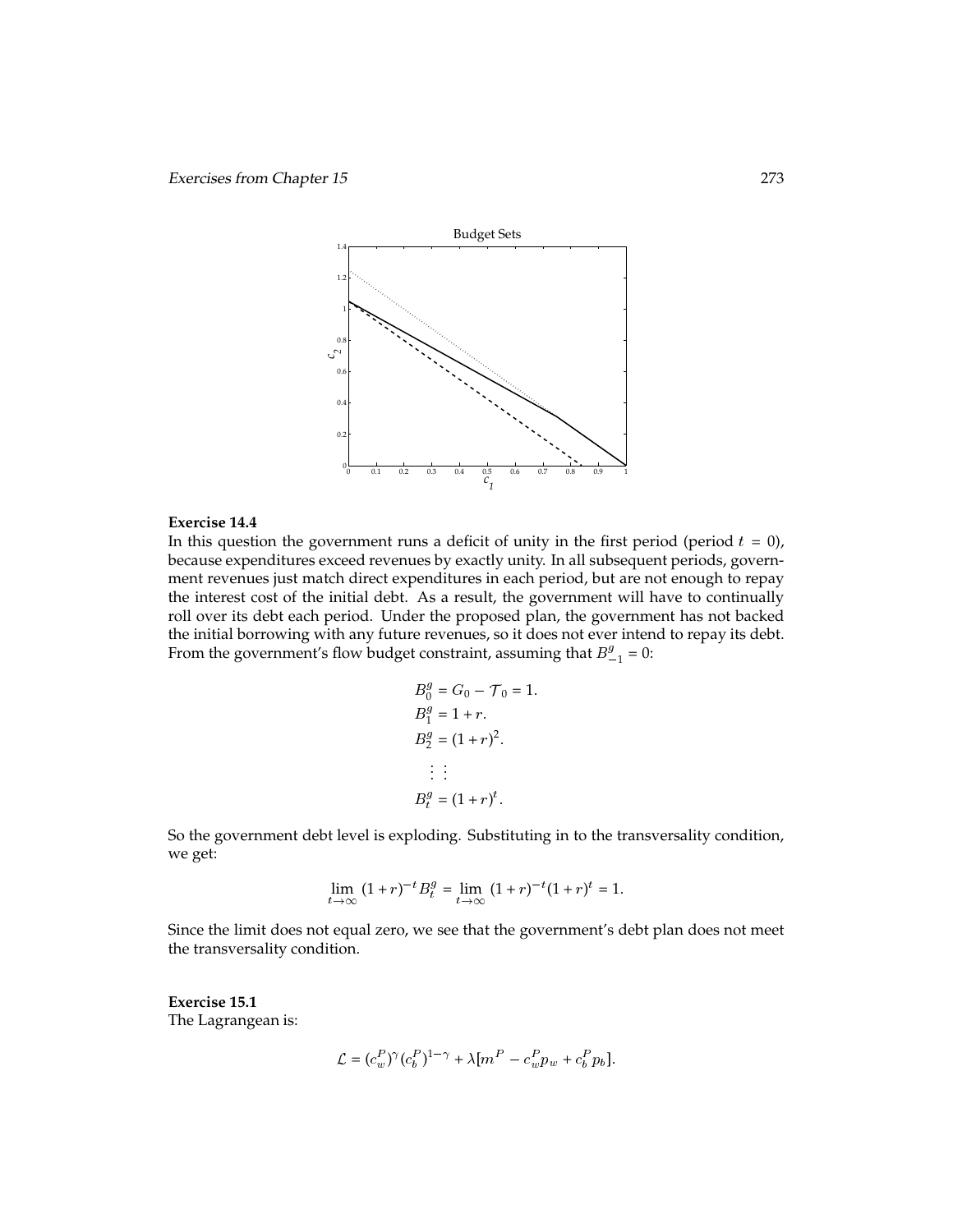The first-order conditions are:

(FOC 
$$
c_w^P
$$
)  
\n
$$
\gamma(c_w^{P*})^{\gamma-1}(c_b^{P*})^{1-\gamma} + \lambda^*[{-p_w}] = 0, \text{ and:}
$$
\n(FOC  $c_b^P$ )  
\n
$$
\gamma(c_w^{P*})^{\gamma}(1-\gamma)(c_b^{P*})^{-\gamma} + \lambda^*[{-p_b}] = 0.
$$

Combining these to get rid of  $\lambda^*$  yields:

$$
\frac{\gamma(c_w^{P*})^{\gamma-1}(c_b^{P*})^{1-\gamma}}{p_w} = \frac{\gamma(c_w^{P*})^{\gamma}(1-\gamma)(c_b^{P*})^{-\gamma}}{p_b}, \text{ or:}
$$

$$
\frac{p_w}{p_b} = \frac{\gamma c_b^{P*}}{(1-\gamma)c_w^{P*}}.
$$

Solving this for  $c^{P\,\star}_b$  and plugging back into the budget equation gives us:

$$
c_w^{P*} p_w + \left[ \frac{(1 - \gamma) p_w c_w^{P*}}{\gamma p_b} \right] p_b = m^P.
$$

After some algebra, we get the first result:

$$
c_w^{P\star} = \frac{\gamma m^P}{p_w}.
$$

When we plug this back into the budget equation and solve for  $b^{P*}$ , we get the other result:

$$
c_b^{P\star} = \frac{(1-\gamma)m^P}{p_w}.
$$

# **Exercise 15.2**

- 1. See Figure S.7.
- 2. See Figure S.7.
- 3. From the graph, we know that  $p_w/p_b = 3$ . Suppose the relative price is less than 3. Then only Pat will make wine, and supply will be 4 jugs. Plugging 4 jugs into the demand function gives a relative price of  $p_w/p_b = 7/2$ , but  $7/2 > 3$ , which is a contradiction, so the equilibrium relative price can't be less than 3.

By a similar argument, you can show that the equilibrium relative price can't be more than 3.

- 4. Pat makes (i) 4 jugs of wine and (ii) 0 jugs of beer. Chris makes (iii) 1 jug of wine and (iv) 1 jug of beer.
- 5. Pat has an absolute advantage in wine production, since  $2 < 6$ .
- 6. Pat has a comparative advantage in wine production, since  $2/1 < 6/2$ . Chris makes wine anyway, since the equilibrium price is so high.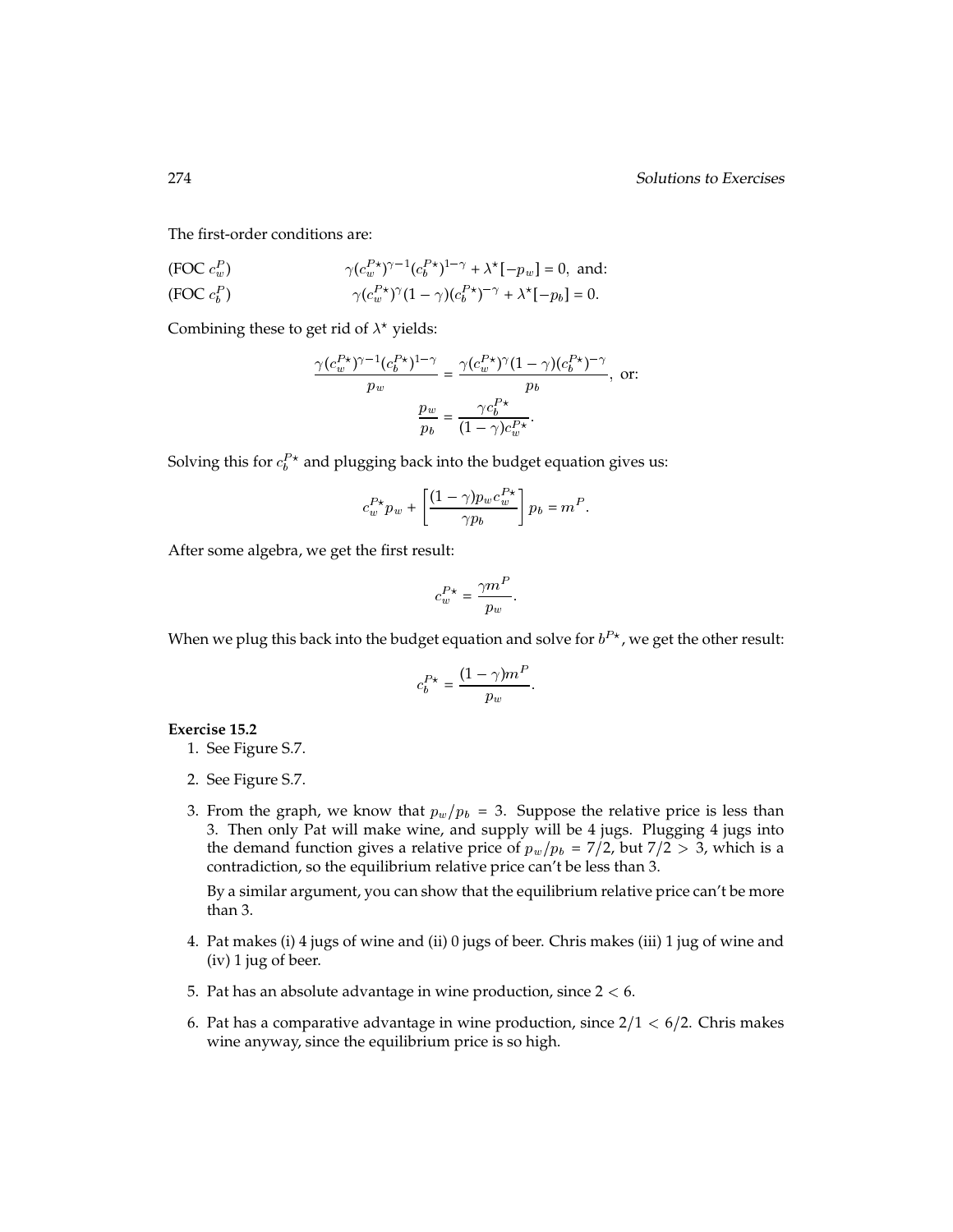

Figure S.7: The Supply of Wine by Pat and Chris Together

# **Exercise 17.1** We know that:

$$
1 + r_2 = F \frac{1 - \theta(1 + r_1)}{1 - \theta}.
$$

We can manipulate this to produce:

$$
r_2 = F - 1 - \frac{\theta}{1 - \theta} Fr_1.
$$

This is an interesting result. Essentially,  $r_2$  is the net return on turnips held until period  $t = 2$  (that is the  $F - 1$  term) minus a risk premium term that is increasing in  $r_1$ .

# **Exercise 17.2**

1. The bank's assets are the value of the loans outstanding net of loss reserve, in other words, the expected return on its loans. The bank's liabilities are the amount it owes its depositors. Considering that the bank must raise a unit amount of deposits to make a single loan, this means that the bank must pay  $1 + r$  to make a loan. Thus the bank's expected profits are:

$$
\alpha p_S x + (1 - \alpha) p_R x - (1 + r).
$$

That is, the bank gets  $x$  only if the borrower does not default.

2. Now we solve for the lowest value of  $x$  which generates non-negative expected prof-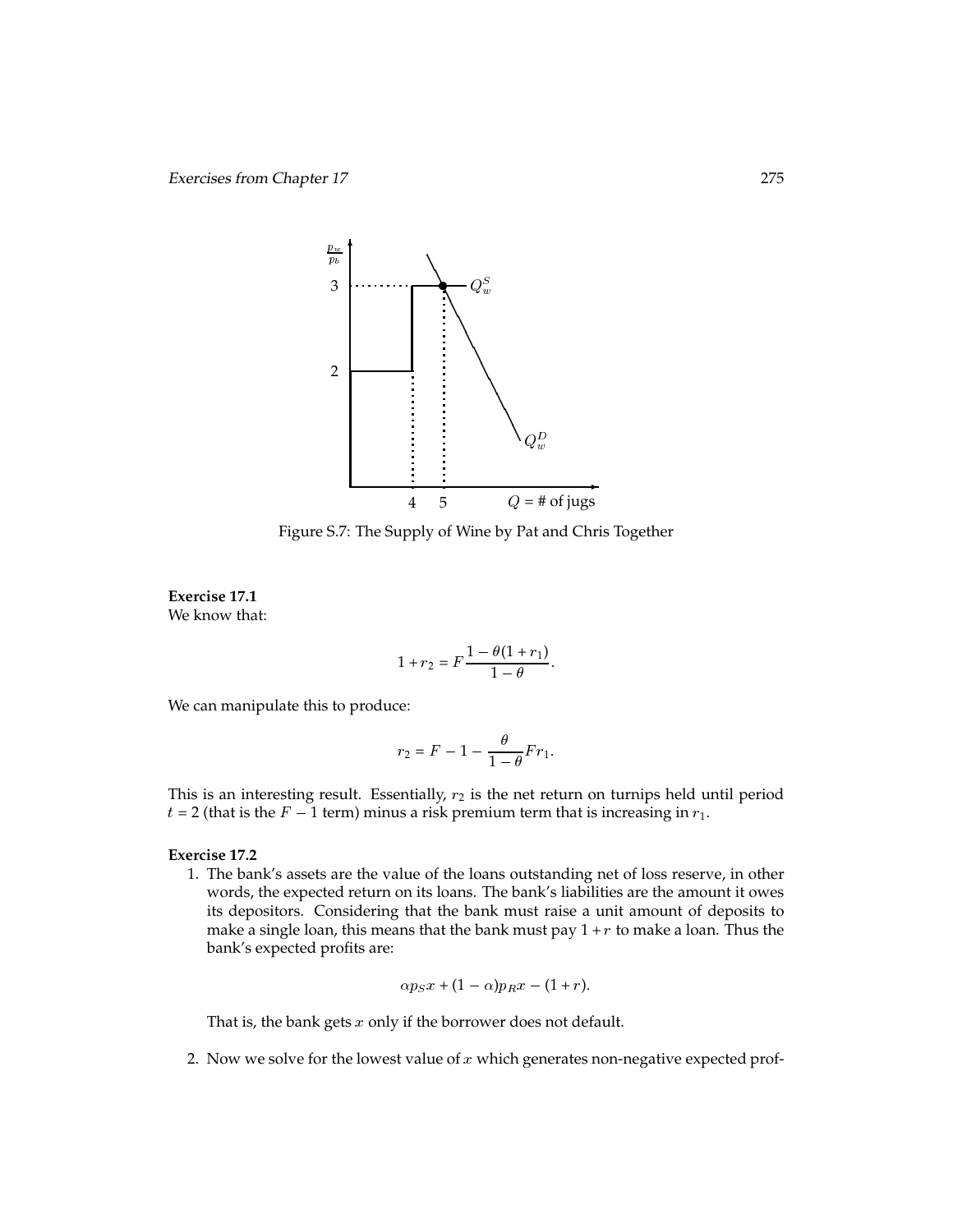its. Setting expected profits to zero produces:

$$
\alpha p_S x + (1 - \alpha) p_R x = (1 + r), \text{ so:}
$$

$$
x^*(r, \alpha) = \frac{1 + r}{\alpha p_S + (1 - \alpha) p_R}.
$$

Since safe borrowers repay more frequently than risky ones because:

$$
p_S > p_R,
$$

the amount repaid, x, is decreasing as the mix of agents becomes safer, that is, as  $\alpha$ increases. As expected,  $x$  is increasing in the interest rate  $r$ .

3. We assumed that agents are risk neutral. Thus if the project succeeds (with probability  $p_S$ ), a safe agent consumes  $\pi_S - x^*(r, \alpha)$  and a risky agent (with probability  $p_R$ ) consumes  $\pi_R - x^*(r, \alpha)$ . If the project fails, agents consume nothing. Their expected utilities therefore are:

$$
V_S(r) = p_S[\pi_S - x^*(r, \alpha)], \text{ and:}
$$
  

$$
V_R(r) = p_R[\pi_R - x^*(r, \alpha)].
$$

Where  $x^*(r, \alpha)$  is the equilibrium value of x. Notice that since  $p_S \pi_S = p_R \pi_R$  and  $p_S > p_R$  that we can write  $V_S$  and  $V_R$  as:

$$
V_R(r) = V_S(r) + (p_S - p_R)x^*(r, \alpha).
$$

Thus at any given interest rate  $r > 0$ , the expected utility of risky borrowers is greater than the expected utility of safe borrowers,  $V_R(r) > V_S(r)$ .

4. Since  $V_R(r) > V_S(r)$ , it is easy to see that if  $V_S(r) > 0$  then  $V_R(r)$  must also be greater than zero. Next we find  $r^{\star}$  such that  $V_S(r^{\star})$  = 0. Substituting:

$$
0 = V_S(r^*) = p_S[\pi_s - x^*(r^*, \alpha)] = p_S \pi_S - (1 + r^*) \frac{p_S}{\alpha p_S + (1 - \alpha)p_R}, \text{ so:}
$$
  

$$
1 + r^* = \pi_S + \alpha \pi_S (p_S - p_R).
$$

At interest rates above  $r^*$  all safe agents stop borrowing to finance their projects. Realizing this, banks adjust their equilibrium payments to:  $x^*(r, \alpha = 0)$ , so  $(1 + r)/p_R$ .

# **Exercise 17.3**

If the revenue functions  $\pi(x, \gamma)$  all shift up by some amount, then, for any given interest rate r, intermediaries can make loans to agents with higher audit costs. That is,  $\gamma^{\star}(r)$ also shifts up as a result. This shifts the demand for capital up and out, but leaves the supply schedule untouched. As a result the equilibrium interest rate increases, as does the equilibrium quantity of capital saved by type-1 (worker) agents. As a result, type-1 agents work harder, accumulate more capital and more type-2 (entrepreneurial) agents' projects are funded so aggregate output goes up. Type-1 agents are made better off by the increase in the interest rate because their consumption goes up (although they are working harder too). Type-2 agents who had been credit rationed are made better off, but type-2 agents who previously had not been credit rationed are made worse off because the interest rate paid on their loans goes up.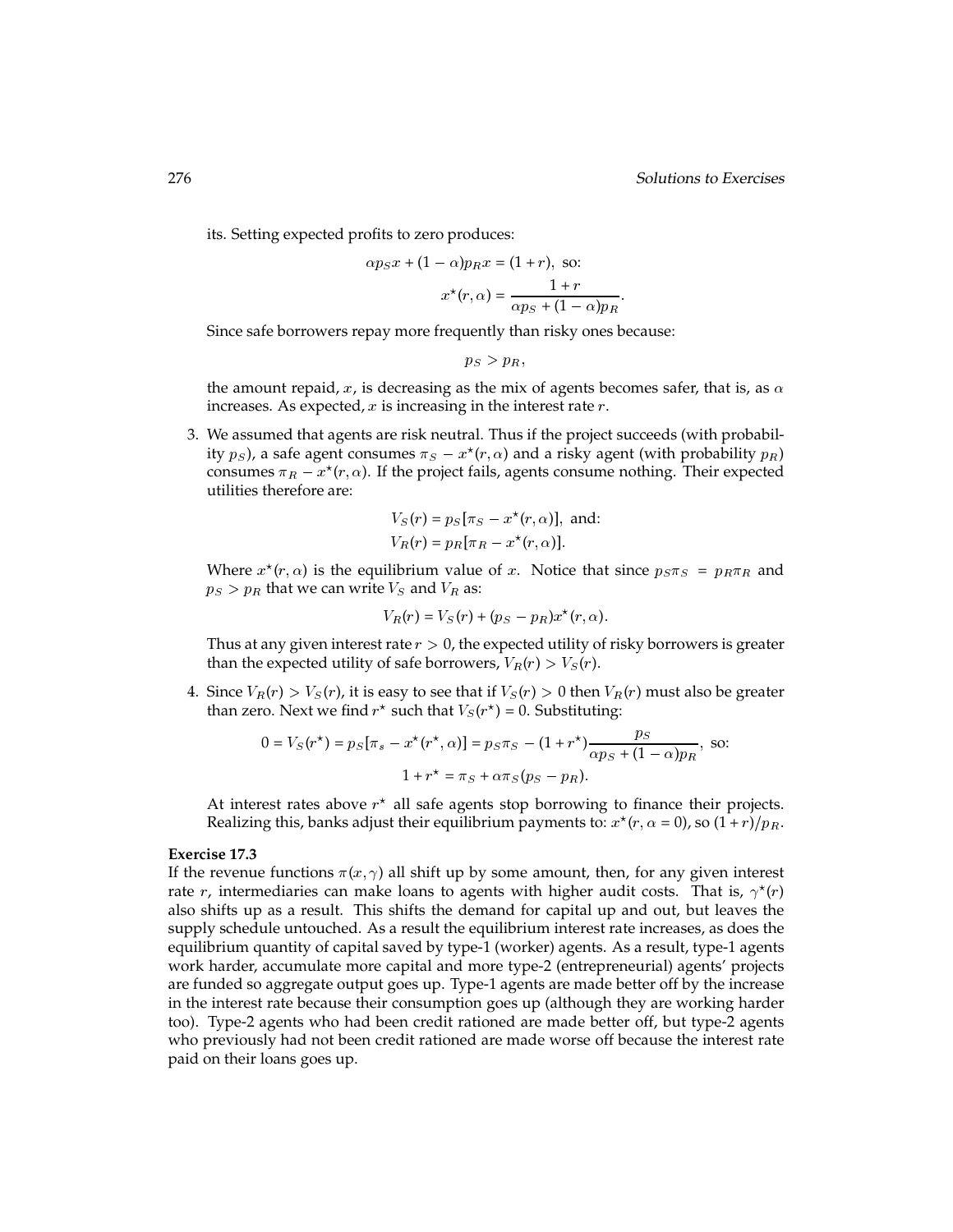# **Exercise 17.4**

This question uses slightly different notation from that used in this chapter. Most bothersome is probably the fact that r here denotes the *gross* interest rate, which elsewhere is denoted  $1 + r$ . This question is a reworking of the model of moral hazard from this chapter. This question was taken directly from the Spring 1998 Econ 203 final exam.

1. A rich Yalie can finance the tuition cost of Yale from her own wealth (that is,  $a > 1$ ). If she gets the good job, she consumes  $w + r(a - 1)$ , if she does not, she consumes  $r(a - 1)$ . Hence her maximization problem is:

$$
\max_{\pi}\left\{\pi[w+r(a-1)]+(1-\pi)[r(a-1)]-\frac{w\pi^2}{\alpha}\right\}.
$$

The first-order condition with respect to  $\pi$  is:

$$
w - \frac{w}{\alpha}\pi = 0.
$$

We can easily solve this to find that  $\pi = w$ .

2. Poor Yalies are required to repay an amount  $x$  only if they land the good job. Hence if they land the good job, they consume  $w - x$ , while if they go unemployed, they consume 0. Thus their optimization problem may be written as:

$$
\max_{\pi}\left\{\pi(w-x)+(1-\pi)\cdot 0-\frac{w}{\alpha}\frac{\pi^2}{2}\right\}.
$$

The first-order condition with respect to effort  $\pi$  is now:

$$
w-x-\frac{w}{\alpha}\pi=0.
$$

We can solve this to find the optimal effort as a function of repayment amount:

$$
\pi(x) = \alpha \left( 1 - \frac{x}{w} \right).
$$

Notice that effort is decreasing in  $x$ .

3. Yale University must also pay  $r$  to raise the funds to loan to its students. If it is making these loans out of its endowment, then it is paying an opportunity cost of  $r$ . A student of wealth  $a < 1$  needs a loan of size  $1 - a$ , which costs Yale an amount  $r(a - 1)$ . Thus Yale's profit on this loan is:

$$
x\pi(x) + 0 \cdot [1 - \pi(x)] - r(a-1).
$$

But we know  $\pi(x)$  from the previous question, so:

$$
x\alpha\left(1-\frac{x}{w}\right)-r(a-1).
$$

This is the usual quadratic in  $x$ .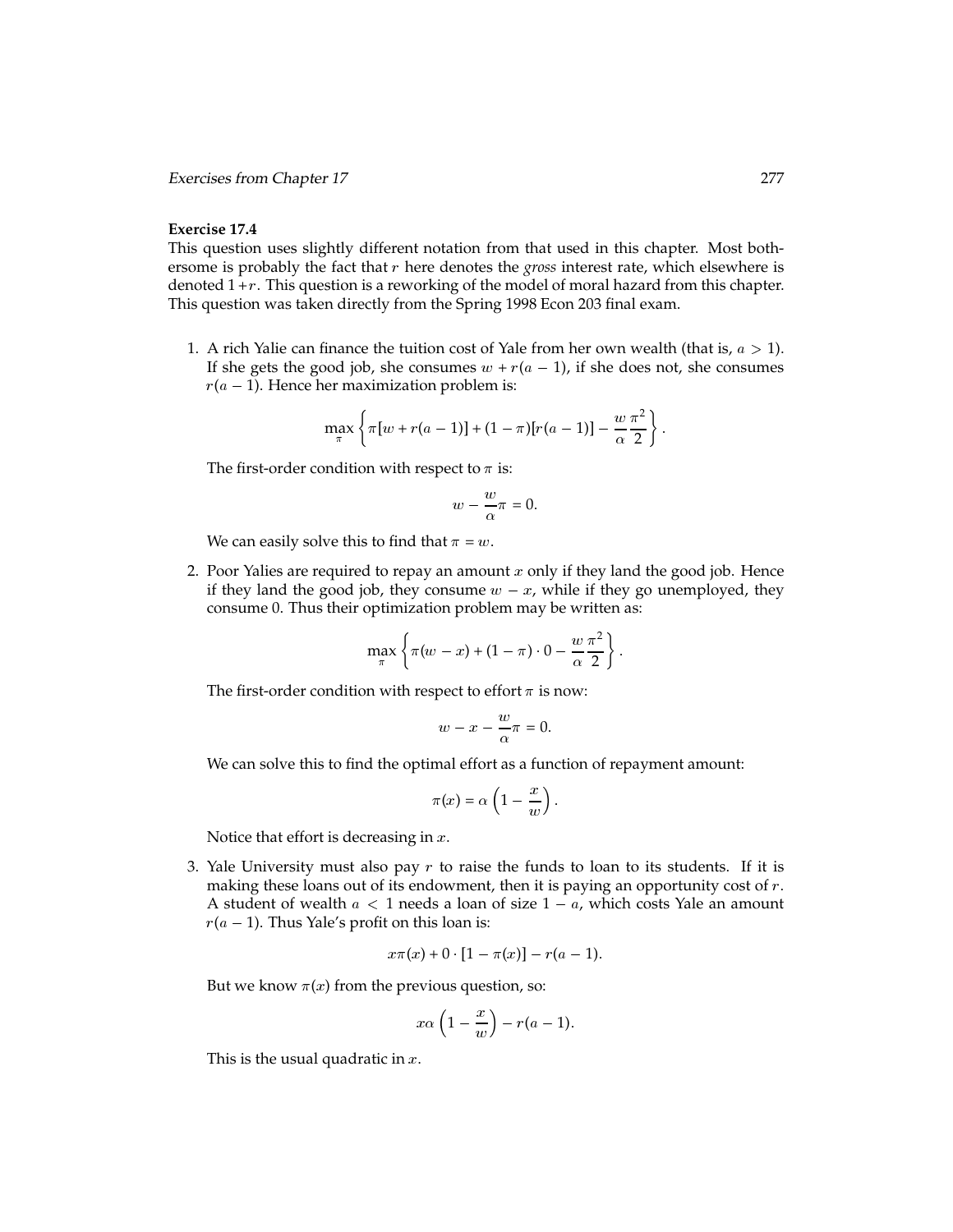4. Yale's "fair lending policy" guarantees that *all* borrowers pay the same interest rate, regardless of wealth. Since we know  $\pi(x)$  from above, and we are given  $x(a)$ , it is an easy matter to calculate  $\pi(a)$ :

$$
\pi(a)=\alpha-\frac{r}{w}(1-a).
$$

Notice that effort is decreasing in  $r$  and increasing in wealth  $a$ .

- 5. Here we are supposed to show that  $\pi(a) \leq \pi^*$  from above, where  $\pi^* = \alpha$ . If  $a < 1$ then  $1 - a > 0$ , and  $r > 0$  and  $w > 0$  by assumption. It's easy to see that this must be true.
- 6. Now we are supposed to show that Yale's profits are negative on loans and that poor borrowers cost it more than richer borrowers. The fair lending policy charge all borrowers the same interest rate. Further, this interest rate guarantees Yale zero profits assuming that they exert  $\alpha$  effort. Poor borrowers will exert less than  $\alpha$  effort, and so Yale will lose money. Return to Yale's profit function:

$$
\pi(a)x(a) - r(1-a).
$$

Substituting in for  $\pi(a)$  and  $x(a)$  we get:

$$
\left[\alpha-\frac{r}{w}(1-a)\right]\left[\frac{r(1-a)}{\alpha}\right]-r(1-a).
$$

We can manipulate this to produce:

$$
-\frac{[r(1-a)]^2}{\alpha w}.
$$

All other terms canceled out. This is certainly negative, and increasing in  $a$ . Thus Yale loses no money on "borrowers" of wealth  $a = 1$ , and loses the most money on borrowers of wealth  $a = 0$ .

# **Exercise 18.1**

This question has been given on previous problem sets. In particular, we have amassed a few years' data on students currency holding habits.

- 1. According to Friedman and Schwartz, the stock of money fell 33% from 1929 to 1933. Household holdings of currency increased over the period.
- 2. Real income fell by 36% over the same period and prices decreased.
- 3. From the Barro textbook: Real interest rates have been negative in the years 1950-51, 1956-57 and 1973-79. Inflation was negative in 1949 and 1954.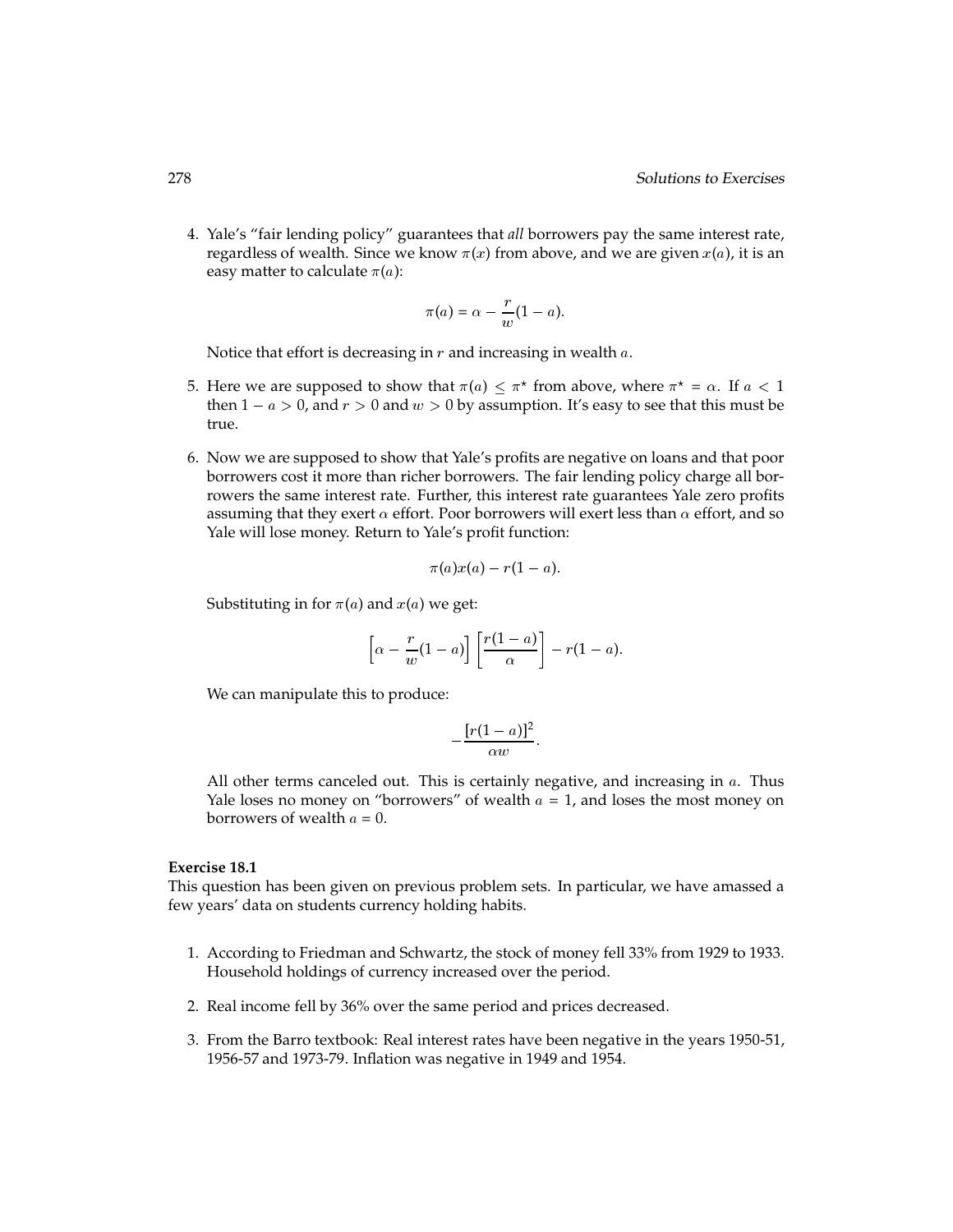- 4. From the Barro textbook: There is evidence in looking cross-sectionally at different countries that changes in money stocks are positively correlated with changes in prices, or inflation. Long run time-series evidence demonstrates a positive correlation between money growth and inflation as well.
- 5. From the Porter article on the location of U.S. currency: The stock of Federal Reserve notes outside of banks (vault cash) at the end of 1995 was about \$375 billion, or about \$1440 per American. Nobody had quite this much cash on them, although some students were carrying over \$100. I assume these students were well trained in selfdefense. According to Porter, between \$200 and \$250 billion, that is, more than half, was abroad, primarily in the former Soviet Union and South America.
- 6. Generally people keep their money in low interest assets because they are liquid and provide transactions services. It's tough to buy lunch with shares of GM stock rather than Hyde Park bank checks.
- 7. Sargent states that inflation can seem to have momentum if people have persistent expectations that the government will continue to pursue inflationary fiscal and monetary policies.
- 8. Since currency is a debt of the government, whenever the government prints money, it is devaluing the value of its debt. This is a form of taxation and the value by which its debt is reduced is called seignorage. The government obtained \$23 billion in seignorage in 1991.
- 9. The quantity theory is the theory that the stock of money is directly related to the nominal value of output in the economy. It is usually written as the identity:

$$
M = PY/V
$$

where  $M$  is the money stock,  $P$  is the price level, and  $Y$  is the real amount of output. It is an accounting identity in that the velocity of money,  $V$ , is defined residually as whatever it takes to make the above identity true.

10. A gold standard is a monetary system where the government promises to exchange dollars for a given amount of gold. If the world quantity of gold changes (for example, gold is discovered in the Illinois high country) then the quantity of money also changes. Our current monetary system is a fiat system, where money isn't backed by any other real asset. It is simply money by "fiat".

### **Exercise 18.2**

Government austerity programs involve reducing government expenditures and increasing tax revenue. Both cause immediate and obvious dislocations. Governments typically reduce spending by firing lots of government workers, closing or privatizing loss-making government-owned industries and reducing subsidies on staples like food and shelter. Governments increase revenue by charging for previously-free services and pushing up the tax rates. From the point of view of a typical household, expenses are likely to go up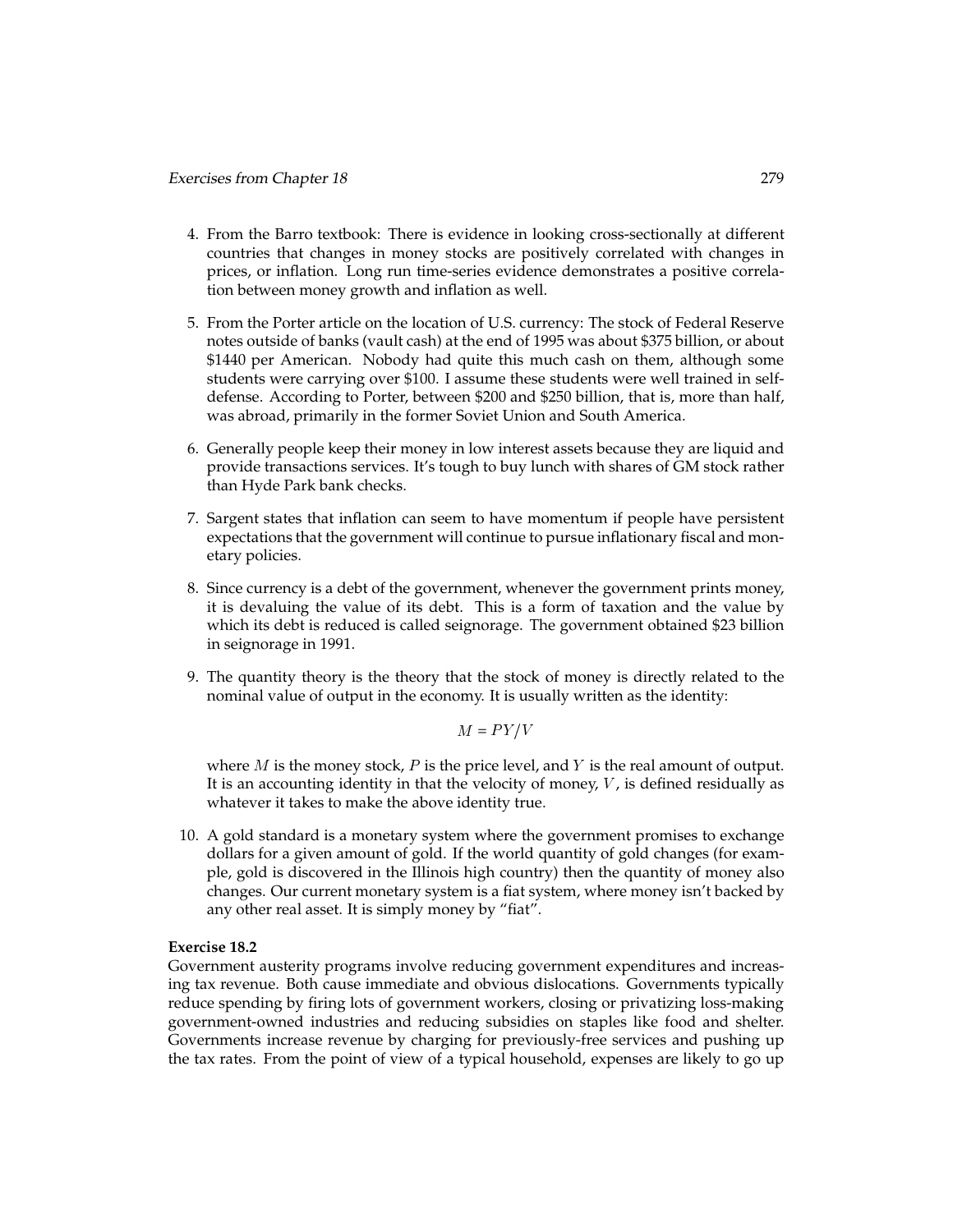while income is likely to fall. Thus austerity programs can indeed cause immediate civil unrest.

On the other hand, we know that subsidies are a bad way to help the poor (since most of the benefit goes to middle-class and rich households), that state-owned businesses tend to be poorly run, depressing the marginal product of workers and tying up valuable capital and that bloated government bureaucracies are rarely beneficial.

Leave all this to one side: the fact is that no government willingly embarks on an austerity program. They only consider austerity when they are forced to choose between austerity and hyperinflation. Like Germany in 1921, an austerity program has to be seen as better than the alternative, hyperinflation. The central European countries in the early 1920s tried both hyperinflation and austerity, and found austerity to be the lesser of the two evils. That early experience has since been confirmed by a host of different countries. Austerity may indeed be painful, but it is necessary in the long run and better than hyperinflation.

### **Exercise 18.3**

1. We know that the money supply must evolve to completely cover the constant percapita deficit of  $d$ . So we know that:

(S.10) 
$$
\frac{M_t - M_{t-1}}{P_t} = D_t = dN_t.
$$

We know from the Quantity Theory of Money given in the problem that:

$$
(S.11) \t\t\t P_t = \frac{M_t}{Y_t} = \frac{M_t}{N_t}.
$$

Thus we can put equations (S.10) and (S.11) together to produce:

$$
dN_t = \frac{M_t - M_{t-1}}{\frac{M_t}{N_t}} = N_t \frac{M_t - M_{t-1}}{M_t}, \text{ so:}
$$

$$
d = \frac{M_t - M_{t-1}}{M_t}, \text{ so:}
$$

$$
1 - \frac{M_{t-1}}{M_t} = d, \text{ and:}
$$

$$
(S.12) \qquad \frac{M_t}{M_{t-1}} = \frac{1}{1 - d}.
$$

Thus  $M_t = [1/(1 - d)]M_{t-1}$ . This gives us an expression by how much the total stock of money must evolve to raise enough seignorage revenue to allow the government to run a constant per-capita deficit of  $d$  each period.

2. To answer this question we will use the quantity-theoretic relation, equation (S.11) above and the effect of d on the evolution of money in equation  $(S.12)$  above to a find a value for *d* at which prices are stable, that is, at which  $P_t = P_{t-1}$ . Notice that:

$$
(S.13) \qquad \frac{P_t}{P_{t-1}} = \frac{M_t/N_t}{M_{t-1}/N_{t-1}} = \frac{N_{t-1}}{N_t} \frac{M_t}{M_{t-1}} = \frac{1}{1+n} \frac{M_t}{M_{t-1}} = \frac{1}{1+n} \frac{1}{1-d}.
$$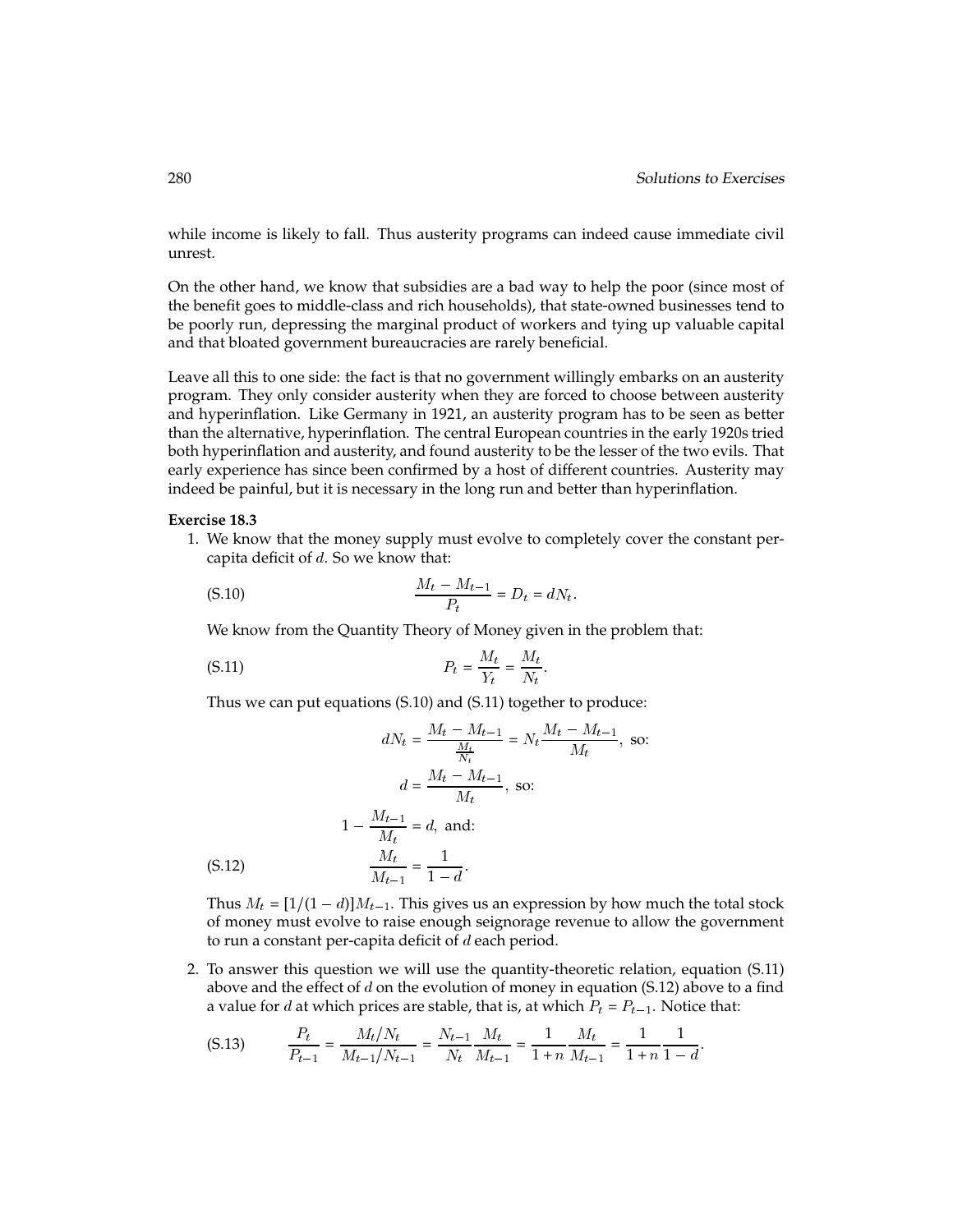If  $P_t/P_{t-1} = 1$  then, continuing from (S.13):

(5.14) 
$$
\frac{1}{1+n} \frac{1}{1-d} = 1, \text{ so:}
$$

$$
d = \frac{n}{1+n}.
$$

By (S.14) we see that the government can run a constant per capita deficit of  $n/(1 + n)$ by printing money and not cause any inflation, where  $n$  is the growth rate of the economy/population (they are the same thing in this example).

- 3. As  $n \to 0$ , the non-inflationary deficit also goes to zero. At  $n = 1$  (the economy doubles in size every period) the non-inflationary per-capita deficit goes to  $1/2$ . That is, the government can run a deficit of 50% of GDP by printing money and not cause inflation. At the supplied estimate of  $n = 0.03$ , the critical value of d is  $0.03/1.03$  or about 0.029 or 2.9% of GDP.
- 4. From equation (S.13) above, if  $d = 0$  then:

$$
\frac{P_t}{P_{t-1}} = \frac{1}{1+n} < 1, \text{ so:}
$$
\n
$$
P_t = \frac{1}{1+n} P_{t-1}, \text{ and:}
$$
\n
$$
P_t < P_{t-1}.
$$

So there will be deflation over time—prices will fall at the rate  $n$ .

### **Exercise 18.4**

Although we will accept a variety of answers, I will outline briefly what we were looking for. As with the central European countries in 1921-23, Kolyastan is politically unstable and in economic turmoil. Many of the same policies that worked in those countries should also work in Kolyastan. The government should move quickly to improve its tax collection system and radically decrease spending. This will probably mean closing down state-run factories and ending subsidies. The argument, often advanced, that such direct measures will hurt the citizens ignores the fact that the people are already paying for them through the inefficient means of the inflation tax. With its fiscal house in order, the government should reform the monetary sector by liberating the central bank, appointing a dour old man to be its head and undertaking a currency reform. For these changes to be credible, Kolyastan must somehow commit not to return to its bad old ways. It could do so by signing treaty agreements with the IMF, World Bank or some other dispassionate outside entity. Further, it should write the law creating the central bank in such a way that it is more or less independent from transitory political pressures. The bank ought to be prohibited from buying Kolyastani Treasury notes.

### **Exercise 19.1**

1. True: The CPI calculates the change in the price of a market-basket of goods over fairly short time periods. If one element of that basket were to increase in price dra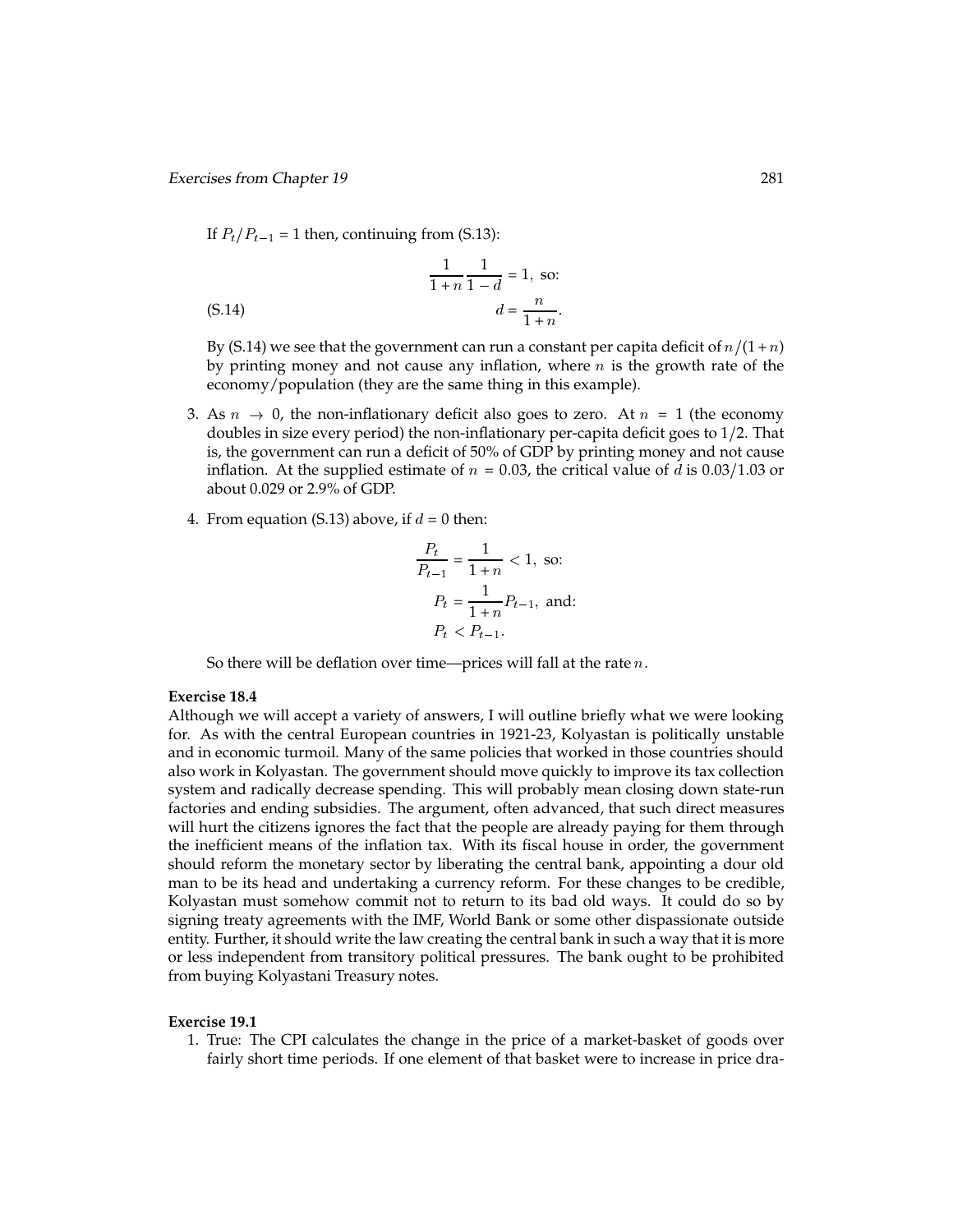matically, even if they were compensated enough to buy the new market basket, consumers would choose one with less of the newly-expensive good (substituting away from it).

2. Inflation is bad because it leads consumers to undertake a privately useful but socially wasteful activity (economizing on cash balances). The Fed cannot effectively fight inflation with short-term actions, it must maintain a long-term low-inflation regime.

### **Exercise 19.2**

The slope of the Phillips curve gives the relative price (technological tradeoff) between inflation and unemployment. If inflationary expectations are fixed, the government can achieve a higher utility if it does not have to accept more inflation for lower unemployment. In other words, if the Phillips curve is flatter. It is interesting to note that a perfectly flat Phillips curve would mean that unemployment was purely a choice of the government and did not affect inflation at all. If the government and the private sector engage in a Nash game, the Nash outcomes inflation rate is directly proportional to  $\gamma$ , so low values of  $\gamma$ mean lower Nash inflation.

### **Exercise 19.3**

The point of this question was bested summed up by Goethe in Faust. His Mephistopheles at one point describes himself: "That Power I serve / Which wills forever Evil / And does forever good." Or as Nick Lowe put: "You've got to be cruel to be kind." The higher  $\phi$  is the higher the inflation rate, but unemployment is only marginally lower (depending on expectations).

1. The government's maximization problem is:

$$
\max_{\pi} \left\{-\phi(u^* + \gamma \pi^e - \gamma \pi)^2 - \pi^2\right\}.
$$

We can solve this to find:

$$
\pi_0(\phi) = \frac{\phi \gamma}{1 + \phi \gamma^2} u^* + \frac{\phi \gamma^2}{1 + \phi \gamma^2} \pi^e.
$$

Thus the optimal inflation choice is increasing in  $\phi$ .

2. The corresponding unemployment rate is:

$$
u_0(\phi) = \frac{1}{1 + \phi \gamma^2} u^* + \frac{\gamma}{1 + \phi \gamma^2} \pi^e.
$$

3. Now we assume that government continues to take expectations as fixed, but that the private sector adjusts its expectations so that they are perfectly met. Recall that, given expectations  $\pi^e$ , the government's optimal inflationary response is:

$$
\pi = \frac{\phi \gamma}{1 + \phi \gamma^2} u^* + \frac{\phi \gamma^2}{1 + \phi \gamma^2} \pi^e.
$$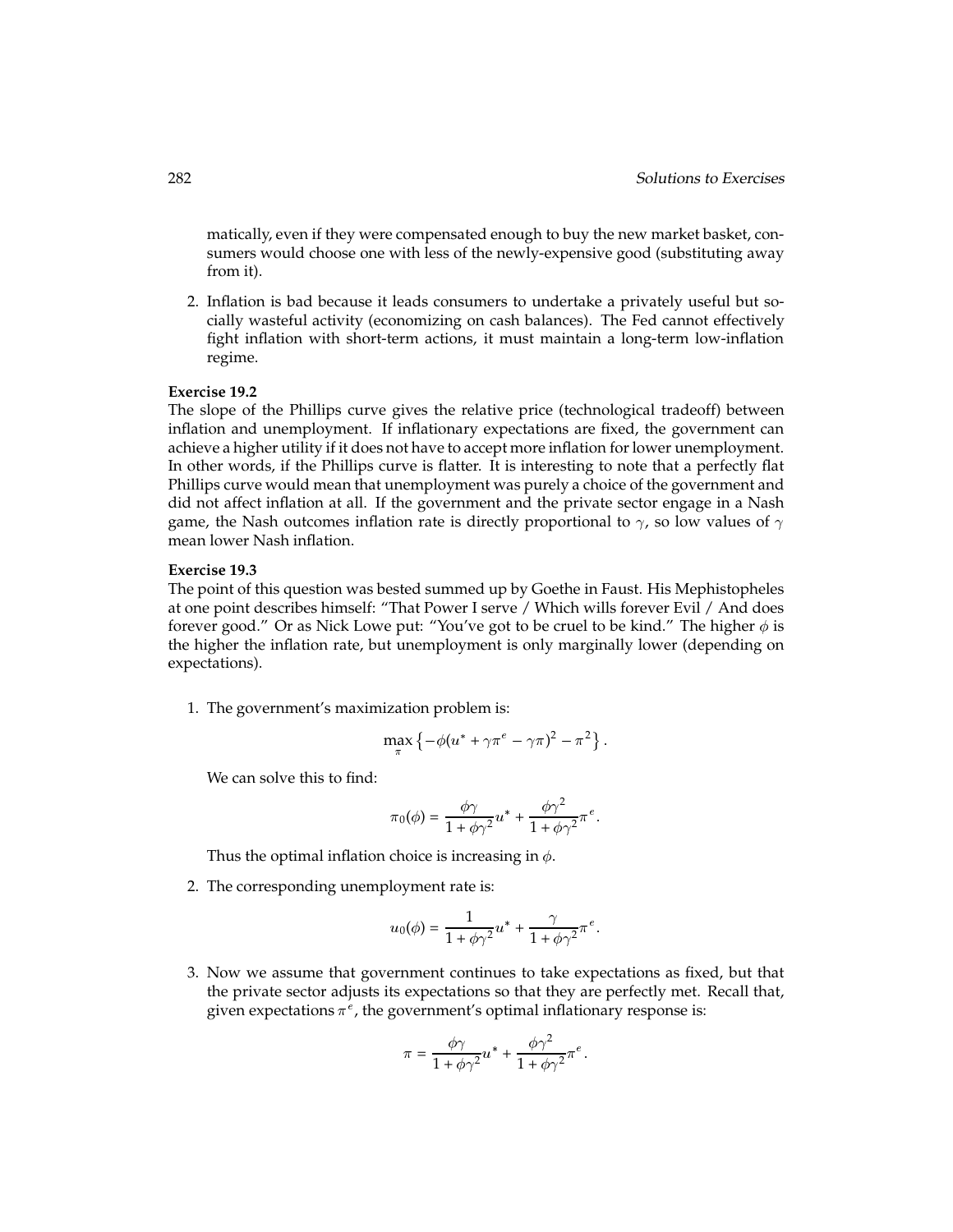Exercises from Chapter 19 283

Now define  $\pi_1$  as:

$$
\pi_1 = \frac{\phi \gamma}{1 + \phi \gamma^2} u^* + \frac{\phi \gamma^2}{1 + \phi \gamma^2} \pi_1.
$$

We can solve this for  $\pi_1$  to find:

$$
\pi_1 = \phi \gamma u^*.
$$

The associated unemployment rate is  $u_1 = u^*$ , since  $\pi^e = \pi$  in this case.

4. Given that agents form expectations rationally, eventually  $\pi^e$  will converge to  $\pi.$  If the government is playing Ramsey (because it has a commitment device), then  $\pi = 0$  and  $u = u^*$  no matter what  $\phi$  is. If the government is playing Nash, then unemployment is still at the natural rate,  $u = u^*$ , but inflation is  $\pi = \phi \gamma u^*$ . Thus the lower the value of  $\phi$ , the lower the Nash inflation rate. The point of this question is that if  $\phi = 0$ , the Nash and Ramsey inflation rates coincide. Having  $\phi = 0$  is an effective device with which to commit to low inflation.

### **Exercise 19.4**

Think of the dynamics in this question as sliding along the government's best response curve, as depicted in Figure 19.2. Expectations will creep up, always lagging behind actual inflation, until the gap between the two vanishes and the private sector expects the Nash inflation, and the government (of course) delivers it.

1. In period t, given inflationary expectations  $\pi_t^e$ , the government solves:

$$
\max_{\pi_t} \left\{-\left\{u^\star + \gamma(\pi_t^e - \pi_t)\right\}^2 - \pi_t^2\right\}.
$$

 $\cdot$ 

The government's optimal choice is:

 $\cdot$ 

$$
\pi_t^{\star}(\pi_t^e) = \frac{\gamma}{1+\gamma^2}u^{\star} + \frac{\gamma^2}{1+\gamma^2}\pi^e.
$$

2. Since expectations are just last period's inflation rate, and since we know that the government inflation policy rule is given by  $\pi^{\star}_t$  above, the dynamics of the system are given by the pair of equations:

$$
\pi_t = A(u^* + \gamma \pi_t^e), \text{ for all } t = 0, 1, \dots, \infty, \text{ and:}
$$
  

$$
\pi_t^e = \pi_{t-1}, \text{ for all } t = 1, 2, \dots, \infty.
$$

Recall that initial inflationary expectations are  $\pi_0^e$  = 0. We can substitute out the expectations term to produce a single law of motion in inflation:

$$
\pi_t = Au^* + \gamma A \pi_{t-1}, \text{ for all } t = 1, 2, \dots, \infty.
$$

For notational convenience we have defined  $A = \gamma/(1 + \gamma^2)$ .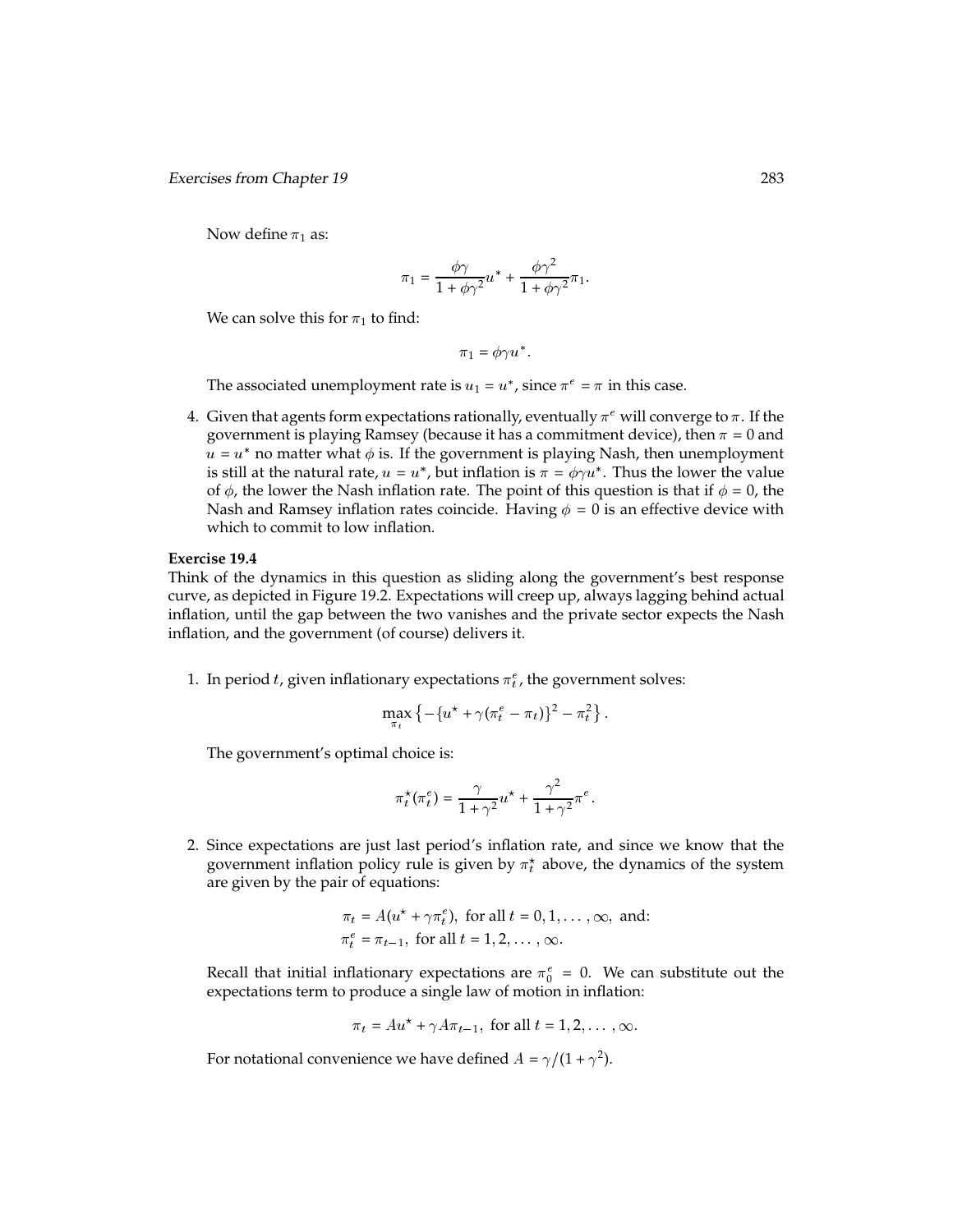3. Since expectations start at zero, the first period's inflation rate is:

$$
\pi_0 = A u^*.
$$

Where is as defined above. Thus in the first few periods inflation evolves as:

$$
\pi_0 = Au^*.
$$
  
\n
$$
\pi_1 = Au^* + \gamma A \pi_0 = Au^* + \gamma A^2 u^* = Au^*(1 + \gamma A).
$$
  
\n
$$
\pi_2 = Au^* + \gamma A \pi_1 = Au^* + (1 + \gamma A)\gamma A^2 u^* = Au^*(1 + \gamma A + (\gamma A)^2).
$$
  
\n
$$
\pi_3 = Au^* + \gamma A \pi_2 = Au^* + \gamma Au^*(1 + \gamma A + (\gamma A)^2) = Au^*(1 + \gamma A + (\gamma A)^2 + (\gamma A)^3).
$$

The pattern ought to be pretty clear. In general, inflation in period  $t$  will be:

$$
\pi_t = A u^\star \sum_{i=0}^t (\gamma A)^i.
$$

So as time moves forward, we have:

$$
\lim_{t \to \infty} \pi_t = A u^* \sum_{i=0}^{\infty} (\gamma A)^i.
$$

We can solve the summation using the geometric series to get:

$$
\lim_{t\to\infty} \pi_t = \frac{A}{1-\gamma A} u^\star.
$$

Recall that we defined A to be:

$$
A = \frac{\gamma}{1 + \gamma^2}.
$$

So we can further simplify to get:

$$
\lim_{t \to \infty} \pi_t = \gamma u^*
$$

This is just the Nash inflation rate. Expectations are also converging to this level, so at the limit, unemployment will also be at the Nash level of the natural rate  $u^\star.$ 

Given that inflationary expectations were initially low, the government was able to surprise the private sector and push unemployment below its natural level. Over time the private adapted its expectations and as expected inflation rose, so did unemployment. Thus the time paths of inflation and unemployment are both rising over time, until they achieve the Nash level.

4. The steady-state levels of inflation and unemployment are not sensitive to the initial expected inflation. If the private sector were instead anticipating very high inflation levels at the beginning of the trajectory, the government would consistently produce surprisingly low inflation levels (but still above the Nash level) and the unemployment rate would be above its natural rate. Over time both inflation and unemployment would fall to their Nash levels.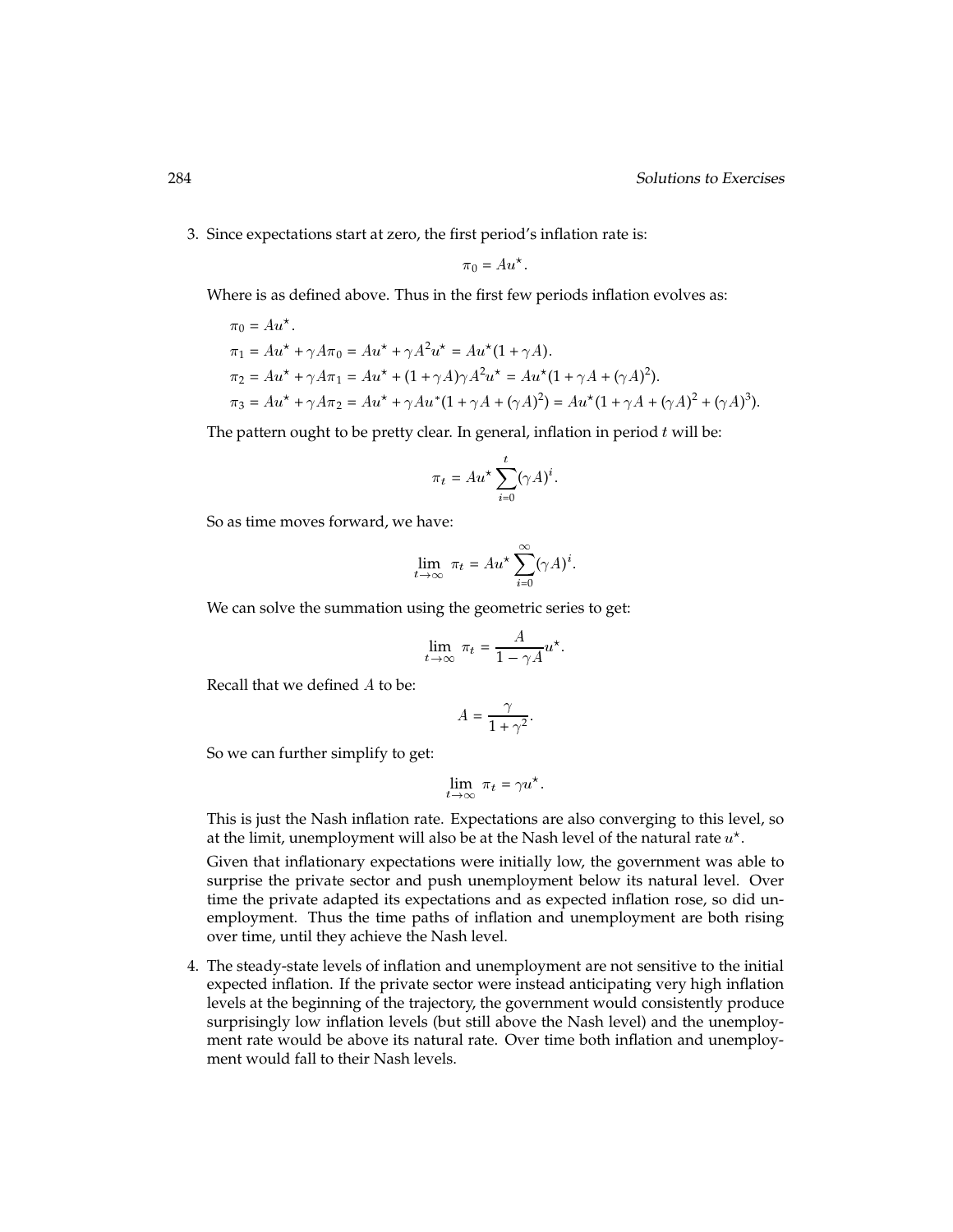5. The government's optimal choice of inflation in period  $t$ ,  $\pi_t$ , now becomes:

$$
\pi_t = A(u^* + \gamma \pi_{t-1} + \gamma \varepsilon_t), \text{ for all } t = 1, 2, \dots, \infty.
$$

Since the shock term is mean zero, over time we would expected the inflation rate to settle down in expectation to the same level as before, although each period the shock will push the inflation rate above or below the Nash level. In Figure (c19:fa3) we plot the mean and actual trajectories for inflation and unemployment.



Figure S.8: The dotted line gives the actual time paths for inflation and unemployment with adaptive expectations when there is a mean-zero i.i.d. Normal shock to the Phillips curve, while the solid lines give the same thing with the shock turned off.

### **Exercise 19.5**

t

As in the previous question, the dynamics of expectations and inflation are given by the system:

$$
\pi_t = A(u^* + \gamma \pi_t^e), \text{ for all } t = 0, 1, \dots, \infty, \text{ and:}
$$
  

$$
\pi_t^e = \delta \pi_{t-1}, \text{ for all } t = 1, 2, \dots, \infty.
$$

Recall that initial inflationary expectations are defined to be  $\pi_0^e$  = 0. Again, the term  $A$  is defined to be:

$$
A = \frac{\gamma}{1 + \gamma^2}.
$$